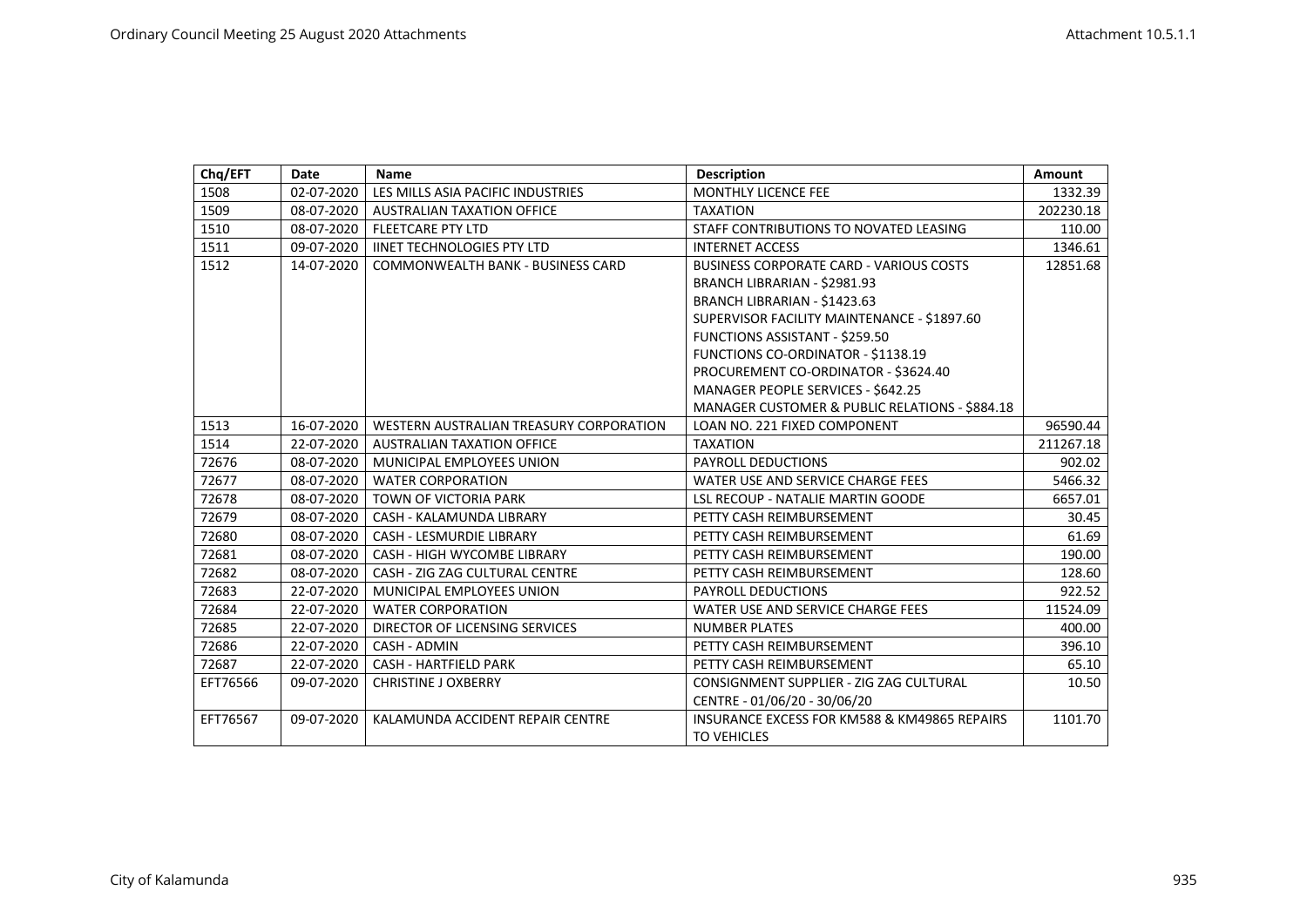| Chq/EFT  | Date       | <b>Name</b>                                 | <b>Description</b>                               | <b>Amount</b> |
|----------|------------|---------------------------------------------|--------------------------------------------------|---------------|
| EFT76568 | 09-07-2020 | THE WORKWEAR GROUP PTY LTD                  | SUPPLY OF UNIFORM FOR VARIOUS STAFF MEMBERS      | 2772.00       |
| EFT76569 | 09-07-2020 | WEX AUSTRALIA PTY LTD - WRIGHT EXPRESS FUEL | FUEL - PERIOD ENDING 06/07/20                    | 487.11        |
|          |            | <b>CARDS AUSTRALIA LTD</b>                  |                                                  |               |
| EFT76570 | 09-07-2020 | RICOH AUSTRALIA PTY LTD                     | PHOTOCOPYING CHARGES FOR VARIOUS LOCATIONS       | 3304.68       |
| EFT76571 | 09-07-2020 | EXTERIA (LANDMARK ENGINEERING AND DESIGN    | COMMEMORATIVE SEAT - VASSE JARRAH SEAT -         | 3187.80       |
|          |            | PTY LTD)                                    | <b>CONCRETE PAD</b>                              |               |
| EFT76572 | 09-07-2020 | CARDNO (WA) PTY LTD                         | PROFESSIONAL SERVICES FOR THE KALAMUNDA ROAD     | 1210.00       |
|          |            |                                             | FUNCTIONAL REVIEW AND TRAFFIC UPGRADE            |               |
| EFT76573 | 09-07-2020 | DETMOLD AUSTRALIA SALES PTY LTD T/AS PAPER- | SUPPLY & DELIVERY OF VARIOUS GOODS FOR           | 112.20        |
|          |            | PAK PTY LTD                                 | KALAMUNDA LIBRARY                                |               |
| EFT76574 | 09-07-2020 | <b>CHILD EDUCATION SERVICES</b>             | SUPPLY & DELIVERY OF VARIOUS GOODS FOR           | 378.73        |
|          |            |                                             | <b>LESMURDIE LIBRARY</b>                         |               |
| EFT76575 | 09-07-2020 | DOT ULIJN (DOT BLASZCZAK)                   | CONSIGNMENT SUPPLIER - ZIG ZAG CULTURAL          | 31.50         |
|          |            |                                             | CENTRE - 01/06/20 - 30/06/20                     |               |
| EFT76576 | 09-07-2020 | <b>CLEVERPATCH PTY LTD</b>                  | SUPPLY & DELIVERY OF VARIOUS GOODS FOR           | 799.71        |
|          |            |                                             | KALAMUNDA LIBRARY                                |               |
| EFT76577 | 09-07-2020 | <b>TOTALLY WORKWEAR</b>                     | SUPPLY OF PROTECTIVE CLOTHING                    | 1716.95       |
| EFT76578 | 09-07-2020 | FOCUS CONSULTING WA PTY LTD                 | ELECTRICIAL CONSULTING SERVICES - HARTFIELD PARK | 3850.00       |
|          |            |                                             | RUGBY LEAGUE SPORTS LIGHTING RENEWAL - DESIGN    |               |
|          |            |                                             | <b>WORKS FOR LED SPECIFICATION</b>               |               |
| EFT76579 | 09-07-2020 | NAM NATURA CONSULTING                       | COMPLETION OF PHASE 1 KALAMUNDA LOCAL            | 5830.00       |
|          |            |                                             | <b>BIODIVERSITY STRATEGY REVIEW</b>              |               |
| EFT76580 | 09-07-2020 | <b>ROBYN BEARDSELL</b>                      | CONSIGNMENT SUPPLIER - ZIG ZAG CULTURAL          | 66.50         |
|          |            |                                             | CENTRE - 01/06/20 - 30/06/20                     |               |
| EFT76581 | 09-07-2020 | <b>GILL BAXTER</b>                          | CONSIGNMENT SUPPLIER - ZIG ZAG CULTURAL          | 33.60         |
|          |            |                                             | CENTRE - 01/06/20 - 30/06/20                     |               |
| EFT76582 | 09-07-2020 | <b>AUSTRALIAN SERVICES UNION</b>            | PAYROLL DEDUCTIONS                               | 71.70         |
| EFT76583 | 09-07-2020 | CITY OF KALAMUNDA STAFF SOCIAL CLUB         | PAYROLL DEDUCTIONS                               | 116.00        |
| EFT76584 | 09-07-2020 | <b>CHILD SUPPORT AGENCY</b>                 | PAYROLL DEDUCTIONS                               | 406.30        |
| EFT76585 | 09-07-2020 | <b>AUSTRALIA POST</b>                       | <b>POSTAL EXPENSES</b>                           | 3118.49       |
| EFT76586 | 09-07-2020 | <b>BUNNINGS BUILDING SUPPLIES</b>           | HARDWARE SUPPLIES FOR VARIOUS LOCATIONS          | 1164.67       |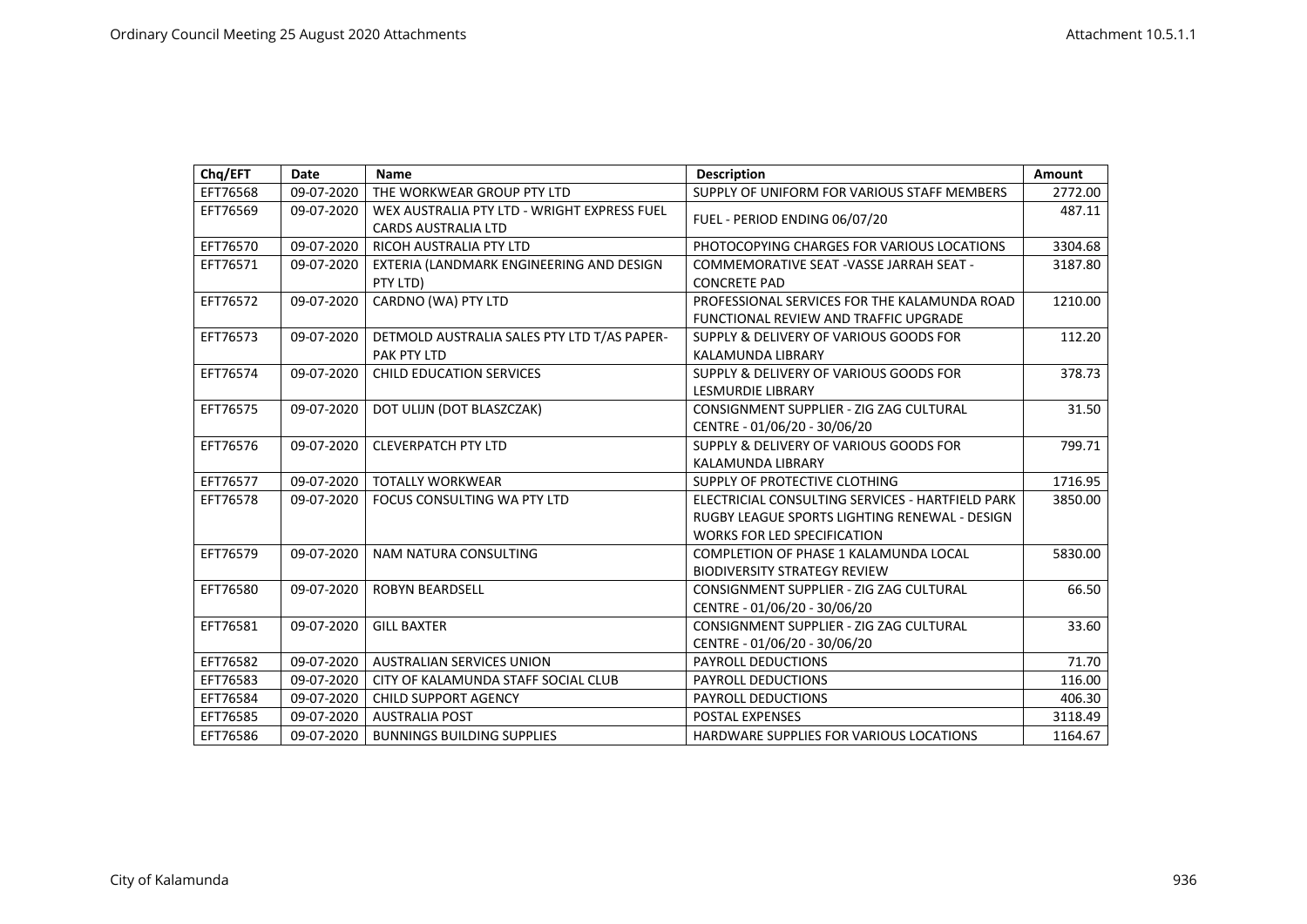| Chq/EFT  | Date       | <b>Name</b>                                   | <b>Description</b>                              | <b>Amount</b> |
|----------|------------|-----------------------------------------------|-------------------------------------------------|---------------|
| EFT76587 | 09-07-2020 | <b>COATES HIRE OPERATIONS PTY LTD</b>         | PLANT / EQUIPMENT HIRE                          | 556.90        |
| EFT76588 | 09-07-2020 | NAPA - A DIVISION OF GPC ASIA PACIFIC PTY LTD | PLANT / VEHICLE PARTS                           | 1842.33       |
| EFT76589 | 09-07-2020 | DOWNER EDI ENGINEERING POWER PTY LTD          | <b>CCTV SERVICE WORK AT VARIOUS LOCATIONS</b>   | 1507.00       |
| EFT76590 | 09-07-2020 | KALAMUNDA TOYOTA                              | PLANT / VEHICLE PARTS                           | 3444.63       |
| EFT76591 | 09-07-2020 | WA LOCAL GOVERNMENT ASSOCIATION               | <b>REGISTRATION FOR STAFF TO ATTEND - WALGA</b> | 215.00        |
|          |            |                                               | INTRODUCTION TO LOCAL GOVERNMENT - ONLINE       |               |
|          |            |                                               | <b>COURSE</b>                                   |               |
| EFT76592 | 09-07-2020 | <b>MAXWELL ROBINSON &amp; PHELPS PEST</b>     | PEST CONTROL SERVICES AT VARIOUS LOCATIONS      | 1567.50       |
|          |            | MANAGEMENT (MRP)                              |                                                 |               |
| EFT76593 | 09-07-2020 | <b>MCLEODS BARRISTERS &amp; SOLICITORS</b>    | <b>LEGAL EXPENSES</b>                           | 11820.28      |
| EFT76594 | 09-07-2020 | CLEANAWAY                                     | WASTE / RECYCLING & BULK BIN DISPOSAL SERVICES  | 13410.61      |
|          |            |                                               | <b>FFFS</b>                                     |               |
| EFT76595 | 09-07-2020 | <b>TELSTRA CORPORATION</b>                    | <b>TELEPHONE EXPENSES</b>                       | 7263.91       |
| EFT76596 | 09-07-2020 | <b>LANDGATE - VALUATIONS</b>                  | <b>GROSS RENTAL VALUATION FEES FOR VARIOUS</b>  | 67.85         |
|          |            |                                               | <b>LOCATIONS</b>                                |               |
| EFT76597 | 09-07-2020 | WA LIBRARY SUPPLIES PTY LTD                   | SUPPLY & DELIVERY OF VARIOUS GOODS FOR          | 161.95        |
|          |            |                                               | <b>LESMURDIE LIBRARY</b>                        |               |
| EFT76598 | 09-07-2020 | <b>ECHO NEWSPAPER</b>                         | ADVERTISING FOR VARIOUS JOBS / EVENTS           | 2310.00       |
| EFT76599 | 09-07-2020 | MCKAY EARTHMOVING PTY LTD                     | PLANT EQUIPMENT AND OPERATOR HIRE FOR           | 52733.47      |
|          |            |                                               | <b>VARIOUS LOCATIONS</b>                        |               |
| EFT76600 | 09-07-2020 | EASTERN METROPOLITAN REGIONAL COUNCIL         | DOMESTIC / WASTE CHARGES - RED HILL TIP,        | 292509.64     |
|          |            | (EMRC)                                        | MATTRESS & TIMBER DISPOSAL FEES                 |               |
| EFT76601 | 09-07-2020 | <b>BORAL CONSTRUCTION MATERIALS GROUP</b>     | ROAD MATERIALS FOR VARIOUS LOCATIONS            | 1865.38       |
| EFT76602 | 09-07-2020 | <b>DOMUS NURSERY</b>                          | <b>GARDEN SUPPLIES FOR VARIOUS LOCATIONS</b>    | 1469.65       |
| EFT76603 | 09-07-2020 | <b>JASON SIGNMAKERS</b>                       | SIGNAGE SUPPLIES FOR RANGER SERVICES            | 576.40        |
| EFT76604 | 09-07-2020 | <b>FASTA COURIERS</b>                         | <b>COURIER FEES</b>                             | 171.99        |
| EFT76605 | 09-07-2020 | RAECO                                         | STATIONERY / OFFICE SUPPLIES                    | 343.53        |
| EFT76606 | 09-07-2020 | <b>MCINTOSH &amp; SON</b>                     | PLANT / VEHICLE PARTS                           | 13863.08      |
| EFT76607 | 09-07-2020 | <b>MAJOR MOTORS PTY LTD</b>                   | PLANT / VEHICLE PARTS                           | 189723.65     |
| EFT76608 | 09-07-2020 | <b>ALSCO LINEN SERVICE</b>                    | LINEN HIRE / LAUNDRY SERVICES / CLEANING        | 581.04        |
|          |            |                                               | <b>SUPPLIES</b>                                 |               |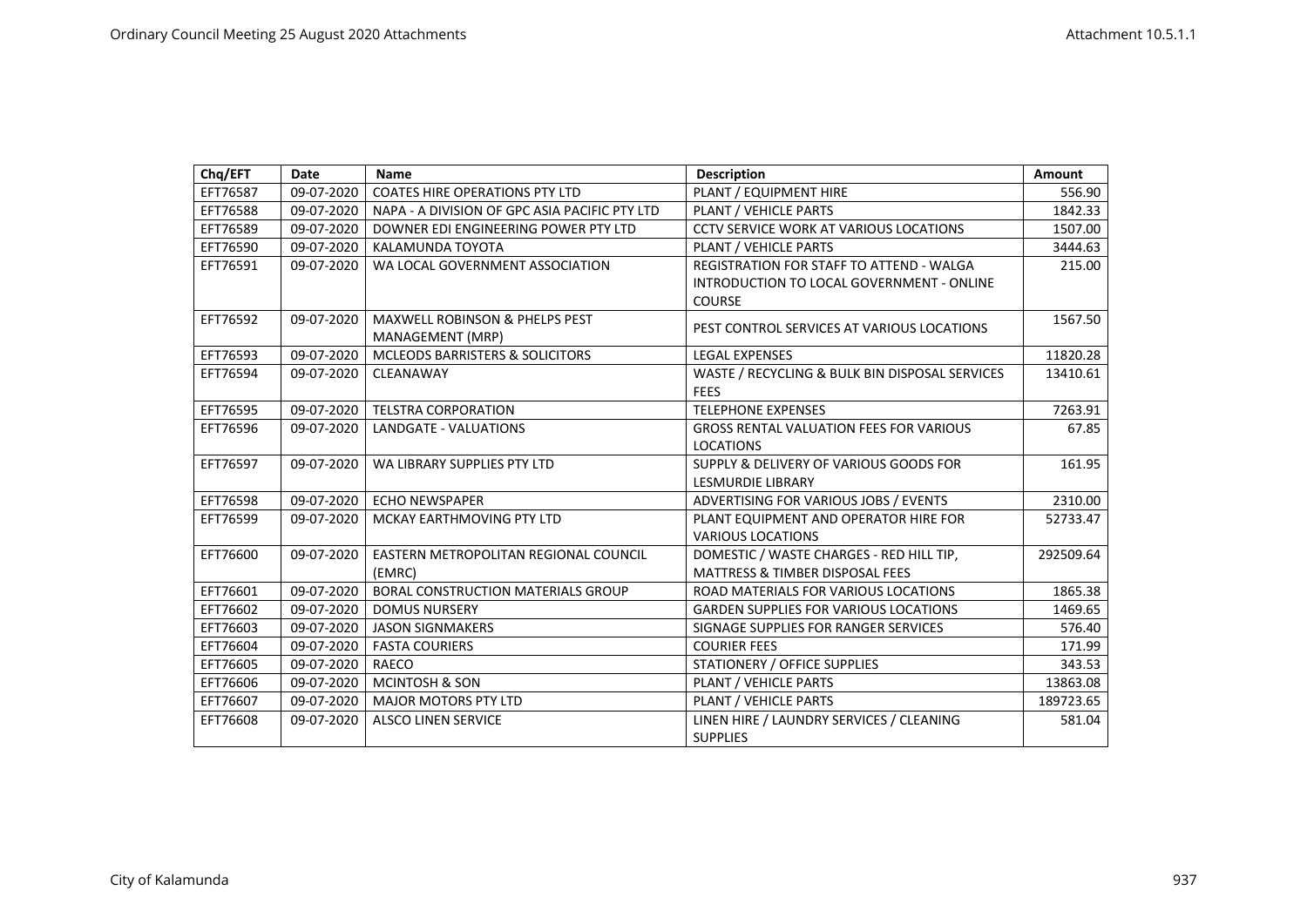| Chq/EFT  | Date       | <b>Name</b>                                 | <b>Description</b>                                     | <b>Amount</b> |
|----------|------------|---------------------------------------------|--------------------------------------------------------|---------------|
| EFT76609 | 09-07-2020 | <b>BRADOCK PODIATRY SERVICES PTY LTD</b>    | PODIATRY SERVICES AT JACK HEALEY CENTRE                | 1056.28       |
| EFT76610 | 09-07-2020 | LINDLEY CONTRACTING                         | PLUMBING REPAIRS / MAINTENANCE FOR VARIOUS             | 286.00        |
|          |            |                                             | <b>LOCATIONS</b>                                       |               |
| EFT76611 | 09-07-2020 | KALA BOB KATS PTY LTD                       | PLANT EQUIPMENT AND OPERATOR HIRE FOR                  | 11088.00      |
|          |            |                                             | <b>VARIOUS LOCATIONS</b>                               |               |
| EFT76612 | 09-07-2020 | SYNERGY                                     | <b>POWER CHARGES</b>                                   | 21486.94      |
| EFT76613 | 09-07-2020 | <b>ALINTA ENERGY</b>                        | <b>GAS CHARGES</b>                                     | 66.50         |
| EFT76614 | 09-07-2020 | <b>GRIMES CONTRACTING PTY LTD</b>           | CONTRACTOR BUILDING MAINTENANCE FOR VARIOUS            | 5894.45       |
|          |            |                                             | <b>BUILDINGS</b>                                       |               |
| EFT76615 | 09-07-2020 | <b>COCKBURN CEMENT</b>                      | ROAD / FOOTPATH MATERIALS                              | 702.24        |
| EFT76616 | 09-07-2020 | <b>KENNEDYS TREE SERVICES</b>               | TREE REMOVAL / UNDER POWERLINE PRUNING FOR             | 54890.00      |
|          |            |                                             | <b>VARIOUS LOCATIONS</b>                               |               |
| EFT76617 | 09-07-2020 | DORMAKABA AUSTRALIA PTY LTD                 | SUPPLY & REPLACE FRONT ENTRANCE AUTO DOORS             | 4191.00       |
|          |            |                                             | TO FORRESTFIELD LIBRARY                                |               |
| EFT76618 | 09-07-2020 | WA LIMESTONE COMPANY                        | ROAD MATERIALS FOR VARIOUS LOCATIONS                   | 4811.10       |
| EFT76619 | 09-07-2020 | <b>WESTSIDE FIRE SERVICES</b>               | TESTING AND INSPECTION OF FIRE EQUIPMENT/              | 442.01        |
|          |            |                                             | <b>SUPPLIES</b>                                        |               |
| EFT76620 | 09-07-2020 | MILPRO WA (INCORPORATING HILL TOP TROPHIES) | SUPPLY OF NAME BADGES FOR VARIOUS STAFF                | 167.20        |
| EFT76621 | 09-07-2020 | <b>MARKETFORCE PTY LTD</b>                  | ADVERTISING FOR VARIOUS JOBS / EVENTS                  | 3486.12       |
| EFT76622 | 09-07-2020 | LESMURDIE SENIOR HIGH SCHOOL                | REIMBURSEMENT FOR PAYMENTS RECEIVED FOR                | 14.00         |
|          |            |                                             | LOST & DAMAGED LSH SCHOOL STOCK                        |               |
| EFT76623 | 09-07-2020 | <b>CITY OF ARMADALE</b>                     | LONG SERVICE LEAVE RECOUP - 6 WEEKS MARCH 2020         | 3202.20       |
| EFT76624 | 09-07-2020 | <b>J BLACKWOOD &amp; SON LIMITED</b>        | <b>GENERAL HARDWARE &amp; PROTECTIVE WEAR SUPPLIES</b> | 2829.48       |
| EFT76625 | 09-07-2020 | EASTERN HILLS SAWS AND MOWERS               | PLANT / VEHICLE PARTS                                  | 2632.00       |
| EFT76626 | 09-07-2020 | AIR LIQUIDE WA PTY LTD                      | SUPPLY OF GAS CYLINDER REFILLS AND RENTAL FEES         | 158.54        |
| EFT76627 | 09-07-2020 | <b>LOVEGROVE TURF SERVICES</b>              | TURF MAINTENANCE / SERVICES AT SCOTT RESERVE           | 11550.00      |
| EFT76628 | 09-07-2020 | KALAMUNDA & DISTRICTS HISTORICAL SOCIETY    | CONSIGNMENT SUPPLIER - ZIG ZAG CULTURAL                | 145.25        |
|          |            |                                             | CENTRE - 01/06/20 - 30/06/20                           |               |
| EFT76629 | 09-07-2020 | APACE AID (INC) T/A APACE WA NURSERY        | VARIOUS SUPPLIES OF PLANTS FOR WOODLUPINE              | 4209.48       |
|          |            |                                             | <b>BROOK</b>                                           |               |
| EFT76630 | 09-07-2020 | <b>STAGE FX</b>                             | <b>TECHNICIAN SERVICES FOR VARIOUS EVENTS</b>          | 4810.00       |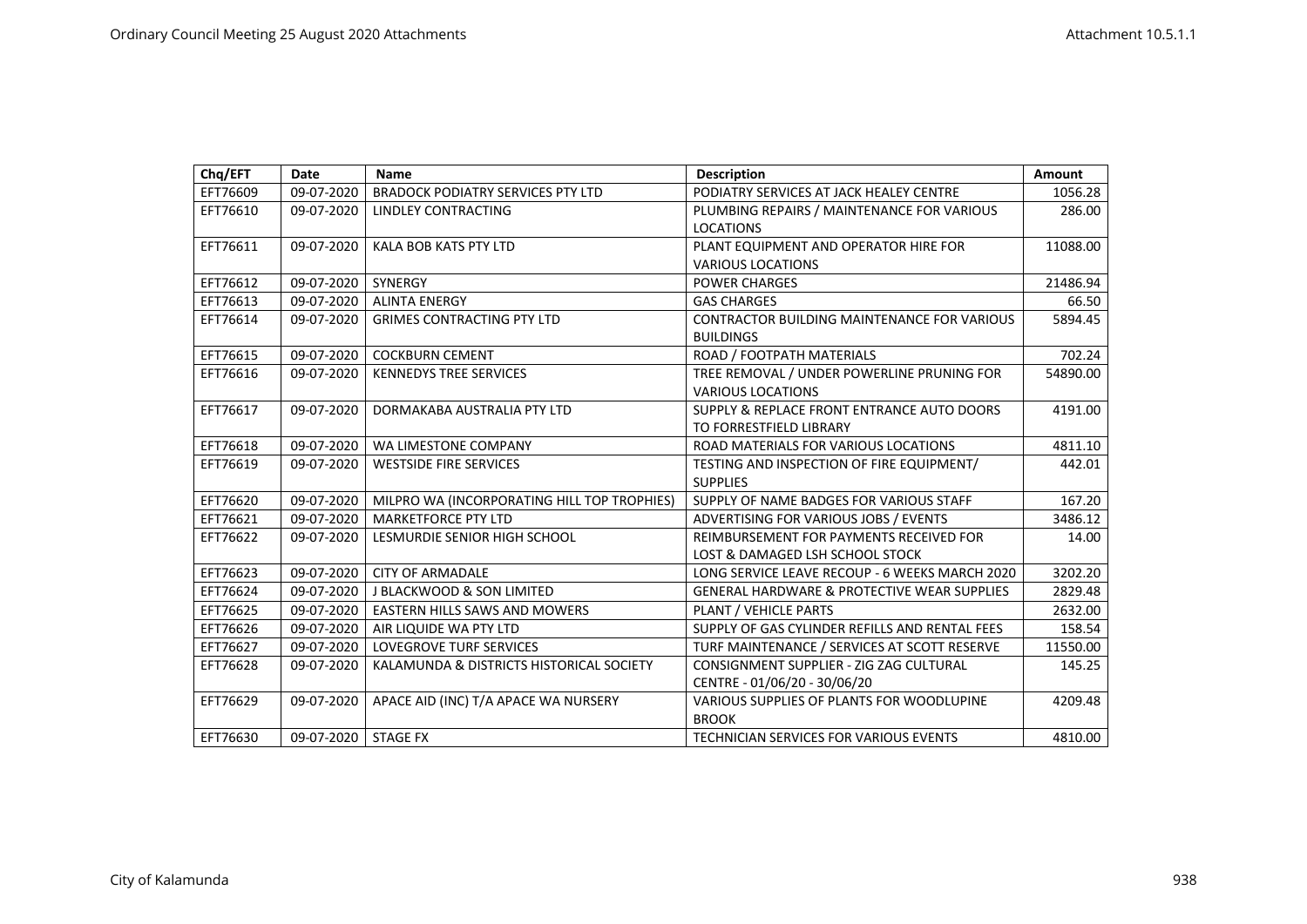| Chq/EFT  | Date       | <b>Name</b>                                                   | <b>Description</b>                                                                                                                                | <b>Amount</b> |
|----------|------------|---------------------------------------------------------------|---------------------------------------------------------------------------------------------------------------------------------------------------|---------------|
| EFT76631 | 09-07-2020 | OCE CORPORATE PTY LTD - OFFICE CLEANING<br><b>EXPERTS</b>     | CLEANING SERVICES / CONSUMABLES FOR VARIOUS<br><b>LOCATIONS</b>                                                                                   | 18012.17      |
| EFT76632 | 09-07-2020 | EDUCATIONAL ART SUPPLIES COMPANY                              | SUPPLY & DELIVERY OF VARIOUS GOODS FOR<br><b>FORRESTFIELD LIBRARY</b>                                                                             | 535.32        |
| EFT76633 | 09-07-2020 | CAT WELFARE SOCIETY INC                                       | CAT HAVEN REHOMING OF UNCLAIMED CATS FROM<br>THE CITYS POUND                                                                                      | 44.00         |
| EFT76634 | 09-07-2020 | DEVELOPMENT ENGINEERING CONSULTANTS PTY<br><b>LTD</b>         | PREPARATION OF URBAN WATER MANAGEMENT<br>PLAN FOR MADDINGTON KENWICK STRATEGIC<br>EMPLOYMENT AREA PRECINCT 3A AND ASSOCIATED<br><b>WORK</b>       | 33880.00      |
| EFT76635 | 09-07-2020 | HELEN ARMSTRONG & ASSOCIATES (T/AS WAXING<br>LYRICAL CANDLES) | CONSIGNMENT SUPPLIER - ZIG ZAG CULTURAL<br>CENTRE - 01/06/20 - 30/06/20                                                                           | 28.00         |
| EFT76636 | 09-07-2020 | KALAMUNDA PLUMBING                                            | PLUMBING REPAIRS / MAINTENANC AT ZIG ZAG<br><b>CULTURAL CENTRE</b>                                                                                | 660.00        |
| EFT76637 | 09-07-2020 | <b>TOTAL EDEN PTY LTD</b>                                     | SUPPLY OF RETICULATION PARTS FOR VARIOUS<br><b>RESERVES</b>                                                                                       | 1041.12       |
| EFT76638 | 09-07-2020 | <b>HAWLEY'S BOBCAT SERVICE</b>                                | PLANT EQUIPMENT AND OPERATOR HIRE FOR<br><b>VARIOUS LOCATIONS</b>                                                                                 | 3209.61       |
| EFT76639 | 09-07-2020 | WILD SEASONS FLOWERS PTY LTD                                  | <b>FLOWER ARRANGEMENTS</b>                                                                                                                        | 360.00        |
| EFT76640 | 09-07-2020 | LPNLC PTY LTD T/A KELYN TRAINING SERVICES                     | REGISTRATION FOR STAFF TO ATTEND WHITE CARD<br><b>TRAINING</b>                                                                                    | 237.00        |
| EFT76641 | 09-07-2020 | <b>WURTH AUSTRALIA PTY LTD</b>                                | PLANT / VEHICLE PARTS                                                                                                                             | 436.08        |
| EFT76642 | 09-07-2020 | WA HINO SALES & SERVICE                                       | PLANT / VEHICLE PARTS                                                                                                                             | 573.89        |
| EFT76643 | 09-07-2020 | DEPARTMENT OF FIRE AND EMERGENCY SERVICES<br>(DFES)           | 50% COST SHARING FOR THE COMMUNITY FIRE<br>MANAGER FOR THE PERIOD 27/03/20 - 25/06/20 AS<br>PER THE MOU BETWEEN DFES AND THE CITY OF<br>KALAMUNDA | 20729.34      |
| EFT76644 | 09-07-2020 | ACCESS ICON PTY LTD T/A CASCADA                               | DRAINAGE SUPPLIES FOR VARIOUS LOCATIONS                                                                                                           | 7573.32       |
| EFT76645 | 09-07-2020 | ABCORP AUSTRALASIA PTY LTD                                    | SUPPLY & DELIVERY OF VARIOUS GOODS FOR<br>KALAMUNDA LIBRARY                                                                                       | 517.00        |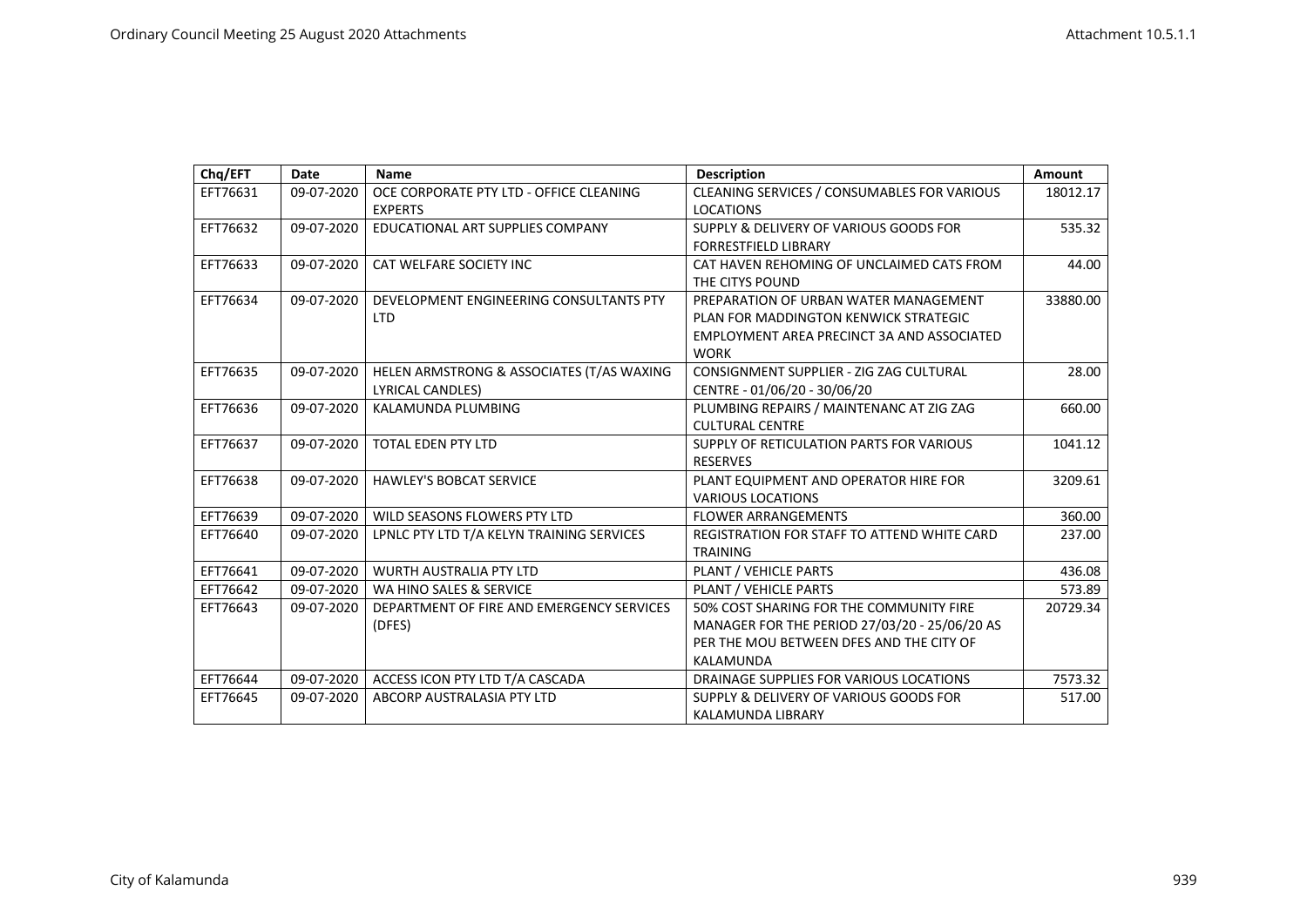| Chq/EFT  | <b>Date</b> | Name                                        | <b>Description</b>                             | Amount    |
|----------|-------------|---------------------------------------------|------------------------------------------------|-----------|
| EFT76646 | 09-07-2020  | <b>ANNA HAMERSLEY</b>                       | CONSIGNMENT SUPPLIER - ZIG ZAG CULTURAL        | 16.80     |
|          |             |                                             | CENTRE - 01/06/20 - 30/06/20                   |           |
| EFT76647 | 09-07-2020  | AMEREX FIRE (WA) (E FIRE AND SAFETY)        | FIRE EQUIPMENT MAINTENANCE FOR VARIOUS         | 943.80    |
|          |             |                                             | <b>LOCATIONS</b>                               |           |
| EFT76648 | 09-07-2020  | <b>HILL TOP GROUP PTY</b>                   | CONTRACTOR BUILDING MAINTENANCE FOR VARIOUS    | 544.58    |
|          |             |                                             | <b>BUILDINGS</b>                               |           |
| EFT76649 | 09-07-2020  | TALONS HSF PTY LTD T/A TALONS HIGH SECURITY | SERVICE AS REQUIRED AND SUPPLY OF PARTS TO     | 1732.50   |
|          |             | <b>FENCING</b>                              | REPAIR THE DEPOT GATES AND FENCE               |           |
| EFT76650 | 09-07-2020  | BUILDING COMMISSION - DEPARTMENT OF MINES,  | <b>BUILDING LEVY - JUNE 2020</b>               | 16148.85  |
|          |             | <b>INDUSTRY REGULATION &amp; SAFETY</b>     |                                                |           |
| EFT76651 | 09-07-2020  | <b>MOIRA A COURT</b>                        | CONSIGNMENT SUPPLIER - ZIG ZAG CULTURAL        | 3.50      |
|          |             |                                             | CENTRE - 01/06/20 - 30/06/20                   |           |
| EFT76652 | 09-07-2020  | HAYS SPECIALIST RECRUITMENT (AUSTRALIA) PTY | HIRE OF TEMPORARY STAFF FOR ADMIN / DEPOT      | 7453.11   |
|          |             | <b>LTD</b>                                  |                                                |           |
| EFT76653 | 09-07-2020  | ENGIE MECHANICAL SERVICES AUSTRALIA PTY LTD | AIRCONDITIONING MAINTENANCE / REPAIRS FOR      | 3393.77   |
|          |             |                                             | <b>VARIOUS LOCATIONS</b>                       |           |
| EFT76654 | 09-07-2020  | <b>QUICK CORPORATE AUST PTY LTD</b>         | <b>STATIONERY &amp; OFFICE SUPPLIES</b>        | 2160.07   |
| EFT76655 | 09-07-2020  | NORTH METROPOLITAN TAFE                     | PAYMENT FOR DIPLOMA COMMUNITY DEVELOPMENT      | 2224.40   |
|          |             |                                             | SECOND SET OF UNITS FOR STAFF                  |           |
| EFT76656 | 09-07-2020  | KANYANA WILDLIFE REHABILITION CENTRE INC    | CONSIGNMENT SUPPLIER - ZIG ZAG CULTURAL        | 4056.40   |
|          |             |                                             | CENTRE - 01/06/20 - 30/06/20 & WILDLIFE        |           |
|          |             |                                             | EDUCATION PRESENTATIONS AT VARIOUS LOCATIONS   |           |
| EFT76657 | 09-07-2020  | <b>TRANSCORE PTY LTD</b>                    | TRAFFIC ENGINEERING SERVICES - UNDERTAKE SIDRA | 4950.00   |
|          |             |                                             | ANALYSIS AT SIGNLISED INTERSECTIONS OF         |           |
|          |             |                                             | HALE/STRELITZIA AVE AND KALAMUNDA              |           |
|          |             |                                             | ROAD/GOOSEBERRY HILL ROAD/HAWTIN ROAD          |           |
| EFT76658 | 09-07-2020  | BT EQUIPMENT P/L T/A TUTT BRYANT EQUIPMENT  | <b>PLANT / VEHICLE PARTS</b>                   | 680.15    |
| EFT76659 | 09-07-2020  | MAIN ROADS (WA)                             | <b>1. PROJECT MANAGEMENT SERVICES FOR THE</b>  | 383255.16 |
|          |             |                                             | PROCUREMENT AND CONSTRUCTION OF THE            |           |
|          |             |                                             | WELSHPOOL ROAD EAST SHARED PATH ON BEHALF OF   |           |
|          |             |                                             | THE CITY OF KALAMUNDA, AS PER AGREED           |           |
|          |             |                                             | <b>CONDITIONS AND DESIGN</b>                   |           |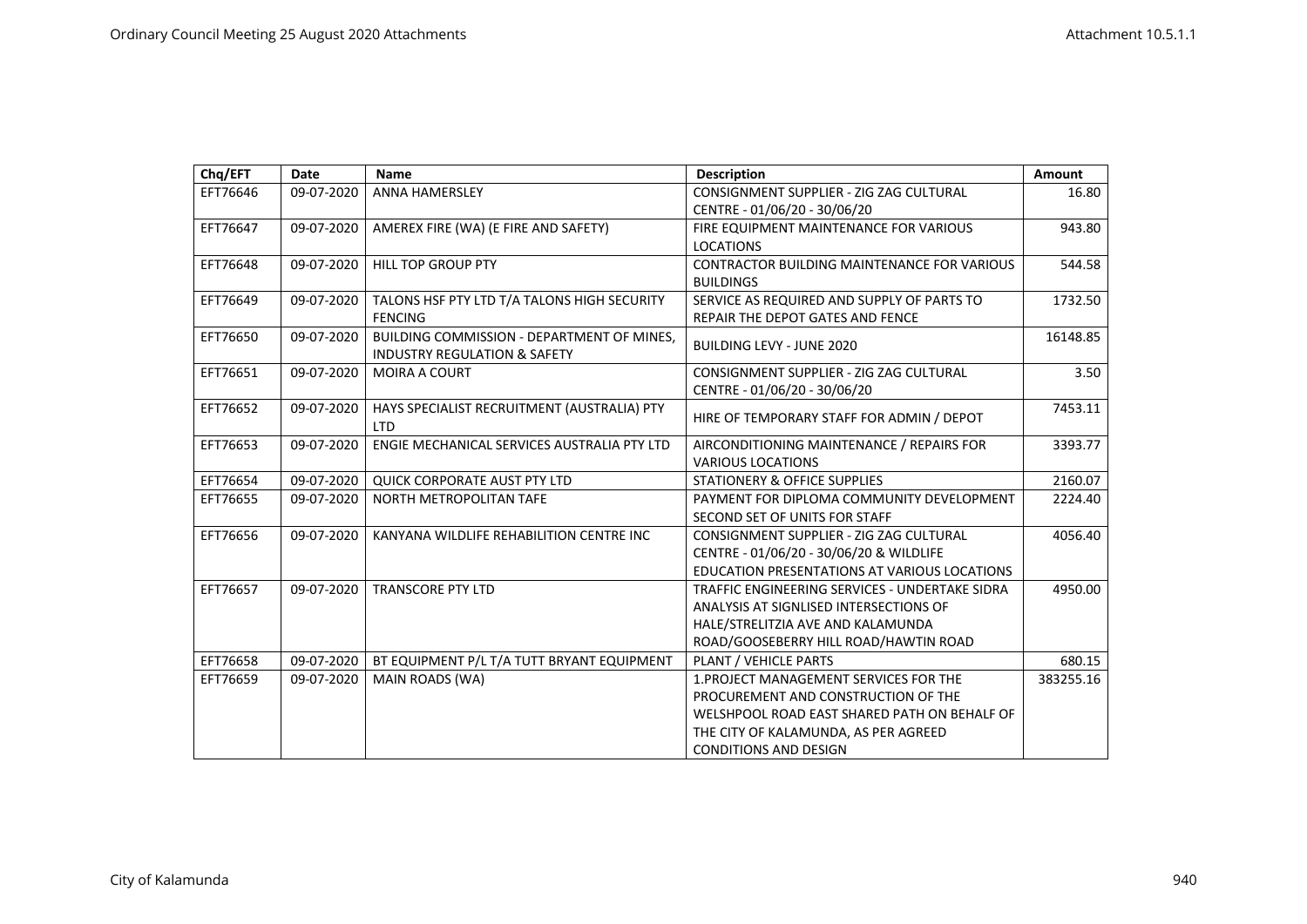| Chq/EFT  | Date       | <b>Name</b>                        | <b>Description</b>                              | Amount   |
|----------|------------|------------------------------------|-------------------------------------------------|----------|
|          |            |                                    | 2. GRANT PAYMENT - REFUND FOR SBS PROJECT       |          |
|          |            |                                    | CANNING ROAD/PICKERING BROOK ROAD               |          |
|          |            |                                    | 3. GRANT PAYMENT - REFUND DUE ON HALE           |          |
|          |            |                                    | ROAD/WOOLWORTHS DRIVE PROJECT FOR               |          |
|          |            |                                    | <b>OVERPAYMENT ON FINAL CLAIM</b>               |          |
| EFT76660 | 09-07-2020 | <b>CORDELL INFORMATION PTY LTD</b> | SUBSCRIPTIONS FOR COMMERCIAL & HOUSING          | 3645.37  |
|          |            |                                    | <b>BUILDING COSTS GUIDE</b>                     |          |
| EFT76661 | 09-07-2020 | <b>G FORCE PRINTING</b>            | SUPPLY OF PRINTED STATIONERY STOCK              | 1050.83  |
| EFT76662 | 09-07-2020 | ASB MARKETING PTY LTD              | SES - 3M X 6M HEAVY DUTY MARQUEE WITH           | 2931.50  |
|          |            |                                    | DURABLE ALUMINUM FRAME AND INDUSTRIAL           |          |
|          |            |                                    | STRENGTH OXFORD PU MATERIAL                     |          |
|          |            |                                    | ROOFTOP. INCLUDES A FULL COLOUR PRINT ON THE    |          |
|          |            |                                    | FRONT, BACK AND BOTH SIDES OF THE CANOPY. ALSO  |          |
|          |            |                                    | INCLUDES 1 X 6M FULL WALL AND 2 X 3M FULL WALLS |          |
|          |            |                                    | WITH A FULL COLOUR PRINT ON ONE SIDE            |          |
| EFT76663 | 09-07-2020 | SWAN TOWING SERVICE PTY LTD        | <b>TOWING SERVICES</b>                          | 808.50   |
| EFT76664 | 09-07-2020 | <b>HYDROQUIP PUMPS</b>             | SUPPLY OF PUMPS & IRRIGATION PARTS /            | 19393.00 |
|          |            |                                    | <b>MAINTENANCE BORES</b>                        |          |
| EFT76665 | 09-07-2020 | <b>SHRED-X PTY LTD</b>             | SECURE DOCUMENT DISPOSAL BIN REMOVAL AND        | 149.60   |
|          |            |                                    | REPLACEMENT                                     |          |
| EFT76666 | 09-07-2020 | STRATAGREEN                        | <b>GARDEN / RESERVE SUPPLIES FOR VARIOUS</b>    | 2822.95  |
|          |            |                                    | <b>LOCATIONS</b>                                |          |
| EFT76667 | 09-07-2020 | OFFICEWORKS SUPERSTORES PTY LTD    | <b>OFFICE SUPPLIES / STATIONERY</b>             | 845.75   |
| EFT76668 | 09-07-2020 | VERMEER (WA & NT)                  | PLANT / VEHICLE PARTS                           | 93973.00 |
| EFT76669 | 09-07-2020 | PORTER CONSULTING ENGINEERS        | 1. NARDINE CLOSE TEMPORARY CUL-DE-SAC AND       | 6655.00  |
|          |            |                                    | REVIEW OF COST ESTIMATES FOR AN EMERGENCY       |          |
|          |            |                                    | <b>ACCESS WAY</b>                               |          |
|          |            |                                    | 2. FORRESTFIELD/HIGH WYCOMBE STAGE 1 LIGHT      |          |
|          |            |                                    | INDUSTRIAL AREA DEVELOPMENT CONTRIBUTION        |          |
|          |            |                                    | <b>PLAN - COST ESTIMATE REVIEW</b>              |          |
| EFT76670 | 09-07-2020 | PLANNING INSTITUTE AUSTRALIA       | MEMBERSHIP FOR PIA RENEWAL OF STAFF MEMBER      | 632.00   |
| EFT76671 | 09-07-2020 | NICHOLAS JOHN ROWE                 | <b>FOOTPATH DEPOSIT REFUND</b>                  | 700.00   |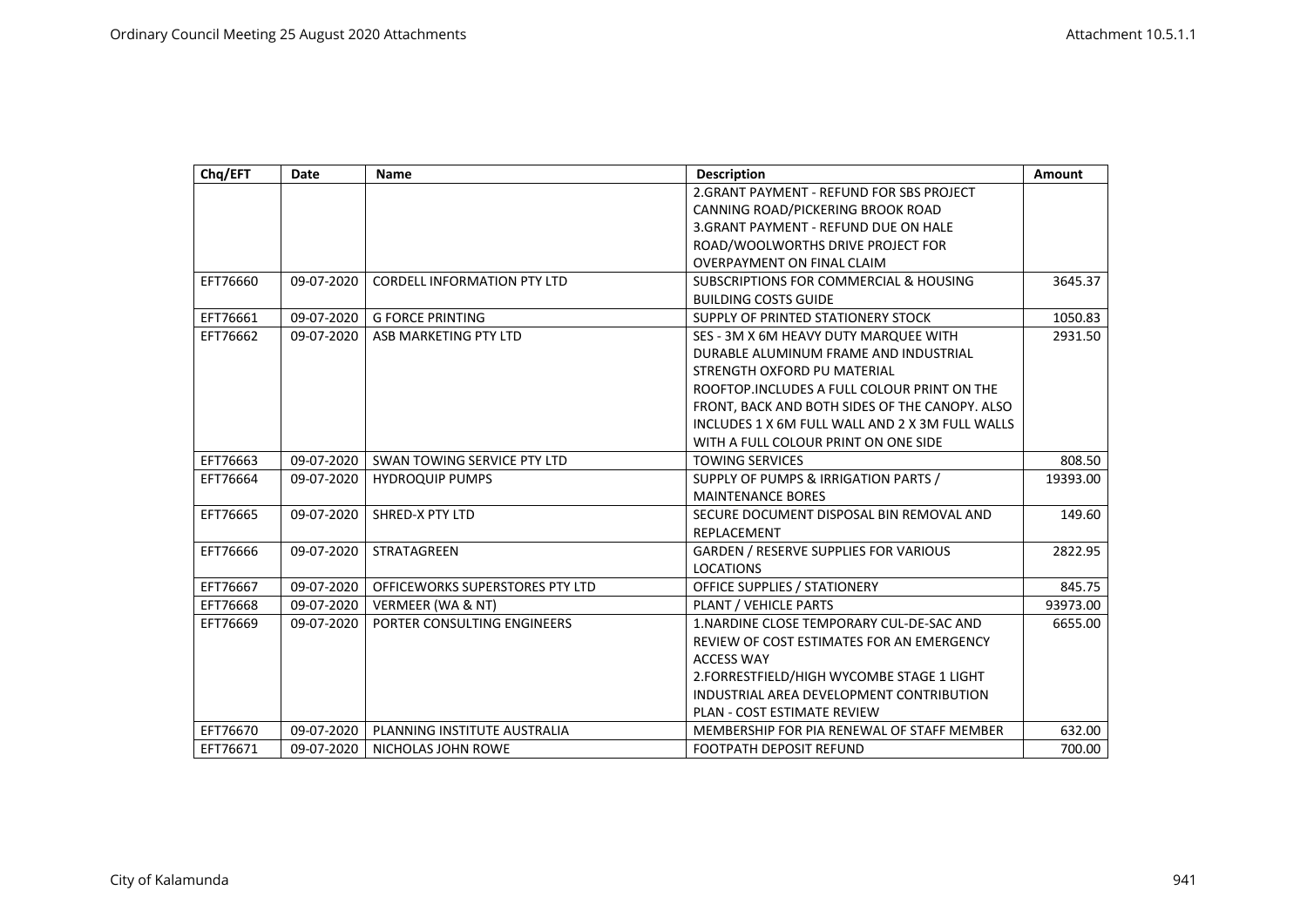| Chq/EFT  | Date       | Name                                   | <b>Description</b>                              | Amount   |
|----------|------------|----------------------------------------|-------------------------------------------------|----------|
| EFT76672 | 09-07-2020 | ELECTRICITY NETWORKS CORP T/A WESTERN  | <b>WESTERN POWER FEE APPLICATION FOR</b>        | 275.00   |
|          |            | <b>POWER</b>                           | MILNER/SULTANA UNDERGROUND TRANSMISSION         |          |
|          |            |                                        | <b>POWER</b>                                    |          |
| EFT76673 | 09-07-2020 | <b>WOOLWORTHS GROUP LIMITED</b>        | <b>GROCERY SUPPLIES</b>                         | 582.55   |
| EFT76674 | 09-07-2020 | FORRESTFIELD TENNIS CLUB (INC)         | FORRESTFIELD TENNIS CLUB HIRE FEES FROM HPRC    | 32.00    |
|          |            |                                        | 01/06/20 - 30/06/20                             |          |
| EFT76675 | 09-07-2020 | <b>EASTERN REGION SECURITY</b>         | SECURITY SERVICES TO VARIOUS LOCATIONS          | 5773.72  |
| EFT76676 | 09-07-2020 | <b>GLENDA DAWN CHARLTON (PODIATRY)</b> | PODIATRY SERVICES AT JACK HEALEY CENTRE         | 935.93   |
| EFT76677 | 09-07-2020 | WEBSITE WEED & PEST PTY LTD            | WEED CONTROL AT VARIOUS LOCATIONS               | 7793.50  |
| EFT76678 | 09-07-2020 | <b>EASIFLEET MANAGEMENT</b>            | STAFF CONTRIBUTIONS TO NOVATED / OPERATING      | 4800.39  |
|          |            |                                        | <b>LEASES</b>                                   |          |
| EFT76679 | 09-07-2020 | <b>HUMES</b>                           | DRAINAGE SUPPLIES FOR VARIOUS LOCATIONS         | 1232.00  |
| EFT76680 | 09-07-2020 | THE CIVIL GROUP WA PTY LTD             | PREPARATION OF ROAD CONCEPT DESIGNS FOR         | 46675.75 |
|          |            |                                        | MKSEA PRECINCT 3A - WELSHPOOL RD EAST /         |          |
|          |            |                                        | COLDWELL ROAD AND COURTNEY PLACE WATTLE         |          |
|          |            |                                        | GROVE PERIOD 02/04/20 - 15/05/20                |          |
| EFT76681 | 09-07-2020 | <b>HW &amp; ASSOCIATES</b>             | COST MANAGEMENT SERVICES FOR THE DESIGN,        | 1980.00  |
|          |            |                                        | DOCUMENTATION AND CONTRACT ADMINISTRATION       |          |
|          |            |                                        | FOR THE KALAMUNDA COMMUNITY CENTRE              |          |
| EFT76682 | 09-07-2020 | THE CHAIR DOCTOR WA PTY LTD            | REPLACEMENT OF CHAIR BACK FOR ENVIRONMENTAL     | 88.00    |
|          |            |                                        | <b>HEALTH SERVICES</b>                          |          |
| EFT76683 | 09-07-2020 | 360 ENVIRONMENTAL PTY LTD              | PROFESSIONAL SERVICES -01/03/20 - 31/03/20 -    | 16706.25 |
|          |            |                                        | BIANNUAL ASBESTOS REMOVAL & REPORTING AT        |          |
|          |            |                                        | LEDGER ROAD & 01/06/20 - 30/06/20 - PREPARATION |          |
|          |            |                                        | OF DSI PART 2 FOR BRAND RD AND WATER            |          |
|          |            |                                        | MONITORING AT LEDGER RD AND DAWSON RD           |          |
|          |            |                                        | CONTAMINATED SITES AS PER TENDER SUBMISSION     |          |
| EFT76684 | 09-07-2020 | <b>TOM CAIRNS</b>                      | CONSIGNMENT SUPPLIER - ZIG ZAG CULTURAL         | 9.80     |
|          |            |                                        | CENTRE - 01/06/20 - 30/06/20                    |          |
| EFT76685 | 09-07-2020 | <b>OVEN SPARKLE PTY LTD</b>            | OVEN CLEANING SERVICES FOR VARIOUS LOCATIONS    | 627.00   |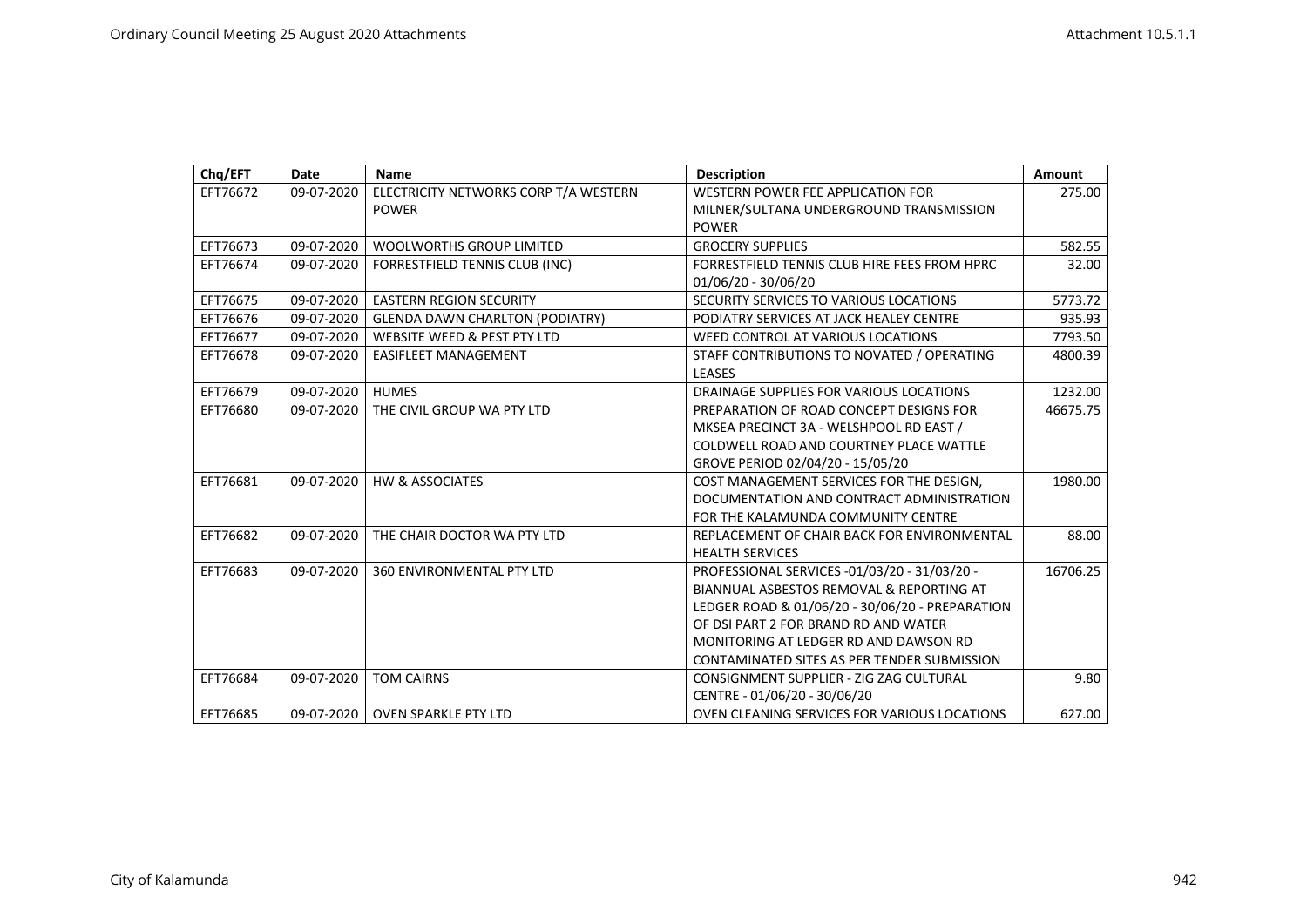| Chq/EFT  | Date       | <b>Name</b>                     | <b>Description</b>                               | <b>Amount</b> |
|----------|------------|---------------------------------|--------------------------------------------------|---------------|
| EFT76686 | 09-07-2020 | SHIRLEY SPENCER                 | CONSIGNMENT SUPPLIER - ZIG ZAG CULTURAL          | 24.50         |
|          |            |                                 | CENTRE - 01/06/20 - 30/06/20                     |               |
| EFT76687 | 09-07-2020 | SUPERSEALING PTY LTD            | CRACK SEAL MAIN ENTRANCE AREA AT OPERATIONS      | 4895.00       |
|          |            |                                 | <b>CENTRE</b>                                    |               |
| EFT76688 | 09-07-2020 | DRAINFLOW SERVICES PTY LTD      | <b>CLEANING / MAINTAINING STORM WATER DRAINS</b> | 16045.70      |
| EFT76689 | 09-07-2020 | <b>FORESTVALE TREES PTY LTD</b> | <b>GARDEN / VERGE SUPPLIES</b>                   | 3107.50       |
| EFT76690 | 09-07-2020 | <b>JOHANNA LARKIN ART</b>       | CONSIGNMENT SUPPLIER - ZIG ZAG CULTURAL          | 25.20         |
|          |            |                                 | CENTRE -01/06/20 - 30/06/20                      |               |
| EFT76691 | 09-07-2020 | <b>BOWDEN TREE CONSULTANCY</b>  | STREET TREE AUDIT IN KALAMUNDA & WATTLE          | 29700.00      |
|          |            |                                 | <b>GROVE</b>                                     |               |
| EFT76692 | 09-07-2020 | <b>PILA GROUP</b>               | <b>GARDEN / RESERVE SUPPLIES</b>                 | 1364.00       |
| EFT76693 | 09-07-2020 | CONTRAFLOW                      | TRAFFIC MANAGEMENT FOR VARIOUS LOCATIONS         | 41392.78      |
| EFT76694 | 09-07-2020 | <b>GUMNUTS &amp; LAVENDER</b>   | CONSIGNMENT SUPPLIER - ZIG ZAG CULTURAL          | 11.20         |
|          |            |                                 | CENTRE -01/06/20 - 30/06/20                      |               |
| EFT76695 | 09-07-2020 | AECOM AUSTRALIA PTY LTD         | UNDERTAKE STIRK PARK HYDROGEOLOGICAL REVIEW      | 11392.70      |
|          |            |                                 | AT STIRK PARK                                    |               |
| EFT76696 | 09-07-2020 | <b>CATALYSE PTY LTD</b>         | FINAL PAYMENT OF FEES FOR THE 2020 CULTYR        | 5637.50       |
|          |            |                                 | <b>EMPLOYEE SCORECARD</b>                        |               |
| EFT76697 | 09-07-2020 | <b>GUNDRY'S CARPET CHOICE</b>   | SUPPLY AND INSTAL REPLACEMENT CARPET TILES TO    | 5613.00       |
|          |            |                                 | ZIG ZAG SEMINAR ROOM & KALAMUNDA                 |               |
|          |            |                                 | PERFORMING ARTS CENTRE                           |               |
| EFT76698 | 09-07-2020 | STATE WIDE TURF SERVICES        | TURF SUPPLIES / MAINTENANCE FOR VARIOUS          | 17902.50      |
|          |            |                                 | <b>LOCATIONS</b>                                 |               |
| EFT76699 | 09-07-2020 | <b>CHRISTINE VITLER</b>         | CONSIGNMENT SUPPLIER - ZIG ZAG CULTURAL          | 4.20          |
|          |            |                                 | CENTRE -01/06/20 - 30/06/20                      |               |
| EFT76700 | 09-07-2020 | <b>BEAVER TREE SERVICES</b>     | <b>GENERAL TREE SERVICES / UNDER POWERLINES</b>  | 85513.45      |
|          |            |                                 | PRUNING FOR VARIOUS LOCATIONS                    |               |
| EFT76701 | 09-07-2020 | <b>DELL AUSTRALIA</b>           | COMPUTER PARTS / ACCESSORY SUPPLIES              | 401.50        |
| EFT76702 | 09-07-2020 | <b>DONNA JEBB</b>               | CONSIGNMENT SUPPLIER - ZIG ZAG CULTURAL          | 6.30          |
|          |            |                                 | CENTRE -01/06/20 - 30/06/20                      |               |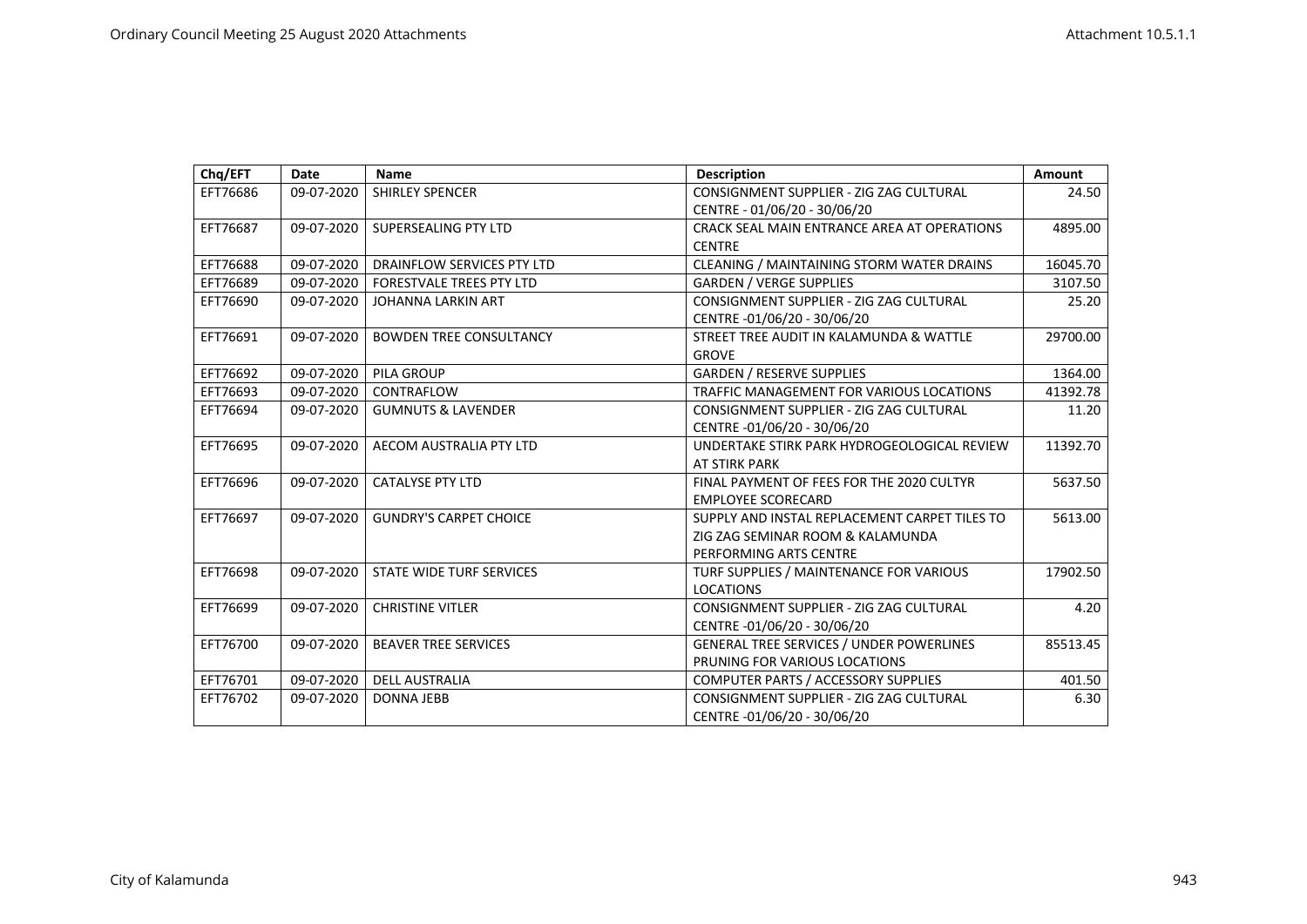| Chq/EFT  | Date       | <b>Name</b>                                   | <b>Description</b>                            | Amount   |
|----------|------------|-----------------------------------------------|-----------------------------------------------|----------|
| EFT76703 | 09-07-2020 | <b>ACCESS OFFICE INDUSTRIES</b>               | SUPPLY & DELIVERY OF VARIOUS GOODS FOR        | 1083.50  |
|          |            |                                               | <b>FORRESTFIELD LIBRARY</b>                   |          |
| EFT76704 | 09-07-2020 | <b>KARIN HOTCHKIN</b>                         | CONSIGNMENT SUPPLIER - ZIG ZAG CULTURAL       | 41.65    |
|          |            |                                               | CENTRE -01/06/20 - 30/06/20                   |          |
| EFT76705 | 09-07-2020 | <b>ALISON MULCAHY</b>                         | CONSIGNMENT SUPPLIER - ZIG ZAG CULTURAL       | 18.20    |
|          |            |                                               | CENTRE -01/06/20 - 30/06/20                   |          |
| EFT76706 | 09-07-2020 | THE GOOD GUYS                                 | SUPPLY OF DIGITAL CAMERA FOR OPERATIONS       | 229.00   |
|          |            |                                               | <b>CENTRE</b>                                 |          |
| EFT76707 | 09-07-2020 | <b>ROBERT G WILLIS</b>                        | CONSULTANT ENGINEER ASSISTING MANAGER ASSET   | 187.00   |
|          |            |                                               | DELIVERY - 23/06/20 - 24/06/20                |          |
| EFT76708 | 09-07-2020 | THE PETAL PRESS                               | CONSIGNMENT SUPPLIER - ZIG ZAG CULTURAL       | 23.52    |
|          |            |                                               | CENTRE - 01/06/20 - 30/06/20                  |          |
| EFT76709 | 09-07-2020 | <b>ACCIDENTAL HEALTH &amp; SAFETY - PERTH</b> | SUPPLY OF 4 X BACK PACK FIRST AID KITS WITH   | 433.58   |
|          |            |                                               | SUPPLIES FOR WALKING PROGRAM                  |          |
| EFT76710 | 09-07-2020 | <b>CLAIRE O'NEILL - CLAIRE'S EMBROIDERY</b>   | CONSIGNMENT SUPPLIER - ZIG ZAG CULTURAL       | 63.00    |
|          |            |                                               | CENTRE - 01/06/20 - 30/06/20                  |          |
| EFT76711 | 09-07-2020 | <b>LINDA STONES</b>                           | CONSIGNMENT SUPPLIER - ZIG ZAG CULTURAL       | 49.00    |
|          |            |                                               | CENTRE -01/06/20 - 30/06/20                   |          |
| EFT76712 | 09-07-2020 | PETER FALCONER                                | CONSIGNMENT SUPPLIER - ZIG ZAG CULTURAL       | 14.00    |
|          |            |                                               | CENTRE -01/06/20 - 30/06/20                   |          |
| EFT76713 | 09-07-2020 | <b>JANICE PITTMAN</b>                         | CONSIGNMENT SUPPLIER - ZIG ZAG CULTURAL       | 7.70     |
|          |            |                                               | CENTRE -01/06/20 - 30/06/20                   |          |
| EFT76714 | 09-07-2020 | REMONDIS AUSTRALIA PTY LTD                    | SERVICE AGREEMENT - FOR THE PROVISION OF      | 6820.00  |
|          |            |                                               | COLLECTION AND RECYCLING OF CARDBOARD AT CITY |          |
|          |            |                                               | OF KALAMUNDA SPORTING FACILITIES              |          |
| EFT76715 | 09-07-2020 | <b>MARY FORWARD</b>                           | CONSIGNMENT SUPPLIER - ZIG ZAG CULTURAL       | 151.55   |
|          |            |                                               | CENTRE - 01/06/20 - 30/06/20                  |          |
| EFT76716 | 09-07-2020 | PERTH BRAKE PARTS                             | PLANT / VEHICLE PARTS                         | 275.00   |
| EFT76717 | 09-07-2020 | <b>BANG THE TABLE</b>                         | <b>SUBSCRIPTION FEE - BANG THE TABLE</b>      | 23925.00 |
|          |            |                                               | (ENGAGEMENTHQ) FOR 2020-2021                  |          |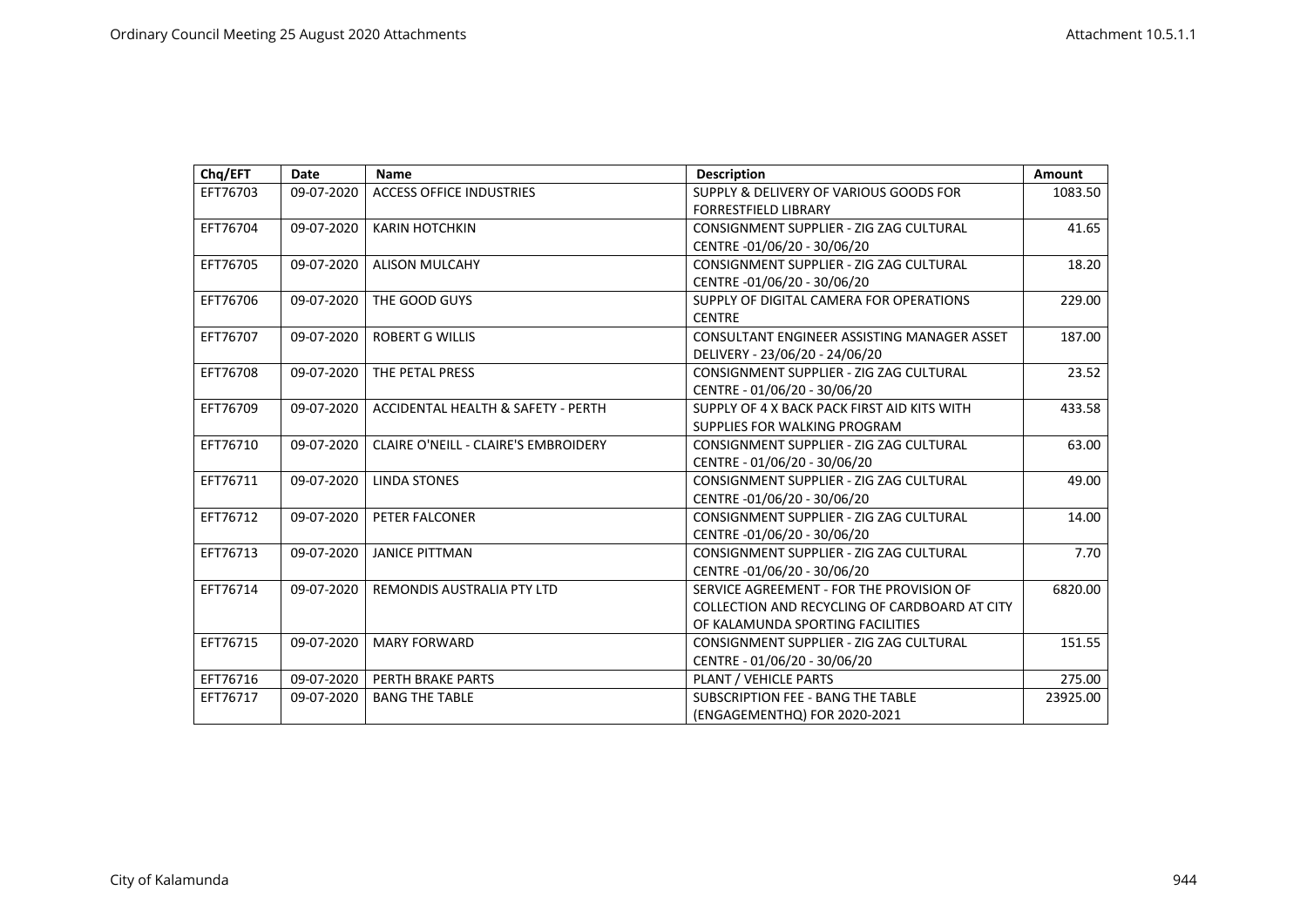| Chq/EFT  | Date       | <b>Name</b>                              | <b>Description</b>                                 | <b>Amount</b> |
|----------|------------|------------------------------------------|----------------------------------------------------|---------------|
| EFT76718 | 09-07-2020 | KALAMUNDA ELECTRICS                      | 1. ELECTRICAL REPAIRS / MAINTENANCE FOR VARIOUS    | 50745.86      |
|          |            |                                          | <b>LOCATIONS</b>                                   |               |
|          |            |                                          | 2. SUPPLY & INSTALLATION OF NEW SOFT STARTER       |               |
|          |            |                                          | CABINET ATAKEBIA WAY RESERVE                       |               |
|          |            |                                          | 3. SUPPLY OF PECAN SOLAR LIGHTING BATTERIES &      |               |
|          |            |                                          | CONTROLLERS FOR THE STREET LIGHTING IN WATTLE      |               |
|          |            |                                          | <b>GROVE</b>                                       |               |
|          |            |                                          | 4. DESIGN & SUPPLY ENGINEERED DRAWING FOR 2        |               |
|          |            |                                          | <b>BLD SWITCHBOARDS AT ADMINISTRATION BUILDING</b> |               |
|          |            |                                          | 5. PROVIDE STRUCTURAL & ELECTRICAL ENGINEERED      |               |
|          |            |                                          | DRAWINGS FOR LIGHTING IMPROVEMENTS EXISTING        |               |
|          |            |                                          | LIGHTING TOWER TO RAY OWEN RESERVE                 |               |
|          |            |                                          | <b>6.REPAIR DAMAGED ILLUMINATED SIGN AT</b>        |               |
|          |            |                                          | <b>KALAMUNDA CLUB</b>                              |               |
| EFT76719 | 09-07-2020 | THE ARTFUL FLOWE - FELICIA LOWE          | CONSIGNMENT SUPPLIER - ZIG ZAG CULTURAL            | 105.70        |
|          |            |                                          | CENTRE -01/06/20 - 30/06/20                        |               |
| EFT76720 | 09-07-2020 | AAAC TOWING PTY LTD                      | <b>TOWING SERVICES FEES</b>                        | 165.00        |
| EFT76721 | 09-07-2020 | <b>DAVID GREEN</b>                       | CONSIGNMENT SUPPLIER - ZIG ZAG CULTURAL            | 31.43         |
|          |            |                                          | CENTRE -01/06/20 - 30/06/20                        |               |
| EFT76722 | 09-07-2020 | KALAMUNDA DISTRICTS RUGBY UNION CLUB INC | PROJECT: NEW UNISEX CHANGEROOM AND                 | 34650.00      |
|          |            |                                          | ASSOCIATED WORKS - MILESTONE TWO PART              |               |
|          |            |                                          | PAYMENT AS PER ATTACHED FINANCIAL AGREEMENT        |               |
| EFT76723 | 09-07-2020 | ANITRA ELSPETH MATTIUSSI                 | PART DOG STERILISATION FEE REFUND                  | 30.00         |
| EFT76724 | 0kala9-07- | <b>DMC CLEANING</b>                      | CLEANING SERVICES / CONSUMABLES FOR VARIOUS        | 290.40        |
|          | 2020       |                                          | <b>LOCATIONS</b>                                   |               |
| EFT76725 | 09-07-2020 | ASHJAD PTY LTD T/A CUROST MILK SUPPLY    | MILK SUPPLY FOR OPERATIONS CENTRE                  | 183.70        |
| EFT76726 | 09-07-2020 | <b>ENVIRO PIPES PTY LTD</b>              | SUPPLY OF PIPES FOR VARIOUS LOCATIONS              | 2978.80       |
| EFT76727 | 09-07-2020 | <b>MAVIS PASKULICH</b>                   | CONSIGNMENT SUPPLIER - ZIG ZAG CULTURAL            | 49.00         |
|          |            |                                          | CENTRE -01/06/20 - 30/06/20                        |               |
| EFT76728 | 09-07-2020 | NATURAL AREA MANAGEMENT & SERVICES       | PLANT SUPPLIES FOR ENVIRONMENTAL WORKS AT          | 1963.28       |
|          |            |                                          | <b>WOODLUPINE BROOK</b>                            |               |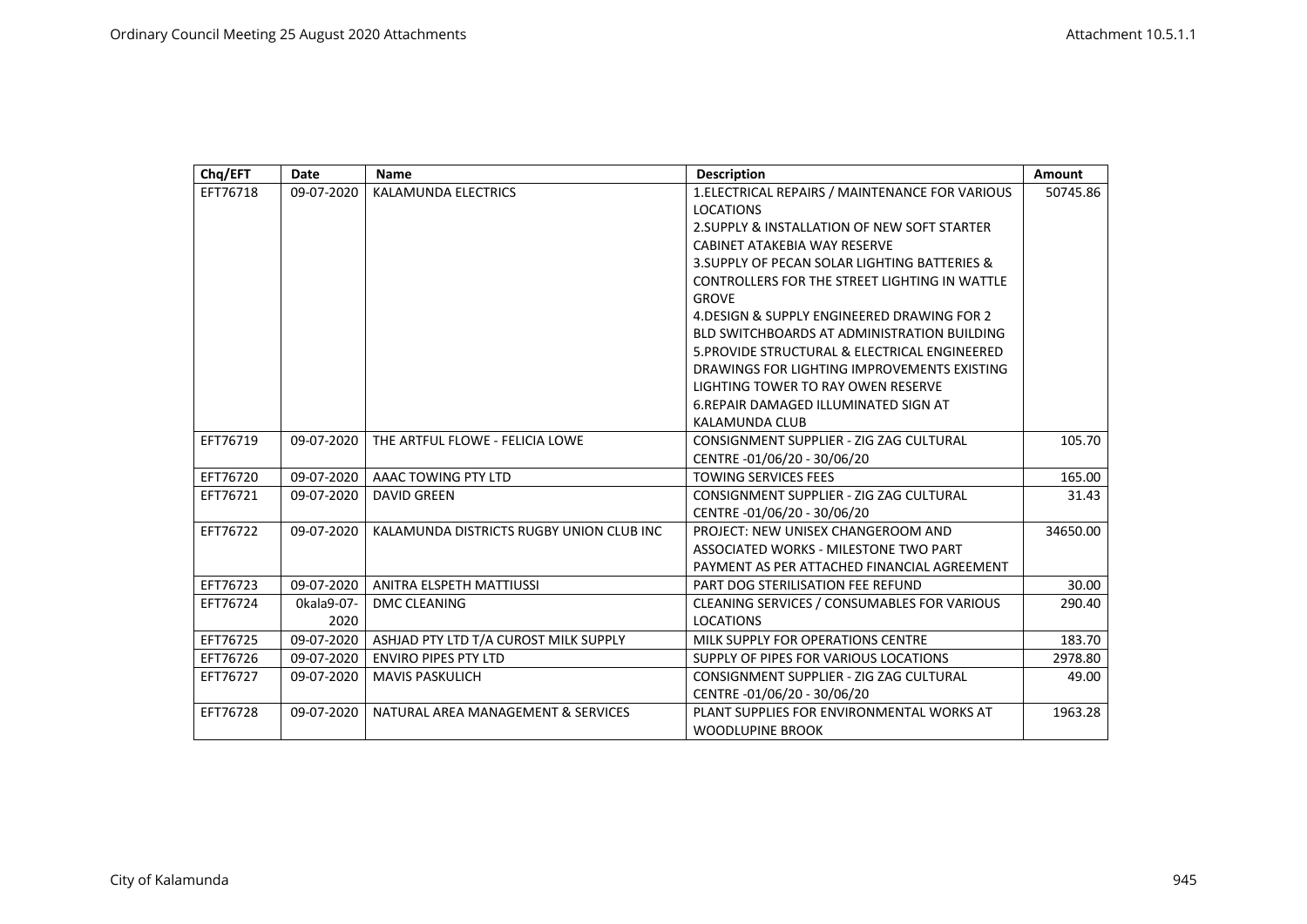| Chq/EFT  | Date       | <b>Name</b>                                              | <b>Description</b>                                                                                              | Amount  |
|----------|------------|----------------------------------------------------------|-----------------------------------------------------------------------------------------------------------------|---------|
| EFT76729 | 09-07-2020 | SHERRIN RENTALS PTY LTD                                  | HIRE FEES OF 3.2 WHEEL FRONT END LOADER -<br>01/06/20 - 22/06/20                                                | 9130.00 |
| EFT76730 | 09-07-2020 | A1 TROJAN PEST CONTROL                                   | TERMITE TREATMENT TO LARGE EUCALYPT TREE AT<br>47 WANDOO ROAD FORRESTFIELD                                      | 200.00  |
| EFT76731 | 09-07-2020 | TALIS CONSULTANTS PTY LTD ATF TALIS UNIT<br><b>TRUST</b> | PREPARATION OF PAVEMENT AN ASPHALT ANALYSIS<br>REPORT FOR HIGH WYCOMBE ROAD NETWORK                             | 1870.00 |
| EFT76732 | 09-07-2020 | OFF PEN PUBLISHING - BETH BAKER                          | CONSIGNMENT SUPPLIER - ZIG ZAG CULTURAL<br>CENTRE -01/06/20 - 30/06/20                                          | 29.82   |
| EFT76733 | 09-07-2020 | STAN THE TYRE MAN (STAN'S TYRE SERVICE WA)               | PLANT / VEHICLE PARTS                                                                                           | 5093.00 |
| EFT76734 | 09-07-2020 | <b>NOVOFIT WA</b>                                        | CALL OUT AND SERVICE OF TREADMILLS IN THE GYM<br>AT HARTFIELD PARK RECREATION CENTRE                            | 220.00  |
| EFT76735 | 09-07-2020 | <b>BALLIGART - HELEN LOCK</b>                            | CONSIGNMENT SUPPLIER - ZIG ZAG CULTURAL<br>CENTRE -01/06/20 - 30/06/20                                          | 1.40    |
| EFT76736 | 09-07-2020 | <b>FLEETCARE PTY LTD</b>                                 | STAFF CONTRIBUTIONS TO NOVATED LEASING                                                                          | 3229.22 |
| EFT76737 | 09-07-2020 | SUEZ RECYCLING & RECOVERY (PERTH) PTY LTD                | <b>BULK BIN SERVICES FOR GREEN AND MIXED WASTE</b><br><b>COLLECTIONS AND DISPOSAL</b>                           | 1366.67 |
| EFT76738 | 09-07-2020 | ZIRCODATA PTY LTD                                        | MONTHLY OFFSITE STORAGE FEES - PERIOD 26/05/20<br>$-25/06/20$                                                   | 710.88  |
| EFT76739 | 09-07-2020 | SHERWOOD FLOORING PTY LTD                                | SUPPLY AND INSTAL REPLACEMENT WATER DAMAGED<br>SPOTTED GUM FLOORBOARDS AT ZIG ZAG CENTRE<br><b>SEMINAR ROOM</b> | 6270.00 |
| EFT76740 | 09-07-2020 | PETER WEBB                                               | CONSIGNMENT SUPPLIER - ZIG ZAG CULTURAL<br>CENTRE -01/06/20 - 30/06/20                                          | 51.80   |
| EFT76741 | 09-07-2020 | FREMANTLE PRESS INC                                      | SUPPLY & DELIVERY OF VARIOUS GOODS AT ZIG ZAG<br><b>CULTURAL CENTRE</b>                                         | 213.30  |
| EFT76742 | 09-07-2020 | LINDAS BOOKS / ROLEYSTONE COURIER                        | CONSIGNMENT SUPPLIER - ZIG ZAG CULTURAL<br>CENTRE -01/06/20 - 30/06/20                                          | 18.90   |
| EFT76743 | 09-07-2020 | <b>IRENE YOUNG</b>                                       | CONSIGNMENT SUPPLIER - ZIG ZAG CULTURAL<br>CENTRE -01/06/20 - 30/06/20                                          | 9.80    |
| EFT76744 | 09-07-2020 | DAYTONE PRINTING PTY LTD                                 | PRINTING OF COMMEMORATIVE TREE PLANTING<br><b>DELIVERY CARDS</b>                                                | 57.20   |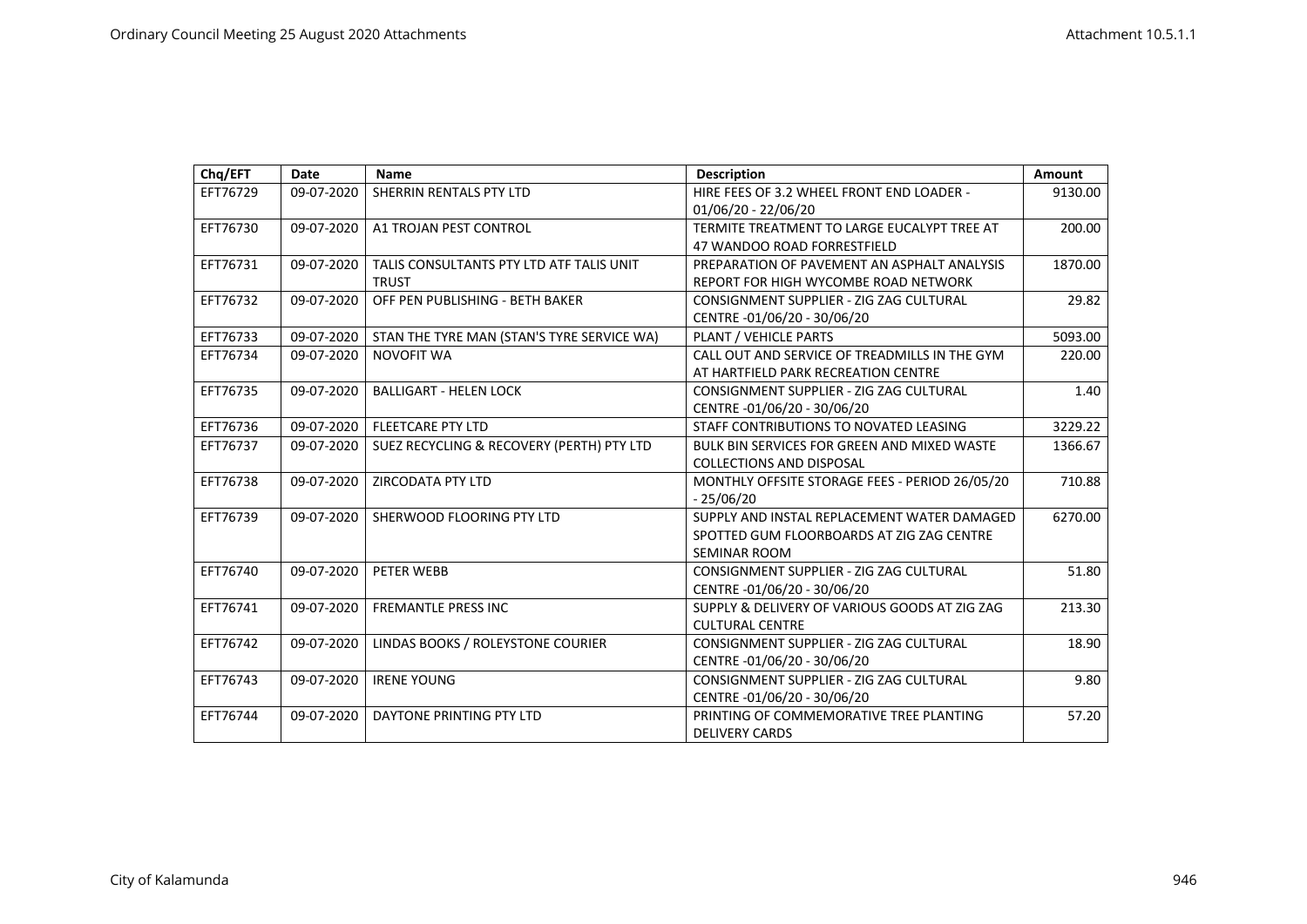| Chq/EFT  | Date       | Name                                                    | <b>Description</b>                                                                                                                                                                                                             | <b>Amount</b> |
|----------|------------|---------------------------------------------------------|--------------------------------------------------------------------------------------------------------------------------------------------------------------------------------------------------------------------------------|---------------|
| EFT76745 | 09-07-2020 | DWAINE MATTHEW PRICE & ANITA LOUISE<br><b>BOLAND</b>    | <b>RATES REFUND</b>                                                                                                                                                                                                            | 938.41        |
| EFT76746 | 09-07-2020 | SJC HERITAGE CONSULTANTS PTY LTD                        | SWALSC HERITAGE NOTICE FOR CONSIDERATION OF<br>WHADJUK WORKING GROUP AND PRESENTATION TO<br>THE WHADJUK WORKING GROUP FOR THE LIGHTING<br>UPGRADES FOR THE SHARED RUGBY LEAGUE SOCCER<br>FIELDS PARK HARTFIELD PARK            | 1584.00       |
| EFT76747 | 09-07-2020 | SOUNDTOWN                                               | SUPPLY OF VARIOUS TECHNICAL THEATRE<br>EQUIPMENT FOR KALAMUNDA PERFORMING ARTS<br><b>CENTRE</b>                                                                                                                                | 1632.00       |
| EFT76748 | 09-07-2020 | WEST TIP WASTE CONTROL PTY LTD                          | REMOVAL & PROCESSING OF SWEEPINGS & BUILDING<br>RUBBLE - TIP FEES 08/06/20 - 22/06/20                                                                                                                                          | 44624.89      |
| EFT76749 | 09-07-2020 | MOKOH DESIGN AS A TRUSTEE FOR THE BAKER<br><b>TRUST</b> | ASSORTED MERCHANDISE FOR RESALE AT THE ZIG<br><b>ZAG CULTURAL CENTRE</b>                                                                                                                                                       | 2180.42       |
| EFT76750 | 09-07-2020 | NICKY WINTER - KASZAZZ IN KALAMUNDA                     | CONSIGNMENT SUPPLIER - ZIG ZAG CULTURAL<br>CENTRE -01/06/20 - 30/06/20                                                                                                                                                         | 32.20         |
| EFT76751 | 09-07-2020 | <b>HERB &amp; ESSENCE</b>                               | CONSIGNMENT SUPPLIER - ZIG ZAG CULTURAL<br>CENTRE -01/06/20 - 30/06/20                                                                                                                                                         | 42.70         |
| EFT76752 | 09-07-2020 | ADVANCE PRESS (2013) PTY LTD                            | PRINTING OF TEAR OFF MAP PADS FOR ZIG ZAG<br><b>CULTURAL CENTRE</b>                                                                                                                                                            | 968.00        |
| EFT76753 | 09-07-2020 | <b>SKATE SCULPTURE</b>                                  | <b>ENGAGEMENT OF SKATE SCULPTURE FOR THE</b><br>DELIVERY OF COMMUNITY<br>CONSULTATION/WORKSHOP AND CONCEPT DESIGN<br>FOR THE PROPOSED SKATE PARK AT STIRK PARK                                                                 | 9768.00       |
| EFT76754 | 09-07-2020 | <b>AIRTOOLS WA</b>                                      | PLANT / VEHICLE PARTS                                                                                                                                                                                                          | 437.80        |
| EFT76755 | 09-07-2020 | <b>QUALITY PRESS</b>                                    | SUPPLY OF ABORIGINAL INTERPRETATIVE SIGNAGE<br>FOR TOURISM DEVELOPMENT                                                                                                                                                         | 22093.92      |
| EFT76756 | 09-07-2020 | <b>MARK ONE VISUAL</b>                                  | REPAIR AND MAINTENANCE OF LIGHTING AT LARGE<br>GUM TREE ON RAILWAY ROAD, KALAMUNDA AT ZIG<br>ZAG CULTURAL CENTRE DUE TO GROWTH OF TREE.<br>INCLUDING TRAFFIC MANAGEMENT COST FOR USE OF<br>LARGE EQUIPMENT REQUIRED FOR REPAIR | 15510.00      |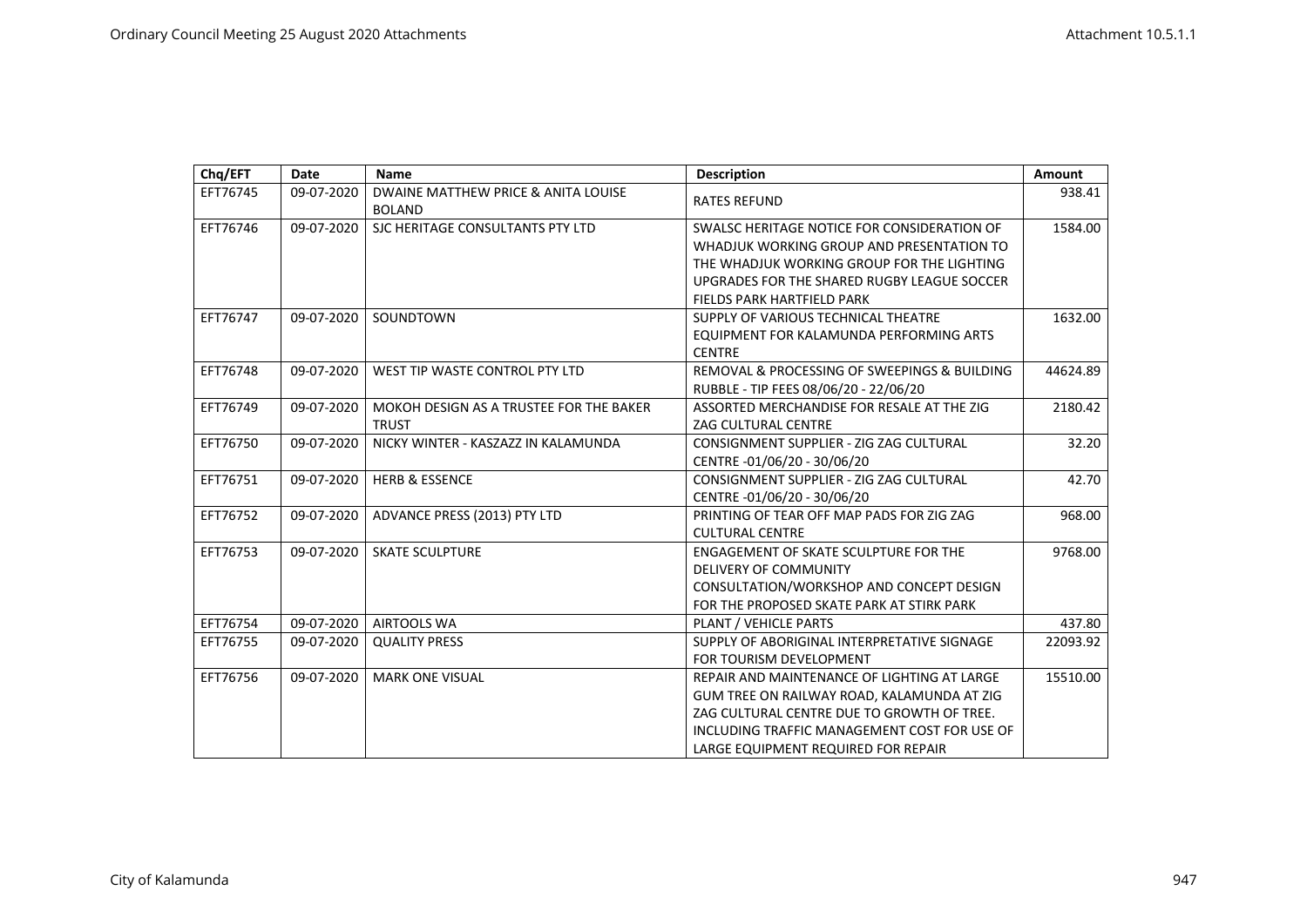| Chq/EFT  | Date       | <b>Name</b>                              | <b>Description</b>                                  | <b>Amount</b> |
|----------|------------|------------------------------------------|-----------------------------------------------------|---------------|
| EFT76757 | 09-07-2020 | ROADLINE REMOVAL WA                      | LINE REMOVAL SERVICES AT DAWSON AVENUE &            | 495.00        |
|          |            |                                          | <b>BOUGAINVILLEA AVENUE</b>                         |               |
| EFT76758 | 09-07-2020 | ANDREW GRIFFITHS T/AS METROCERT BUILDING | CERTIFICATE OF CONSTRUCTION COMPLIANCE FOR          | 450.00        |
|          |            | APPROVALS                                | FORRESTFIELD BOWLING CLUB                           |               |
| EFT76759 | 09-07-2020 | <b>TREASURES OF AUSTRALIA</b>            | CONSIGNMENT SUPPLIER - ZIG ZAG CULTURAL             | 48.93         |
|          |            |                                          | CENTRE - 01/06/20 - 30/06/20                        |               |
| EFT76760 | 09-07-2020 | <b>ALLCREDIT PTY LTD</b>                 | STAFF CONTRIBUTIONS TO NOVATED LEASES               | 980.00        |
| EFT76761 | 09-07-2020 | <b>PROQUEST LLC</b>                      | SYNDECTICS 'BRIDGING' SUBSCRIPTION RENEWAL          | 189.22        |
|          |            |                                          | FEES - 1/06/20 - 30/09/20                           |               |
| EFT76762 | 09-07-2020 | <b>GERALD ASHCROFT</b>                   | FINAL PAYMENT TO SHORT INTERPRETATIVE FILM -        | 2500.00       |
|          |            |                                          | KALAMUNDA HISTORY VILLAGE                           |               |
| EFT76763 | 09-07-2020 | SPICK AND SPAN COMMERCIAL PROPERTY       | CLEANING SERVICES & CONSUMABLES FOR VARIOUS         | 7366.58       |
|          |            | <b>MAINTENANCE PTY LTD</b>               | <b>LOCATIONS</b>                                    |               |
| EFT76764 | 09-07-2020 | <b>SALLY EDMONDS ART</b>                 | CONSIGNMENT SUPPLIER - ZIG ZAG CULTURAL             | 39.20         |
|          |            |                                          | CENTRE -01/06/20 - 30/06/20                         |               |
| EFT76765 | 09-07-2020 | <b>DOWSING GROUP PTY LTD</b>             | 1. SUPPLY & INSTALL 2 SPEED HUMPS AT LESMURDIE      | 56655.06      |
|          |            |                                          | ROAD / CANNING ROAD                                 |               |
|          |            |                                          | 2. LAYING OF PATHWAYS AR VARIOUS LOCATIONS          |               |
|          |            |                                          | <b>3.ACROD PARKING BAY UPGRADES</b>                 |               |
|          |            |                                          | 4. TRAFFIC MANAGEMENT FEES                          |               |
| EFT76766 | 09-07-2020 | <b>WESTERN TREE RECYCLERS</b>            | <b>GREEN WASTE PROCESSING SERVICES AT WALLISTON</b> | 9072.23       |
|          |            |                                          | <b>TRANSFER STATION</b>                             |               |
| EFT76767 | 09-07-2020 | <b>CORSIGN WA PTY LTD</b>                | SUPPLIES OF SIGNAGE AND RELATED EQUIPMENT           | 21983.50      |
| EFT76768 | 09-07-2020 | PRESTIGE COMMUNICATIONS                  | SUPPLY OF FDP UHF CB RAIDIO FOR WASTE               | 266.00        |
|          |            |                                          | MANAGEMENT                                          |               |
| EFT76769 | 09-07-2020 | <b>URBAQUA LTD</b>                       | WATTLE GROVE SOUTH MONITORING & CAMBRIDGE           | 2849.00       |
|          |            |                                          | RESERVE LWMS REPORT FOLLOWING DBCA                  |               |
|          |            |                                          | <b>COMMENTS</b>                                     |               |
| EFT76770 | 09-07-2020 | COMBAT CLOTHING AUSTRALIA PTY LTD        | <b>VARIOUS SUPPLIES FOR FIRE PREVENTION</b>         | 435.00        |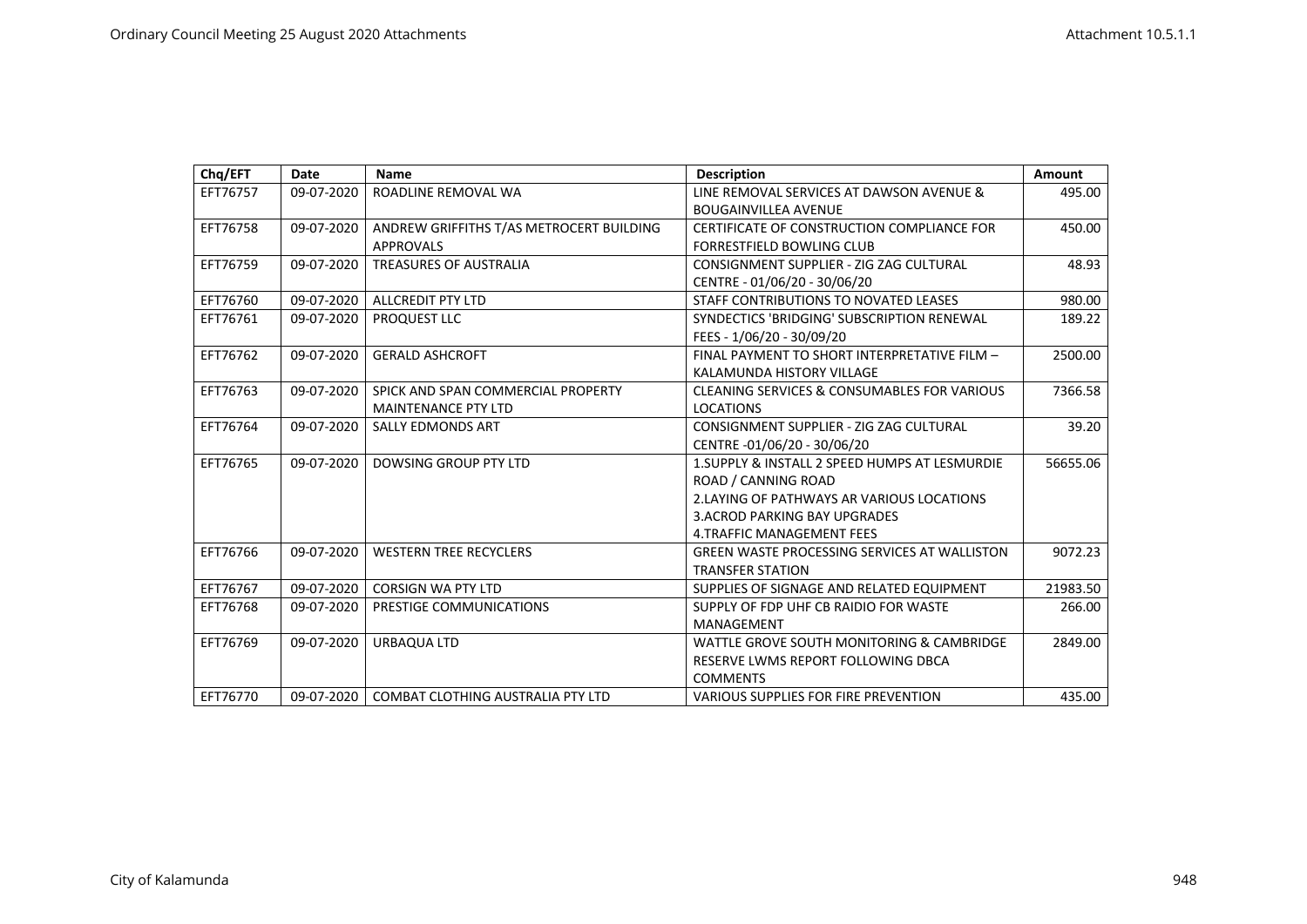| Chq/EFT  | Date       | <b>Name</b>                                            | <b>Description</b>                               | Amount   |
|----------|------------|--------------------------------------------------------|--------------------------------------------------|----------|
| EFT76771 | 09-07-2020 | ANIMAL PEST MANAGEMENT SERVICES                        | 1 CALL OUT TO ERADICATE RABBITS FROM UNDER       | 675.00   |
|          |            |                                                        | SHED FLOOR IN DEPOT BATE STATION RENT AND        |          |
|          |            |                                                        | STOCKING FOR MAY AND JUNE                        |          |
| EFT76772 | 09-07-2020 | <b>HORIZON WEST LANDSCAPE &amp; IRRIGATION PTY LTD</b> | MAINTENANCE IRRIGATION SERVICES AT VARIOUS       | 1958.00  |
|          |            |                                                        | <b>LOCATIONS</b>                                 |          |
| EFT76773 | 09-07-2020 | <b>ALASTAIR TAYLOR</b>                                 | CONSIGNMENT SUPPLIER - ZIG ZAG CULTURAL          | 8.12     |
|          |            |                                                        | CENTRE -01/06/20 - 30/06/20                      |          |
| EFT76774 | 09-07-2020 | SYLVANA DOUGLAS                                        | CONSIGNMENT SUPPLIER - ZIG ZAG CULTURAL          | 11.20    |
|          |            |                                                        | CENTRE -01/06/20 - 30/06/20                      |          |
| EFT76775 | 09-07-2020 | LEARNING DISCOVERY AS TRUSTEE FOR ENCORE               | SUPPLY & DELIVERY OF VARIOUS GOODS FOR           | 447.00   |
|          |            | DISCRETIONARY TRUST                                    | <b>FORRESTFIELD LIBRARY</b>                      |          |
| EFT76776 | 09-07-2020 | NYUNGAR.COM (NEVILLE COLLARD)                          | <b>CULTURAL WORKSHOPS PRESENTATIONS FOR</b>      | 2100.00  |
|          |            |                                                        | <b>SCHOOLS</b>                                   |          |
| EFT76777 | 09-07-2020 | <b>PGV ENVIRONMENTAL</b>                               | CAMBRIDGE RESERVE ENVIRONMENTAL REPORT           | 624.80   |
| EFT76778 | 09-07-2020 | <b>GLEVAN CONSULTING ATF THE EVAN BROWN</b>            | DIEBACK ASSESSMENTS TO VARIOUS RESERVES          | 10868.20 |
|          |            | <b>FAMILY TRUST</b>                                    |                                                  |          |
| EFT76779 | 09-07-2020 | MISTER MAGNETS PTY LTD ATF THE BRIMILL UNIT            | SUPPLY & DELIVERY OF 2000 NEW RESIDENT           | 963.00   |
|          |            | <b>TRUST</b>                                           | <b>MAGNETS FOR NEW RESIDENTS PACKS</b>           |          |
| EFT76780 | 09-07-2020 | A PROUD LANDMARK PTY LTD                               | <b>GARDEN MAINTENANCE - AT VARIOUS LOCATIONS</b> | 1705.00  |
| EFT76781 | 09-07-2020 | <b>GYMMASTER SOFTWARE - TRESHNA ENTERPRISES</b>        | HIGH WYCOMBE STUDIO PACKAGE FOR THE 24/7         | 80.00    |
|          |            | <b>LTD</b>                                             | <b>GYM MONTHLY CHARGE</b>                        |          |
| EFT76782 | 09-07-2020 | BUZZ ENTERPRISES PTY LTD T/A SIFTING SANDS             | <b>REGULAR MONTHLY LIGHT MAINTENANCE TO</b>      | 3520.00  |
|          |            |                                                        | VARIOUS PLAYGROUNDS THROUGHOUT THE CITY          |          |
| EFT76783 | 09-07-2020 | <b>EMPLOYEECONNECT PTY LTD</b>                         | EMPLOYEE CONNECT MONTHLY SOFTWARE AND            | 2946.17  |
|          |            |                                                        | SERVICE FOR JUNE 2020                            |          |
| EFT76784 | 09-07-2020 | ORACLE CUSTOMER MANAGEMENT SOLUTIONS                   | <b>ORACLE AFTER HOURS SERVICE</b>                | 3706.08  |
|          |            | PTY LTD T/AS ORACLE CMS                                |                                                  |          |
| EFT76785 | 09-07-2020 | FITONIA PTY LTD AS TRUSTEE FOR THE                     | SUPPLY OF PINE BARK MULCH TO OPERATIONS          | 6519.70  |
|          |            | SILVERSPRING TRUST T/A T J DEPIAZZI & SONS             | <b>CENTRE</b>                                    |          |
| EFT76786 | 09-07-2020 | TREE WATERING SERVICES                                 | TREE WATERING SERVICES FOR JUNE 20               | 3050.00  |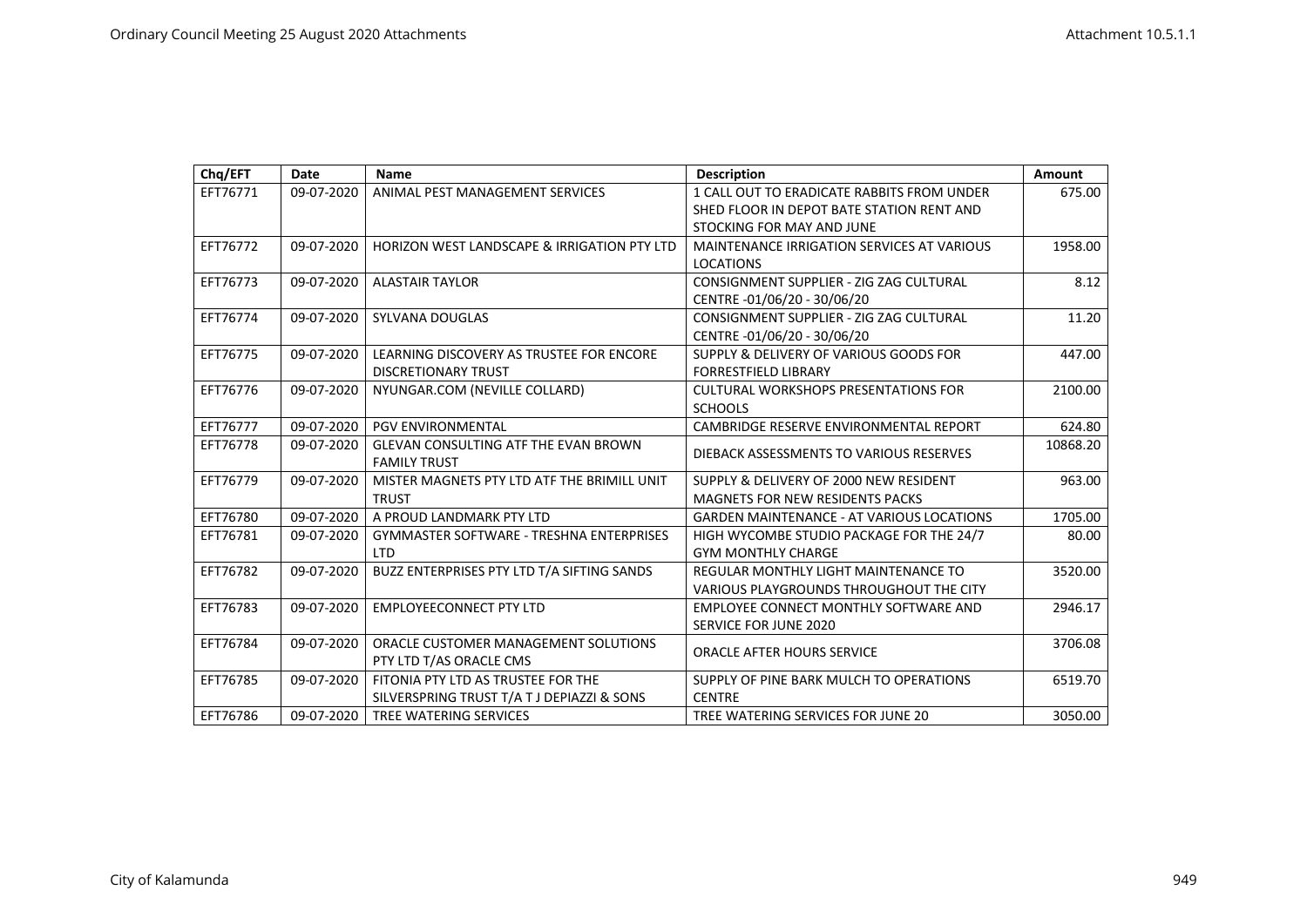| Chq/EFT  | Date       | Name                                                    | <b>Description</b>                                                                                                                                                                  | Amount   |
|----------|------------|---------------------------------------------------------|-------------------------------------------------------------------------------------------------------------------------------------------------------------------------------------|----------|
| EFT76787 | 09-07-2020 | ASPIRE PERFORMANCE TRAINING                             | DELIVER 'TRAINING OTHERS' PROGRAM - 2 DAY<br>SESSION DELIVERED OVER 4 HALF-DAY SESSIONS                                                                                             | 4455.00  |
| EFT76788 | 09-07-2020 | <b>TOWN TEAM MOVEMENT LTD</b>                           | ROAD SURFACES GRAPHICS FOR THE CROSSINGS IN<br>HIGH WYCOMBE - VARIATION TO CONTRACT                                                                                                 | 1540.00  |
| EFT76789 | 09-07-2020 | SOULWAYS                                                | CONSIGNMENT SUPPLIER - ZIG ZAG CULTURAL<br>CENTRE -01/06/20 - 30/06/20                                                                                                              | 14.00    |
| EFT76790 | 09-07-2020 | WESTLINE PLUMBING & DRAINAGE PTY LTD                    | FINAL CLAIM - WATER MAIN EXTENSION WORKS AT<br>PALM TERRACE FORRESTFIELD                                                                                                            | 11020.91 |
| EFT76791 | 09-07-2020 | TYRE STORAGE AND RECOVERY WA (TSR WA)                   | COLLECTION AND RECYCLING OF TYRES FROM THE<br><b>WALLISTON TRANSFER STATION</b>                                                                                                     | 426.38   |
| EFT76792 | 09-07-2020 | <b>WALKINGTWOBYTWO</b>                                  | CONSIGNMENT SUPPLIER - ZIG ZAG CULTURAL<br>CENTRE - 01/06/20 - 30/06/20                                                                                                             | 80.15    |
| EFT76793 | 09-07-2020 | NEW GROUND WATER SERVICES PTY LTD                       | 1. FIRE FIGHTING EQUIPMENT WALLISTON TRANSFER<br><b>STATION</b><br>2. CLAIM 3 - MAR TRANSFER DRAIN<br>3. CLAIM 2 - SUPPLY & INSTALL RETICULATION SYSTEM<br>AT OLLIE WORRELL RESERVE | 30506.03 |
| EFT76794 | 09-07-2020 | INDUSTRIAL RECRUITMENT PARTNERS (IRP) PTY<br><b>LTD</b> | HIRE OF TEMPORARY STAFF FOR DEPOT / ADMIN                                                                                                                                           | 13908.74 |
| EFT76795 | 09-07-2020 | <b>BATSHEVA BERNSTEIN</b>                               | CONSIGNMENT SUPPLIER - ZIG ZAG CULTURAL<br>CENTRE -01/06/20 - 30/06/20                                                                                                              | 80.85    |
| EFT76796 | 09-07-2020 | GLEN FLOOD GROUP PTY LTD T/A GFG TEMP ASSIST            | LABOUR HIRE TEMPORARY FLEET CO-ORDINATOR -<br>FIONA KING - 15/06/20 - 26/06/20                                                                                                      | 8060.54  |
| EFT76797 | 09-07-2020 | PAULINE NICE PHOTOGRAPHY                                | CONSIGNMENT SUPPLIER - ZIG ZAG CULTURAL<br>CENTRE -01/06/20 - 30/06/20                                                                                                              | 19.60    |
| EFT76798 | 09-07-2020 | <b>WATERLOGIC AUSTRALIA PTY LTD</b>                     | SUPPLY & SERVICE BUBBLER UNIT AT VARIOUS<br><b>LOCATIONS</b>                                                                                                                        | 2844.60  |
| EFT76799 | 09-07-2020 | SARAH CARLTON ART                                       | CONSIGNMENT SUPPLIER - ZIG ZAG CULTURAL<br>CENTRE -01/06/20 - 30/06/20                                                                                                              | 28.00    |
| EFT76800 | 09-07-2020 | <b>T'LOUZE GLASS ARTISTRY</b>                           | CONSIGNMENT SUPPLIER - ZIG ZAG CULTURAL<br>CENTRE -01/06/20 - 30/06/20                                                                                                              | 70.00    |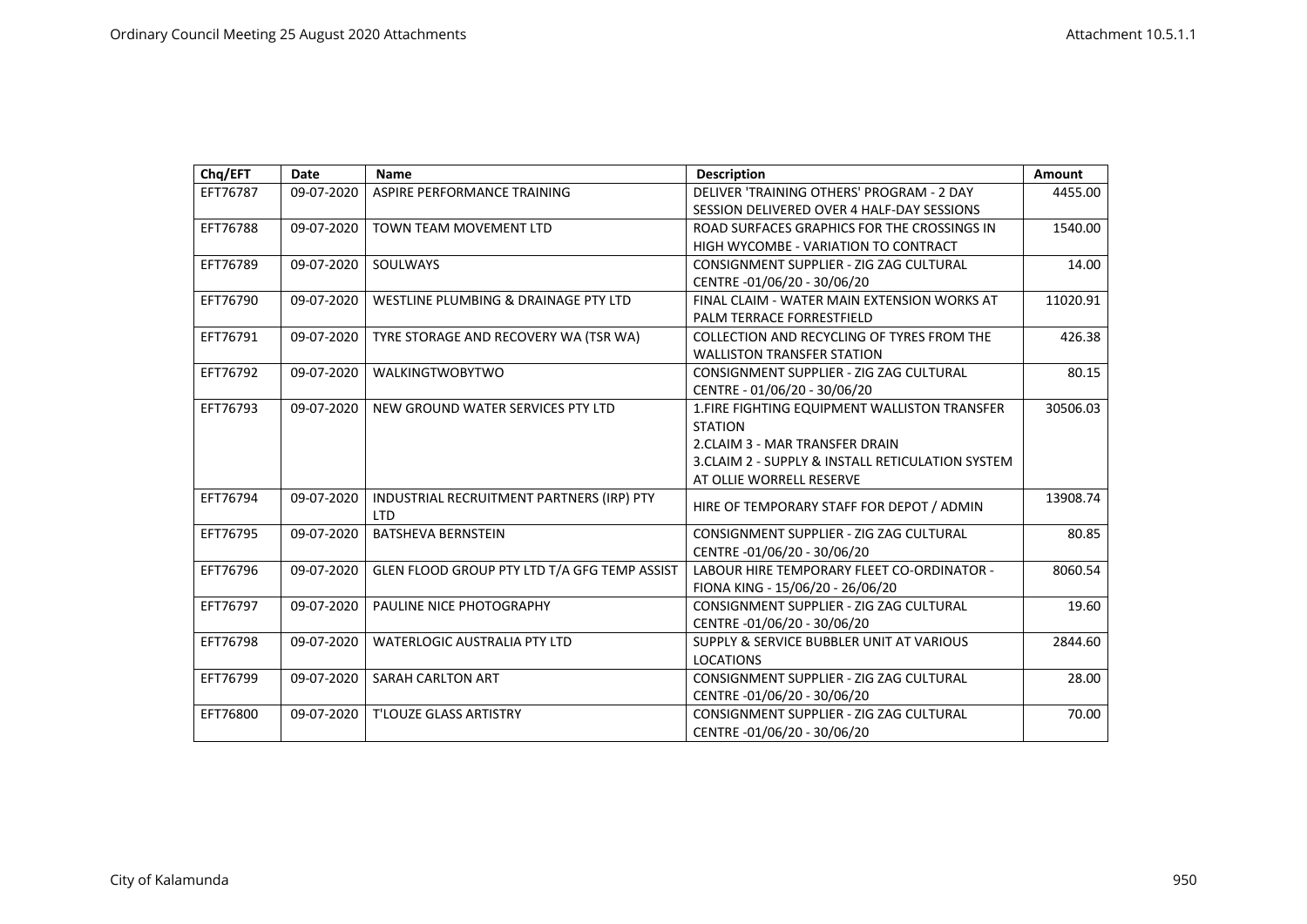| Chq/EFT  | Date       | Name                                        | <b>Description</b>                             | <b>Amount</b> |
|----------|------------|---------------------------------------------|------------------------------------------------|---------------|
| EFT76801 | 09-07-2020 | NATURE PHOTOGRAPHY BY NATHAN                | CONSIGNMENT SUPPLIER - ZIG ZAG CULTURAL        | 76.86         |
|          |            |                                             | CENTRE -01/06/20 - 30/06/20                    |               |
| EFT76802 | 09-07-2020 | GLEN FLOOD GROUP PTY LTD T/A GFG            | LANDSCAPE ARCHITECTURE SUPPORT & OTHER         | 5767.16       |
|          |            | <b>CONSULTING</b>                           | SUPPLEMENTARY SUPPORT SERVICES AT STIRK PARK - |               |
|          |            |                                             | <b>SKATE PARK CONCEPT</b>                      |               |
| EFT76803 | 09-07-2020 | PUMA ENERGY (AUSTRALIA) FUELS PTY LTD       | SUPPLY OF DIESEL FUEL FOR OPERATIONS CENTRE    | 9999.00       |
| EFT76804 | 09-07-2020 | PAPERBARK TECHNOLOGIES PTY LTD              | FULL ARBORICULTURAL REPORT ON VERGE TREE AT 6  | 550.00        |
|          |            |                                             | <b>BARWON STREET LESMURDIE</b>                 |               |
| EFT76805 | 09-07-2020 | FRIENDS OF THE WESTERN SWAMP TORTOISE       | CONSIGNMENT SUPPLIER - ZIG ZAG CULTURAL        | 13.65         |
|          |            |                                             | CENTRE -01/06/20 - 30/06/20                    |               |
| EFT76806 | 09-07-2020 | ROAD RAIL & MINE PRODUCTS PTY LTD           | SUPPLY & INSTALL OF CRASH BARRIER HOLMES ROAD  | 114345.00     |
|          |            |                                             | (3 SECTIONS)                                   |               |
| EFT76807 | 09-07-2020 | TRANSPONDER TECHNOLOGIES PTY LTD T/A TT     | ANNUAL SUBSCRIPTION FEES - FROM 1/07/20 TO     | 990.00        |
|          |            | <b>FUEL</b>                                 | 30/06/21                                       |               |
| EFT76808 | 09-07-2020 | <b>STACY GARDOLL ART</b>                    | CONSIGNMENT SUPPLIER - ZIG ZAG CULTURAL        | 4.83          |
|          |            |                                             | CENTRE -01/06/20 - 30/06/20                    |               |
| EFT76809 | 09-07-2020 | <b>CATERGIRLS</b>                           | CATERING FOR AN ADULT EVENT GIVEN BY THE       | 150.00        |
|          |            |                                             | ESTHER FOUNDATION AT HIGH WYCOMBE LIBRARY      |               |
|          |            |                                             | ON 9/3/2020                                    |               |
| EFT76810 | 09-07-2020 | <b>FLORA PLANTS</b>                         | SUPPLY OF 200 MINI ROSES 120mm FOR ANZAC DAY   | 990.00        |
|          |            |                                             | 2020                                           |               |
| EFT76811 | 09-07-2020 | <b>CLARE JOHNSTON</b>                       | CONSIGNMENT SUPPLIER - ZIG ZAG CULTURAL        | 40.60         |
|          |            |                                             | CENTRE -01/06/20 - 30/06/20                    |               |
| EFT76812 | 09-07-2020 | <b>GLOBAL GUMNUTS &amp; NURSERY</b>         | CONSIGNMENT SUPPLIER - ZIG ZAG CULTURAL        | 67.69         |
|          |            |                                             | CENTRE -01/06/20 - 30/06/20                    |               |
| EFT76813 | 09-07-2020 | <b>QED ENVIRONMENTAL PTY LTD</b>            | SITE SURVEY, SAMPLE ANALYSIS & ESTABLISHMENT   | 726.00        |
|          |            |                                             | OF SITE ASBESTOS REGISTER                      |               |
| EFT76814 | 09-07-2020 | BIG DOG EQUIPMENT PTY LTD T/A WA REFUELLING | SUPPLY OF REPLACEMENT PUMP SEALS AND 3-4       | 434.50        |
|          |            |                                             | <b>HOURS OF LABOUR</b>                         |               |
| EFT76815 | 09-07-2020 | <b>ODDBALL</b>                              | SUPPLY & DELIVERY OF VARIOUS GOODS FOR ZIG ZAG | 194.70        |
|          |            |                                             | <b>CULTURAL CENTRE</b>                         |               |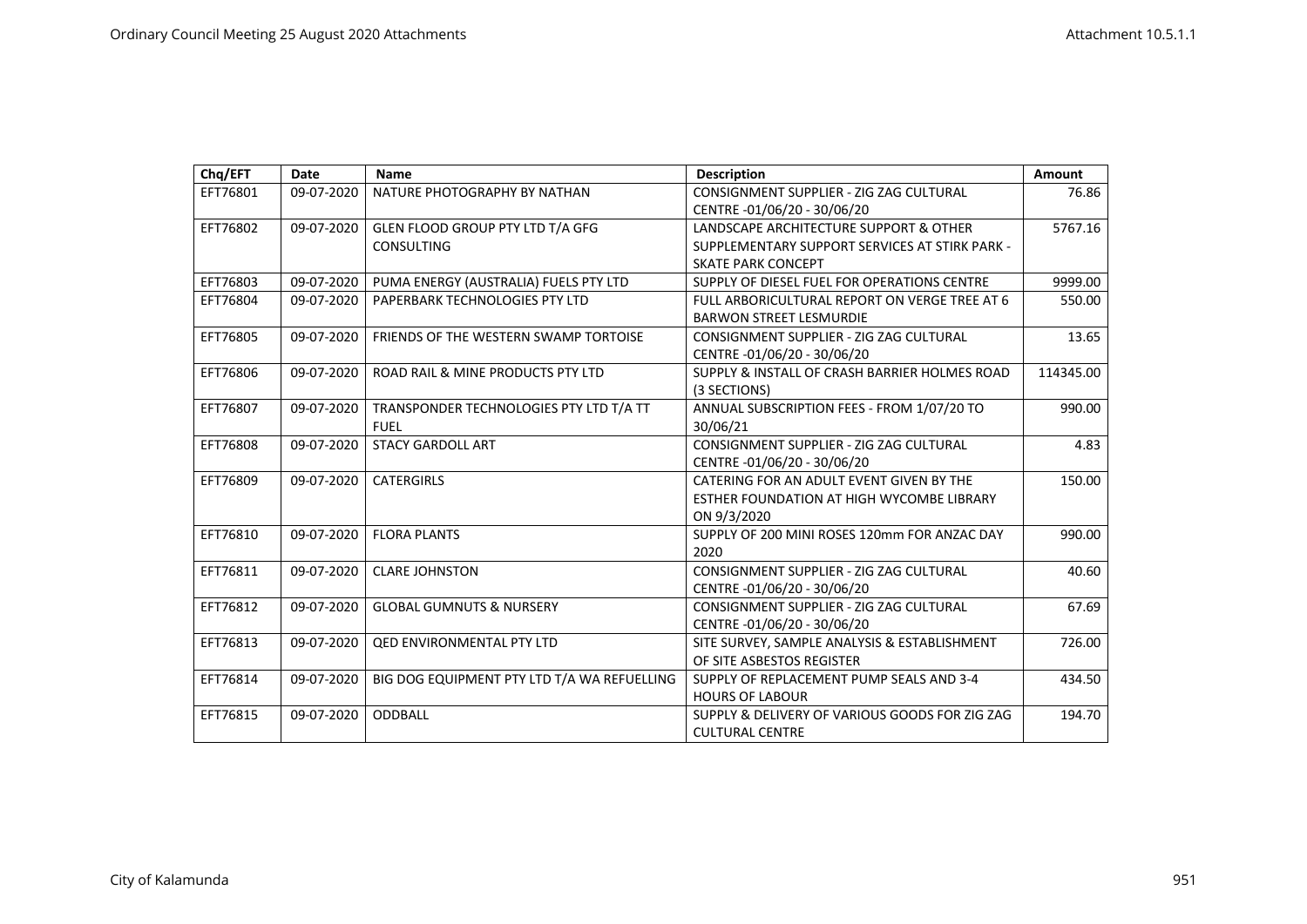| Chq/EFT  | Date       | <b>Name</b>                                                          | <b>Description</b>                                                                                                                                                  | Amount   |
|----------|------------|----------------------------------------------------------------------|---------------------------------------------------------------------------------------------------------------------------------------------------------------------|----------|
| EFT76816 | 09-07-2020 | LAFITTE CLOTHING PTY LTD                                             | SUPPLY & DELIVERY OF VARIOUS GOODS FOR ZIG ZAG<br><b>CULTURAL CENTRE</b>                                                                                            | 446.60   |
| EFT76817 | 09-07-2020 | <b>VENDORPANEL PTY LTD</b>                                           | VENDORPANEL COUNCIL UPGRADE LICENCE FEE 6<br>MONTHS 25/05/20 - 24/11/20 & IMPLEMENTATION<br><b>FEES</b>                                                             | 9515.00  |
| EFT76818 | 09-07-2020 | <b>BUCKINGHAM PEWTER</b>                                             | SUPPLY & DELIVERY OF VARIOUS GOODS FOR ZIG ZAG<br><b>CULTURAL CENTRE</b>                                                                                            | 1670.90  |
| EFT76819 | 09-07-2020 | <b>CIVCON CIVIL &amp; PROJECT MANAGEMENT</b>                         | PROGRESS CLAIM 1 - RFT 2007 HALE ROAD &<br>WOOLWORTHS DRIVE UPGRADE CIVIL CONSTRUCTION<br><b>UPGRADE</b>                                                            | 36561.80 |
| EFT76820 | 09-07-2020 | PLACE LABORATORY PTY LTD AS TRUSTEE FOR THE<br><b>LAB UNIT TRUST</b> | LANDSCAPE ARCHITECTURE SERVICES - CENTRAL MALL<br>DESIGN SERVICES, KALAMUNDA                                                                                        | 5500.00  |
| EFT76821 | 09-07-2020 | <b>RW QUANTITY SURVEYORS</b>                                         | <b>QUANTITY SURVEYOR TO PROVIDE COST ESTIMATES</b><br>FOR CONSTRUCTION OF SMALL CHANGE ROOM<br>EXTENSION TO AN EXISTING PAVILION AT RAY OWEN<br>PAVILION, LESMURDIE | 3179.00  |
| EFT76822 | 09-07-2020 | <b>RDP ENTERPRISE SOLUTIONS</b>                                      | MENTAL HEALTH FIRST AID TRAINING FOR STAFF                                                                                                                          | 1950.00  |
| EFT76823 | 09-07-2020 | <b>FAY MCKAY</b>                                                     | REFUND DUE TO CANCELLATION OF EVENTS - COVID-<br>19                                                                                                                 | 80.00    |
| EFT76824 | 09-07-2020 | <b>CLEANAWAY OPERATIONS PTY LTD (TANK</b><br>CLEANING)               | TANK CLEANING AT WALLISTON TRANSFER STATION                                                                                                                         | 982.33   |
| EFT76825 | 20-07-2020 | <b>LESLEY BOYD</b>                                                   | COUNCILLOR ALLOWANCE - 01/07/20 - 31/07/20                                                                                                                          | 2131.67  |
| EFT76826 | 20-07-2020 | KATHLEEN (KATHY) RITCHIE                                             | COUNCILLOR ALLOWANCE - 01/07/20 - 31/07/20                                                                                                                          | 2131.67  |
| EFT76827 | 20-07-2020 | <b>LISA COOPER</b>                                                   | COUNCILLOR ALLOWANCE - 01/07/20 - 31/07/20                                                                                                                          | 2131.67  |
| EFT76828 | 20-07-2020 | <b>JOHN GIARDINA</b>                                                 | COUNCILLOR ALLOWANCE - 01/07/20 - 31/07/20                                                                                                                          | 2131.67  |
| EFT76829 | 20-07-2020 | <b>GEOFF STALLARD</b>                                                | COUNCILLOR ALLOWANCE - 01/07/20 - 31/07/20                                                                                                                          | 2131.67  |
| EFT76830 | 20-07-2020 | SUSAN (SUE) BILICH                                                   | COUNCILLOR ALLOWANCE - 01/07/20 - 31/07/20                                                                                                                          | 2131.67  |
| EFT76831 | 20-07-2020 | <b>BROOKE O'DONNELL</b>                                              | COUNCILLOR ALLOWANCE - 01/07/20 - 31/07/20                                                                                                                          | 2131.67  |
| EFT76832 | 20-07-2020 | <b>MARGARET THOMAS</b>                                               | COUNCILLOR ALLOWANCE - 01/07/20 - 31/07/20                                                                                                                          | 8071.09  |
| EFT76833 | 20-07-2020 | DYLAN O'CONNOR                                                       | COUNCILLOR ALLOWANCE - 01/07/20 - 31/07/20                                                                                                                          | 3438.50  |
| EFT76834 | 20-07-2020 | <b>JANELLE SEWELL</b>                                                | COUNCILLOR ALLOWANCE - 01/07/20 - 31/07/20                                                                                                                          | 2131.67  |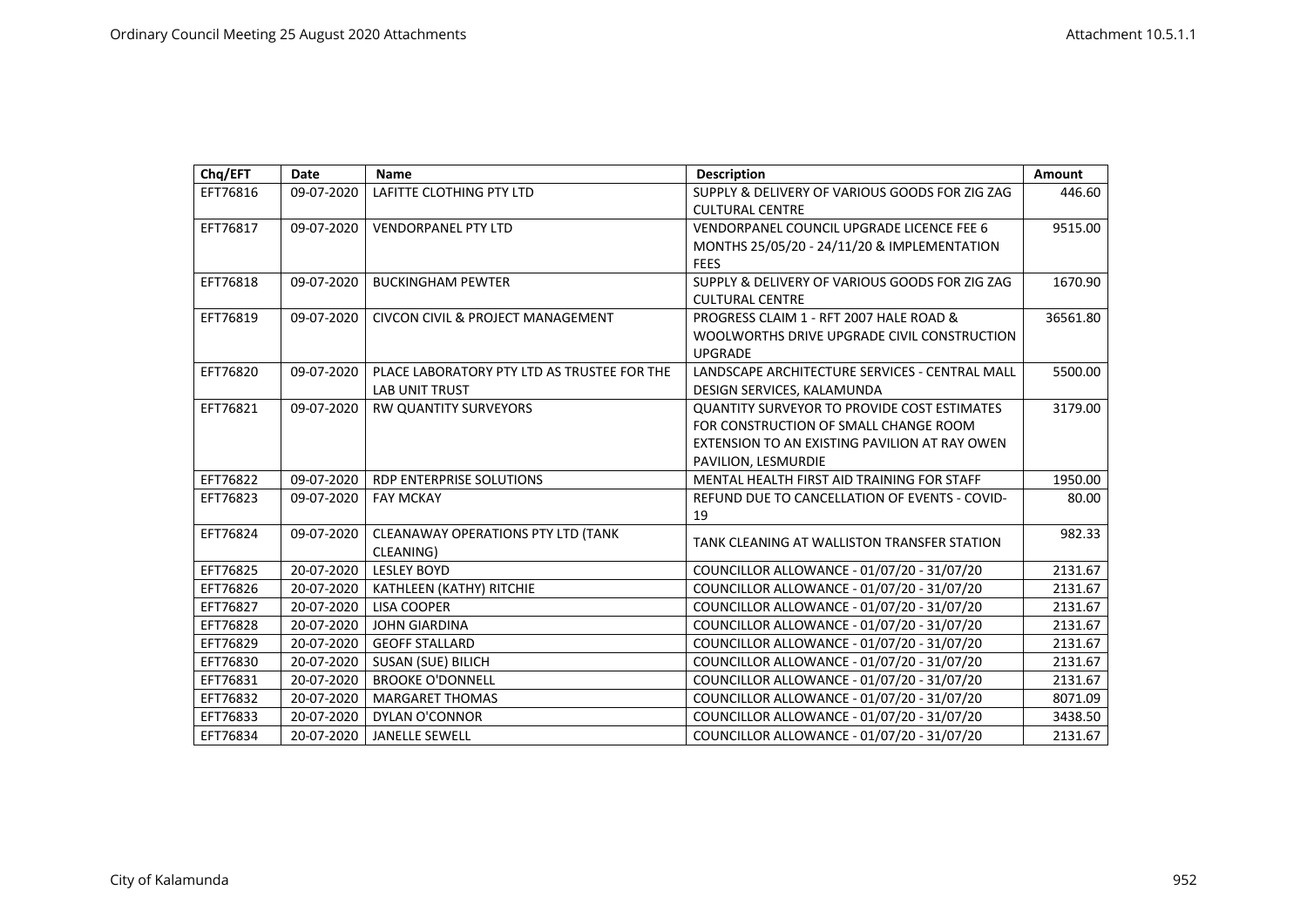| Chq/EFT  | Date       | <b>Name</b>                                    | <b>Description</b>                               | Amount   |
|----------|------------|------------------------------------------------|--------------------------------------------------|----------|
| EFT76835 | 20-07-2020 | <b>MARY CANNON</b>                             | COUNCILLOR ALLOWANCE - 01/07/20 - 31/07/20       | 2131.67  |
| EFT76836 | 20-07-2020 | <b>CAMERON BLAIR</b>                           | COUNCILLOR ALLOWANCE - 01/07/20 - 31/07/20       | 2131.67  |
| EFT76837 | 23-07-2020 | KALAMUNDA ACCIDENT REPAIR CENTRE               | <b>INSURANCE EXCESS FOR REPAIRS TO ONE CITY</b>  | 440.00   |
|          |            |                                                | <b>VEHICLE</b>                                   |          |
| EFT76838 | 23-07-2020 | WEX AUSTRALIA PTY LTD - WRIGHT EXPRESS FUEL    | FUEL - PERIOD ENDING 20/07/20                    | 598.36   |
|          |            | <b>CARDS AUSTRALIA LTD</b>                     |                                                  |          |
| EFT76839 | 23-07-2020 | EVENTS INDUSTRY ASSOCIATION (WA)               | ANNUAL SUBSCRIPTION TO EVENTS INDUSTRY           | 215.00   |
|          |            |                                                | <b>ASSOCIATION</b>                               |          |
| EFT76840 | 23-07-2020 | <b>APPLE PTY LTD</b>                           | SUPPLY & DELIVERY OF VARIOUS GOODS FOR IT        | 1839.08  |
|          |            |                                                | DEPARTMENT                                       |          |
| EFT76841 | 23-07-2020 | <b>IMAGE EMBROIDERY</b>                        | SUPPLY OF UNIFORM FOR VARIOUS STAFF MEMBERS      | 2285.25  |
| EFT76842 | 23-07-2020 | PFD FOOD SERVICES - HOLLIER DICKSONS           | KIOSK SUPPLIES FOR HARTFIELD PARK RECREATION     | 203.15   |
|          |            |                                                | <b>CENTRE</b>                                    |          |
| EFT76843 | 23-07-2020 | <b>COLLECTOR OF PUBLIC MONIES (CENTRELINK)</b> | <b>CENTREPAY TRANSACTION FEES FOR JUNE 20</b>    | 79.86    |
| EFT76844 | 23-07-2020 | NEVERFAIL SPRINGWATERLTD (FORRESTFIELD LIB)    | BOTTLED WATER SUPPLIES / MAINTENANCE FOR         | 85.23    |
|          |            |                                                | <b>FORRESTFIELD LIBRARY</b>                      |          |
| EFT76845 | 23-07-2020 | ELEMENT ADVISORY PTY LTD                       | PROFESSIONAL PLANNING SERVICES FOR               | 45502.77 |
|          |            |                                                | FORRESTFIELD NORTH STRUCTURE PLAN,               |          |
|          |            |                                                | FORRESTFIELD NORTH REVIEW RESIDENTIAL PRECINCT   |          |
|          |            |                                                | LSP STRATEGIC CONSERVATION MANAGEMENT PLAN       |          |
|          |            |                                                | & PICKERING BROOD ROAD PRELIMINARY CONCEPT       |          |
|          |            |                                                | PLAN                                             |          |
| EFT76846 | 23-07-2020 | <b>ASSETIC AUSTRALIA PTY LTD</b>               | ASSETIC ANNUAL SUBSCRIPTION FEE - 01/07/20 -     | 34342.00 |
|          |            |                                                | 30/06/21                                         |          |
| EFT76847 | 23-07-2020 | VIP CARPET AND UPHOLSTERY CLEANING SERVICE     | CARPET CLEANING AT OPERATIONS CENTRE             | 480.00   |
| EFT76848 | 23-07-2020 | FERAL INVASIVE SPECIES ERADICATION             | RABBIT CONTROL - FOX CONTROL FRED EVERSDEN       | 3210.00  |
|          |            | MANAGEMENT (FISEM)                             | RESERVE - COPY OF PERMITS TO BE PROVIDED TO CITY |          |
|          |            |                                                | OF KALAMUNDA                                     |          |
| EFT76849 | 23-07-2020 | <b>SWANVIEW PLANT FARM</b>                     | SUPPLY AND DELIVER OF PLANTS/TREES FOR           | 2266.00  |
|          |            |                                                | <b>COMMEMORATIVE PLANTING PROGRAM</b>            |          |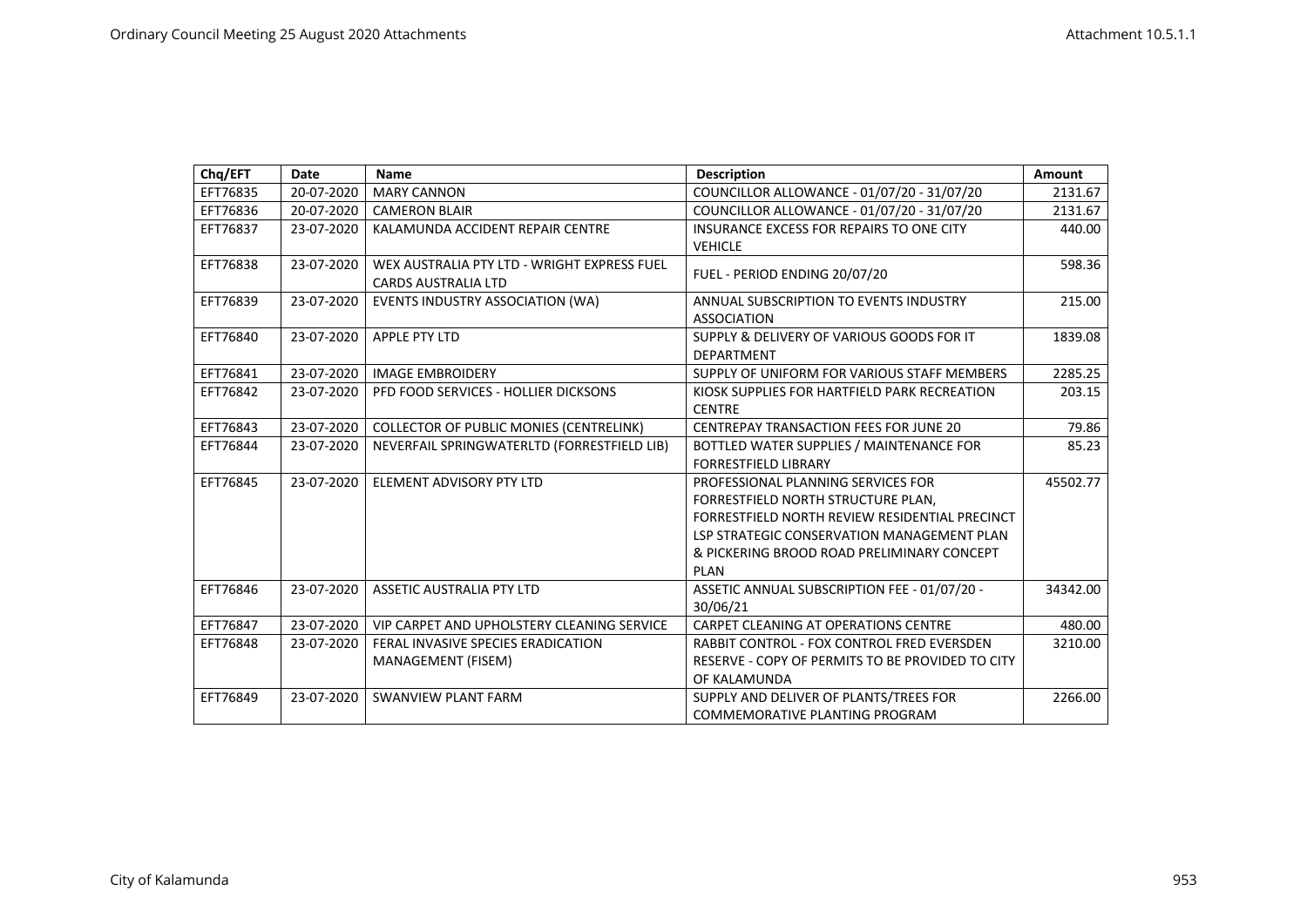| Chq/EFT  | Date       | <b>Name</b>                                   | <b>Description</b>                                | Amount    |
|----------|------------|-----------------------------------------------|---------------------------------------------------|-----------|
| EFT76850 | 23-07-2020 | NAM NATURA CONSULTING                         | UNDERTAKE THE REVISION OF THE LOCAL               | 17730.00  |
|          |            |                                               | <b>BIODIVERSITY STRATEGY</b>                      |           |
| EFT76851 | 23-07-2020 | <b>GENEVIEVE MIDDLETON-WHITE</b>              | REFUND FOR MORNING MUSIC TICKETS - DUE TO         | 60.00     |
|          |            |                                               | COVID <sub>19</sub>                               |           |
| EFT76852 | 23-07-2020 | <b>AUSTRALIAN SERVICES UNION</b>              | PAYROLL DEDUCTIONS                                | 71.70     |
| EFT76853 | 23-07-2020 | CITY OF KALAMUNDA STAFF SOCIAL CLUB           | <b>PAYROLL DEDUCTIONS</b>                         | 120.00    |
| EFT76854 | 23-07-2020 | <b>CHILD SUPPORT AGENCY</b>                   | <b>PAYROLL DEDUCTIONS</b>                         | 406.30    |
| EFT76855 | 23-07-2020 | <b>AUSTRALIA POST</b>                         | <b>COUNTER BILLPAY TRANSACTION FEES</b>           | 139.90    |
| EFT76856 | 23-07-2020 | <b>BUNNINGS BUILDING SUPPLIES</b>             | <b>HARDWARE SUPPLIES FOR VARIOUS LOCATIONS</b>    | 2843.98   |
| EFT76857 | 23-07-2020 | NAPA - A DIVISION OF GPC ASIA PACIFIC PTY LTD | PLANT / VEHICLE PARTS                             | 135.87    |
| EFT76858 | 23-07-2020 | KALAMUNDA VETERINARY CLINIC                   | <b>VARIOUS VETERINARY FEES</b>                    | 138.00    |
| EFT76859 | 23-07-2020 | LOCAL HEALTH AUTHORITIES ANALYTICAL           | <b>LOCAL HEALTH AUTHORITIES ANALYTICAL</b>        | 7394.47   |
|          |            | <b>COMMITTEE</b>                              | <b>COMMITTEE 20-21 ANALYSTICAL SERVICES</b>       |           |
| EFT76860 | 23-07-2020 | <b>MAXWELL ROBINSON &amp; PHELPS PEST</b>     | PEST CONTROL SERVICES                             | 139.70    |
|          |            | MANAGEMENT (MRP)                              |                                                   |           |
| EFT76861 | 23-07-2020 | <b>MCLEODS BARRISTERS &amp; SOLICITORS</b>    | <b>LEGAL EXPENSES</b>                             | 29534.89  |
| EFT76862 | 23-07-2020 | CLEANAWAY                                     | WASTE / RECYCLING & BULK BIN DISPOSAL SERVICES    | 312253.04 |
|          |            |                                               | <b>FEES</b>                                       |           |
| EFT76863 | 23-07-2020 | <b>TELSTRA CORPORATION</b>                    | <b>TELEPHONE EXPENSES</b>                         | 110.61    |
| EFT76864 | 23-07-2020 | LANDGATE - VALUATIONS                         | <b>GROSS RENTAL VALUATION FEES FOR VARIOUS</b>    | 463.88    |
|          |            |                                               | <b>LOCATIONS</b>                                  |           |
| EFT76865 | 23-07-2020 | <b>WALKERS HARDWARE (MITRE 10)</b>            | <b>HARDWARE SUPPLIES</b>                          | 68.48     |
| EFT76866 | 23-07-2020 | MCKAY EARTHMOVING PTY LTD                     | PLANT EQUIPMENT AND OPERATOR HIRE FOR             | 19927.35  |
|          |            |                                               | <b>VARIOUS LOCATIONS</b>                          |           |
| EFT76867 | 23-07-2020 | <b>BORAL CONSTRUCTION MATERIALS GROUP</b>     | ROAD MATERIALS FOR VARIOUS LOCATIONS              | 1666.94   |
| EFT76868 | 23-07-2020 | <b>VODAFONE HUTCHISON AUSTRALIA PTY LTD</b>   | <b>COMMUNICATION EXPENSES FOR FIRE PREVENTION</b> | 9.90      |
|          |            |                                               | SERVICES - JULY 2020                              |           |
| EFT76869 | 23-07-2020 | <b>FASTA COURIERS</b>                         | <b>COURIER FEES</b>                               | 436.53    |
| EFT76870 | 23-07-2020 | <b>BCITF</b>                                  | LEVY FEE - JUNE 2020                              | 2956.13   |
| EFT76871 | 23-07-2020 | <b>BRADOCK PODIATRY SERVICES PTY LTD</b>      | PODIATRY SERVICES AT JACK HEALEY CENTRE           | 1230.08   |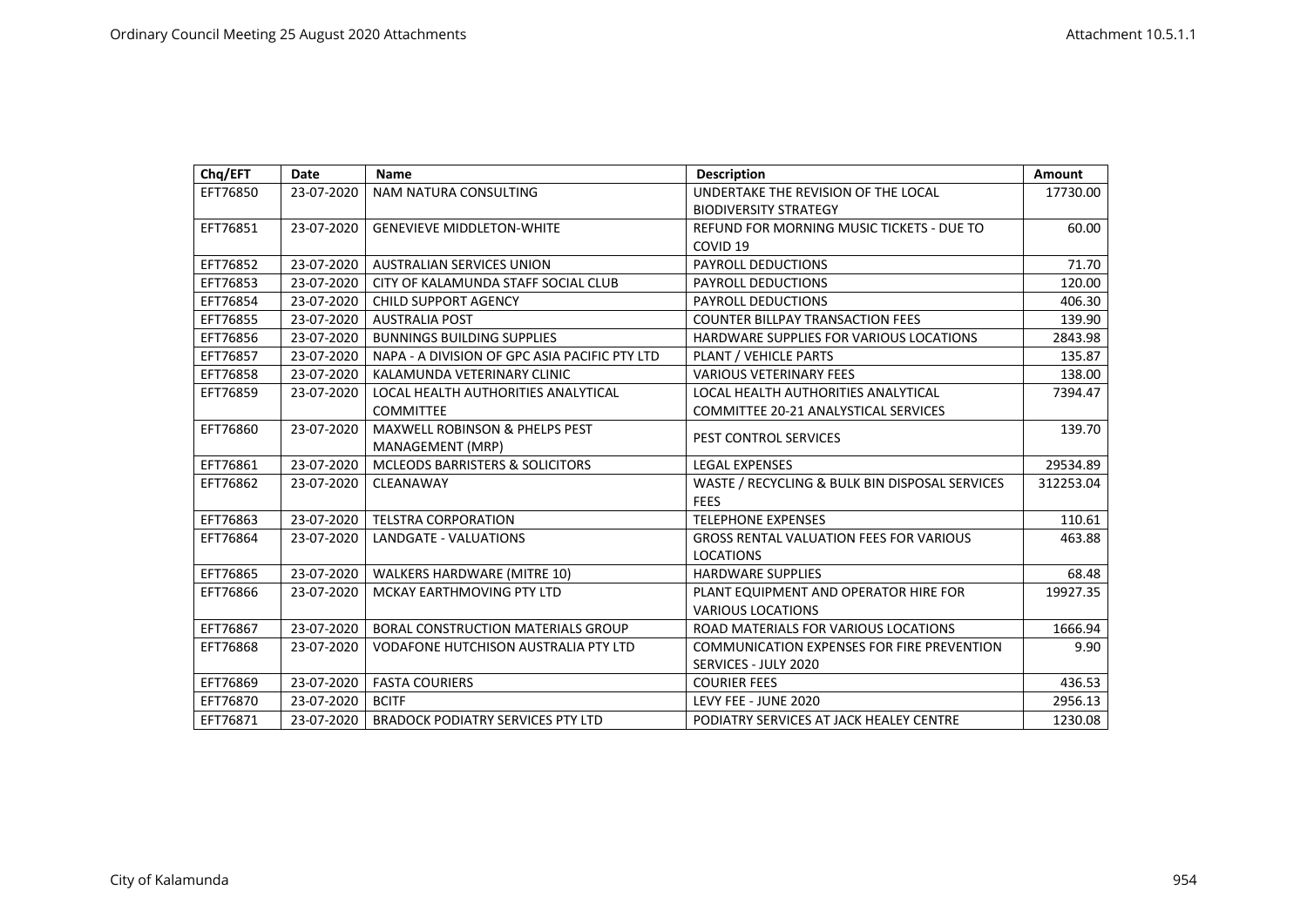| Chq/EFT  | Date       | <b>Name</b>                                                     | <b>Description</b>                                                                                                                                             | Amount    |
|----------|------------|-----------------------------------------------------------------|----------------------------------------------------------------------------------------------------------------------------------------------------------------|-----------|
| EFT76872 | 23-07-2020 | LINDLEY CONTRACTING                                             | PLUMBING REPAIRS / MAINTENANCE AT TOWN<br><b>SQUARE HALL</b>                                                                                                   | 429.00    |
| EFT76873 | 23-07-2020 | <b>KALA BOB KATS PTY LTD</b>                                    | PLANT EQUIPMENT AND OPERATOR HIRE FOR<br><b>VARIOUS LOCATIONS</b>                                                                                              | 1485.00   |
| EFT76874 | 23-07-2020 | SYNERGY                                                         | <b>POWER CHARGES</b>                                                                                                                                           | 135082.25 |
| EFT76875 | 23-07-2020 | DEPARTMENT OF PREMIER & CABINET - STATE LAW<br><b>PUBLISHER</b> | <b>GOVERNMENT GAZETTE ADVERTISING</b>                                                                                                                          | 362.16    |
| EFT76876 | 23-07-2020 | LGIS INSURANCE BROKING SERVICES                                 | MARINE CARGO INSURANCE - 30/06/20 - 30/06/21                                                                                                                   | 220.00    |
| EFT76877 | 23-07-2020 | <b>LGIS WORKCARE SCHEME</b>                                     | VARIOUS LGIS INSURANCE - 30/06/20 - 30/06/21                                                                                                                   | 133455.35 |
| EFT76878 | 23-07-2020 | <b>ACTIMED AUSTRALIA PTY LTD</b>                                | MEDICAL SUPPLIES FOR PODIARTIST                                                                                                                                | 1076.32   |
| EFT76879 | 23-07-2020 | <b>LGIS LIABILITY SCHEME</b>                                    | VARIOUS LGIS INSURANCE - 30/06/20 - 30/06/21                                                                                                                   | 184581.10 |
| EFT76880 | 23-07-2020 | <b>GRONBEK SECURITY</b>                                         | SECURITY KEY SERVICES TO VARIOUS LOCATIONS                                                                                                                     | 325.75    |
| EFT76881 | 23-07-2020 | <b>BGC ASPHALT</b>                                              | ROAD MATERIALS FOR VARIOUS LOCATIONS                                                                                                                           | 1017.45   |
| EFT76882 | 23-07-2020 | WINC AUSTRALIA PTY LTD                                          | STATIONERY / OFFICE SUPPLIES                                                                                                                                   | 333.38    |
| EFT76883 | 23-07-2020 | KALAMUNDA STATE EMERGENCY SERVICE (SES)                         | REIMBURSEMENT - GOODS AND SERVICES                                                                                                                             | 187.69    |
| EFT76884 | 23-07-2020 | FULTON HOGAN INDUSTRIES PTY LTD                                 | ROAD MATERIALS FOR VARIOUS LOCATIONS                                                                                                                           | 441.28    |
| EFT76885 | 23-07-2020 | IT VISION AUSTRALIA PTY LTD                                     | IT VISION SYNERGYSOFT ANNUAL LICENCE FEE -<br>01/07/20 - 30/06/21                                                                                              | 122944.55 |
| EFT76886 | 23-07-2020 | J BLACKWOOD & SON LIMITED                                       | <b>GENERAL HARDWARE &amp; PROTECTIVE WEAR SUPPLIES</b>                                                                                                         | 1184.99   |
| EFT76887 | 23-07-2020 | <b>LOVEGROVE TURF SERVICES</b>                                  | TURF MAINTENANCE / SERVICES AT VARIOUS<br><b>LOCATIONS</b>                                                                                                     | 660.00    |
| EFT76888 | 23-07-2020 | <b>BOLLIG DESIGN GROUP</b>                                      | ARCHITECTURAL SERVICES FOR THE KALAMUNDA<br><b>COMMUNITY CENTRE</b>                                                                                            | 3998.50   |
| EFT76889 | 23-07-2020 | OCE CORPORATE PTY LTD - OFFICE CLEANING<br><b>EXPERTS</b>       | CLEANING SERVICES / CONSUMABLES FOR VARIOUS<br><b>LOCATIONS</b>                                                                                                | 22034.77  |
| EFT76890 | 23-07-2020 | HIGH WYCOMBE CRICKET CLUB                                       | REIMBURSEMENT OF PORTION OF CLUB<br>CONTRIBUTION PAID TOWARDS SCOTT RESERVE HIGH<br>WYCOMBE SPORTS FLOODLIGHTING PROJECT (N4172)<br>AS PER FINANCIAL AGREEMENT | 10000.00  |
| EFT76891 | 23-07-2020 | ENVIRONMENTAL HEALTH AUSTRALIA (WA) INC                         | MEMBERSHIP FOR STAFF MEMBER - 1 JULY 2020 TO<br>30 JUNE 2021                                                                                                   | 350.00    |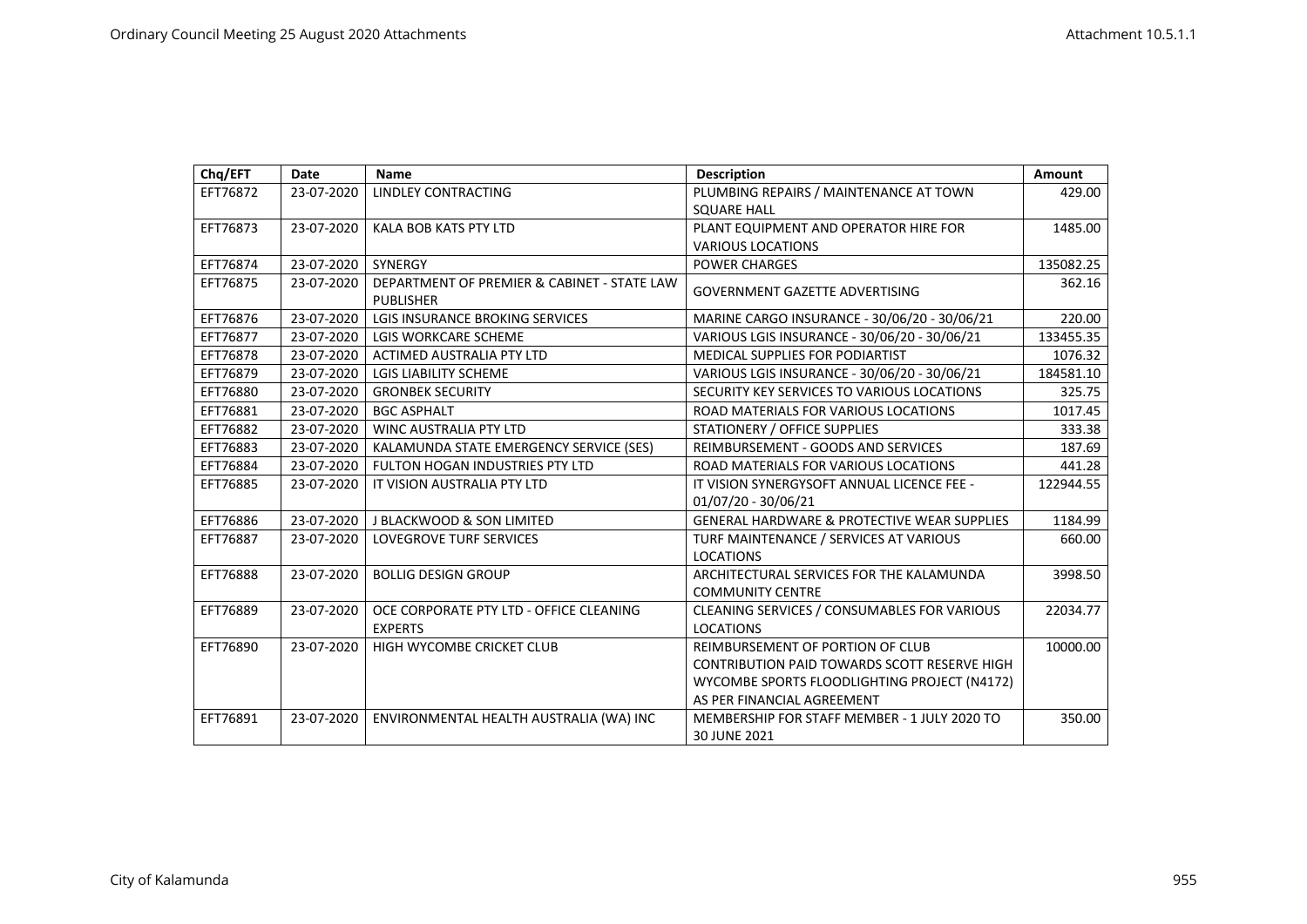| Chq/EFT  | Date       | Name                                      | <b>Description</b>                                                      | Amount   |
|----------|------------|-------------------------------------------|-------------------------------------------------------------------------|----------|
| EFT76892 | 23-07-2020 | AUSTRALIAN LIBRARY AND INFORMATION        | ANNUAL INSTITUTIONAL MEMBERSHIP OF                                      | 2060.00  |
|          |            | <b>ASSOCIATION</b>                        | AUSTRALIAN LIBRARY AND INFORMATION                                      |          |
|          |            |                                           | ASSOCIATION 2020/21                                                     |          |
| EFT76893 | 23-07-2020 | NUTRIEN AG SOLUTIONS LIMITED              | <b>CHEMICALS &amp; SUPPLIES FOR OPERATIONS CENTRE</b>                   | 729.30   |
| EFT76894 | 23-07-2020 | KALAMUNDA PLUMBING                        | PLUMBING REPAIRS / MAINTENANC FOR SES<br><b>BUILDING</b>                | 965.00   |
| EFT76895 | 23-07-2020 | <b>TOTAL EDEN PTY LTD</b>                 | SUPPLY RETICULATION PARTS AND EQUIPMENT FOR<br><b>VARIOUS LOCATIONS</b> | 4775.39  |
| EFT76896 | 23-07-2020 | <b>HAWLEY'S BOBCAT SERVICE</b>            | PLANT EQUIPMENT AND OPERATOR HIRE FOR<br><b>VARIOUS LOCATIONS</b>       | 8450.91  |
| EFT76897 | 23-07-2020 | HIGH WYCOMBE JUNIOR FOOTBALL CLUB         | REIMBURSEMENT OF PORTION OF CLUB                                        | 40702.24 |
|          |            |                                           | <b>CONTRIBUTION PAID TOWARDS SCOTT RESERVE HIGH</b>                     |          |
|          |            |                                           | WYCOMBE SPORTS FLOODLIGHTING PROJECT (N4172)                            |          |
|          |            |                                           | AS PER FINANCIAL AGREEMENT                                              |          |
| EFT76898 | 23-07-2020 | LPNLC PTY LTD T/A KELYN TRAINING SERVICES | <b>REGISTRATION FOR STAFF TO ATTEND ADVANCE</b>                         | 495.00   |
|          |            |                                           | TRAFFIC MANAGEMENT REFRESHER COURSE                                     |          |
| EFT76899 | 23-07-2020 | LOCAL GOVERNMENT PROFESSIONALS AUSTRALIA  | 2020 - 2021 LG PROFESSIONALS AUSTRALIA (WA)                             | 1062.00  |
|          |            | (WA DIVISION)                             | MEMBERSHIP RENEWAL FOR STAFF MEMBERS                                    |          |
| EFT76900 | 23-07-2020 | <b>GRASSTREES AUSTRALIA</b>               | <b>GARDEN AND VERGE SUPPLIES</b>                                        | 828.00   |
| EFT76901 | 23-07-2020 | <b>GHD PTY LTD</b>                        | ENGINEERING, ARCHITECTURE & ENVIRONMENTAL                               | 29761.60 |
|          |            |                                           | CONSULTING SERVICES FOR URBAN FOREST STRATEGY                           |          |
| EFT76902 | 23-07-2020 | ACCESS ICON PTY LTD T/A CASCADA           | DRAINAGE SUPPLIES FOR VARIOUS LOCATIONS                                 | 1595.00  |
| EFT76903 | 23-07-2020 | <b>CABCAR PTY LTD</b>                     | SUPPLY & DELIVERY OF VARIOUS GOODS FOR RANGER<br><b>SERVICES</b>        | 2398.00  |
| EFT76904 | 23-07-2020 | AMEREX FIRE (WA) (E FIRE AND SAFETY)      | FIRE EQUIPMENT MAINTENANCE FOR VARIOUS<br><b>LOCATIONS</b>              | 154.00   |
| EFT76905 | 23-07-2020 | <b>HILL TOP GROUP PTY</b>                 | <b>CONTRACTOR BUILDING MAINTENANCE -</b>                                | 98202.15 |
|          |            |                                           | 1.AT KALAMUNDA LIBRARY, KALAMUNDA                                       |          |
|          |            |                                           | PERFORMING ARTS CENTRE & ADMINISTATION                                  |          |
|          |            |                                           | <b>TOILETS</b>                                                          |          |
|          |            |                                           | 2. SUPPLY & INSTALL OF THE COMPLEX AT                                   |          |
|          |            |                                           | <b>OPERATIONS CENTRE</b>                                                |          |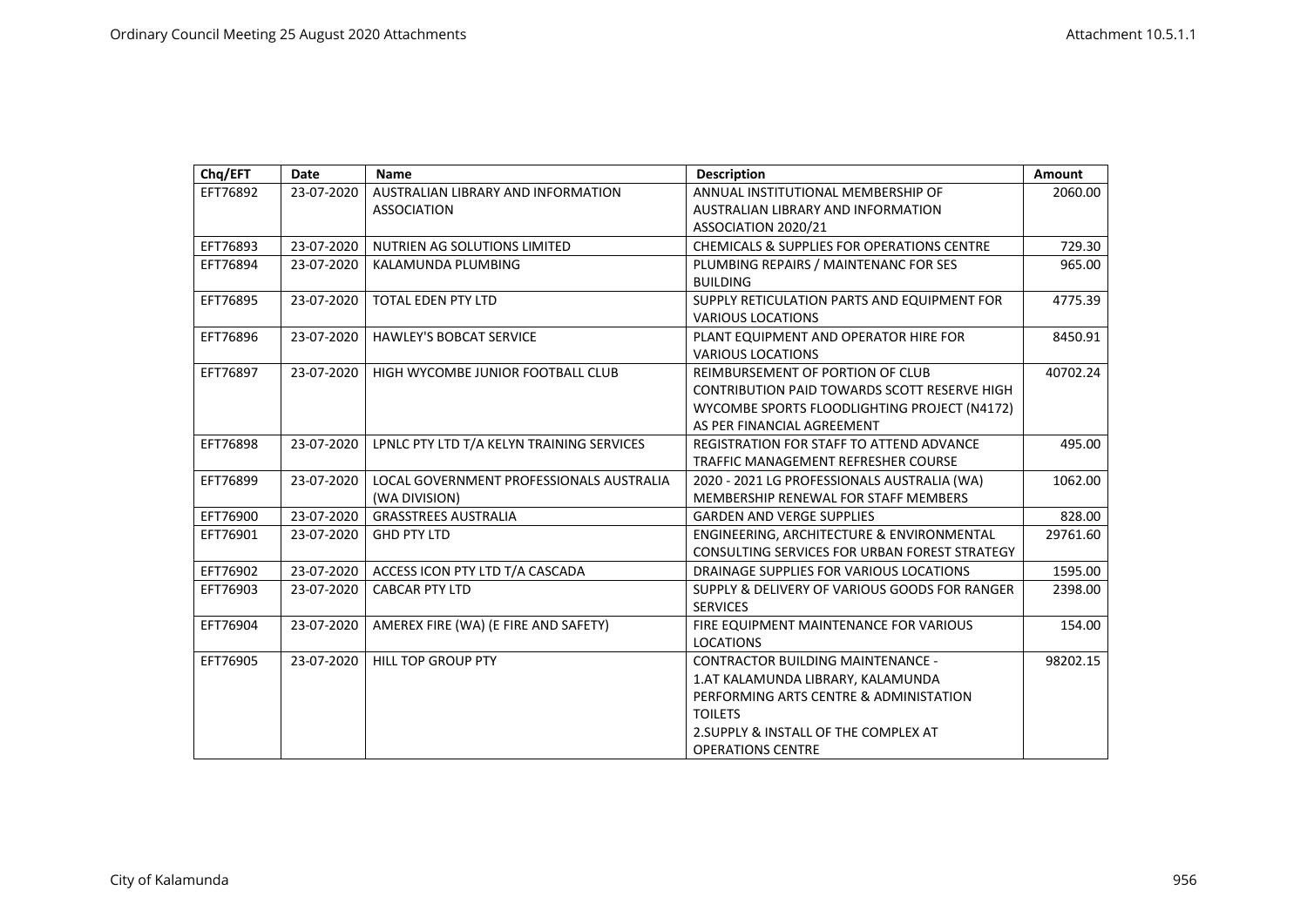| Chq/EFT  | Date       | Name                                                      | <b>Description</b>                                  | <b>Amount</b> |
|----------|------------|-----------------------------------------------------------|-----------------------------------------------------|---------------|
| EFT76906 | 23-07-2020 | HAYS SPECIALIST RECRUITMENT (AUSTRALIA) PTY<br><b>LTD</b> | HIRE OF TEMPORARY STAFF FOR DEPOT                   | 3570.55       |
| EFT76907 | 23-07-2020 | <b>LGIS PROPERTY</b>                                      | VARIOUS LGIS INSURANCE - 30/06/20 - 30/06/21        | 206390.62     |
| EFT76908 | 23-07-2020 | <b>CHRISTOPHER &amp; KATHRYN DRURY</b>                    | <b>FOOTPATH DEPOSIT REFUND</b>                      | 450.00        |
| EFT76909 | 23-07-2020 | <b>MICHAELA SEARS</b>                                     | <b>CROSSOVER CONTRIBUTION</b>                       | 428.00        |
| EFT76910 | 23-07-2020 | <b>CASTLEDEX</b>                                          | SUPPLY OF VARIOUS OFFICE EQUIPMENT FOR              | 5402.10       |
|          |            |                                                           | KALAMUNDA PERFORMING ARTS CENTRE                    |               |
| EFT76911 | 23-07-2020 | MIRACLE RECREATION EQUIPMENT                              | PLAYGROUND REPAIRS & MAINTENANCE AT VARIOUS         | 1815.00       |
|          |            |                                                           | <b>LOCATIONS</b>                                    |               |
| EFT76912 | 23-07-2020 | <b>MARTINS ENVIRONMENTAL SERVICES</b>                     | HERBICIDE SPRAYING FOR CONTROL OF WEEDS IN          | 62084.00      |
|          |            |                                                           | <b>CONSERVATION RESERVES AT VARIOUS LOCATIONS</b>   |               |
| EFT76913 | 23-07-2020 | STRATAGREEN                                               | <b>GARDEN / RESERVE SUPPLIES</b>                    | 830.15        |
| EFT76914 | 23-07-2020 | OFFICEWORKS SUPERSTORES PTY LTD                           | <b>OFFICE SUPPLIES / STATIONERY</b>                 | 260.00        |
| EFT76915 | 23-07-2020 | PORTER CONSULTING ENGINEERS                               | PART PAYMENT - CIVIL DESIGN SERVICES OF MILNER,     | 20047.50      |
|          |            |                                                           | SULTANA & BERKSHIRE ROADS FORRESTFIELD              |               |
| EFT76916 | 23-07-2020 | WEST AUSTRALIAN FOOTBALL COMMISSION                       | REIMBURSEMENT OF PORTION OF WAFC PAID               | 3070.22       |
|          |            | (WAFC)                                                    | TOWARDS SCOTT RESERVE HIGH WYCOMBE SPORTS           |               |
|          |            |                                                           | FLOODLIGHTING PROJECT (N4172) AS PER FINANCIAL      |               |
|          |            |                                                           | <b>AGREEMENT</b>                                    |               |
| EFT76917 | 23-07-2020 | <b>BRENDON PAUL HAYWOOD</b>                               | <b>FOOTPATH DEPOSIT REFUND</b>                      | 4000.00       |
| EFT76918 | 23-07-2020 | <b>WOOLWORTHS GROUP LIMITED</b>                           | <b>GROCERY SUPPLIES</b>                             | 617.09        |
| EFT76919 | 23-07-2020 | <b>GLENDA DAWN CHARLTON (PODIATRY)</b>                    | PODIATRY SERVICES AT JACK HEALEY CENTRE             | 692.83        |
| EFT76920 | 23-07-2020 | <b>JACKSON MCDONALD LAWYERS</b>                           | <b>LEGAL EXPENSES</b>                               | 2200.00       |
| EFT76921 | 23-07-2020 | DIANNA WECKERT                                            | <b>FOOTPATH DEPOSIT REFUND</b>                      | 1550.00       |
| EFT76922 | 23-07-2020 | DRAINFLOW SERVICES PTY LTD                                | <b>CLEANING / MAINTAINING STORM WATER DRAINS</b>    | 14843.40      |
| EFT76923 | 23-07-2020 | HIGH WYCOMBE AMATEUR FOOTBALL CLUB                        | REIMBURSEMENT OF PORTION OF CLUB                    | 10000.00      |
|          |            |                                                           | <b>CONTRIBUTION PAID TOWARDS SCOTT RESERVE HIGH</b> |               |
|          |            |                                                           | WYCOMBE SPORTS FLOODLIGHTING PROJECT (N4172)        |               |
|          |            |                                                           | AS PER FINANCIAL AGREEMENT                          |               |
| EFT76924 | 23-07-2020 | LOCHNESS LANDSCAPE SERVICES                               | MOWING SERVICES AT VARIOUS RESERVES                 | 21242.10      |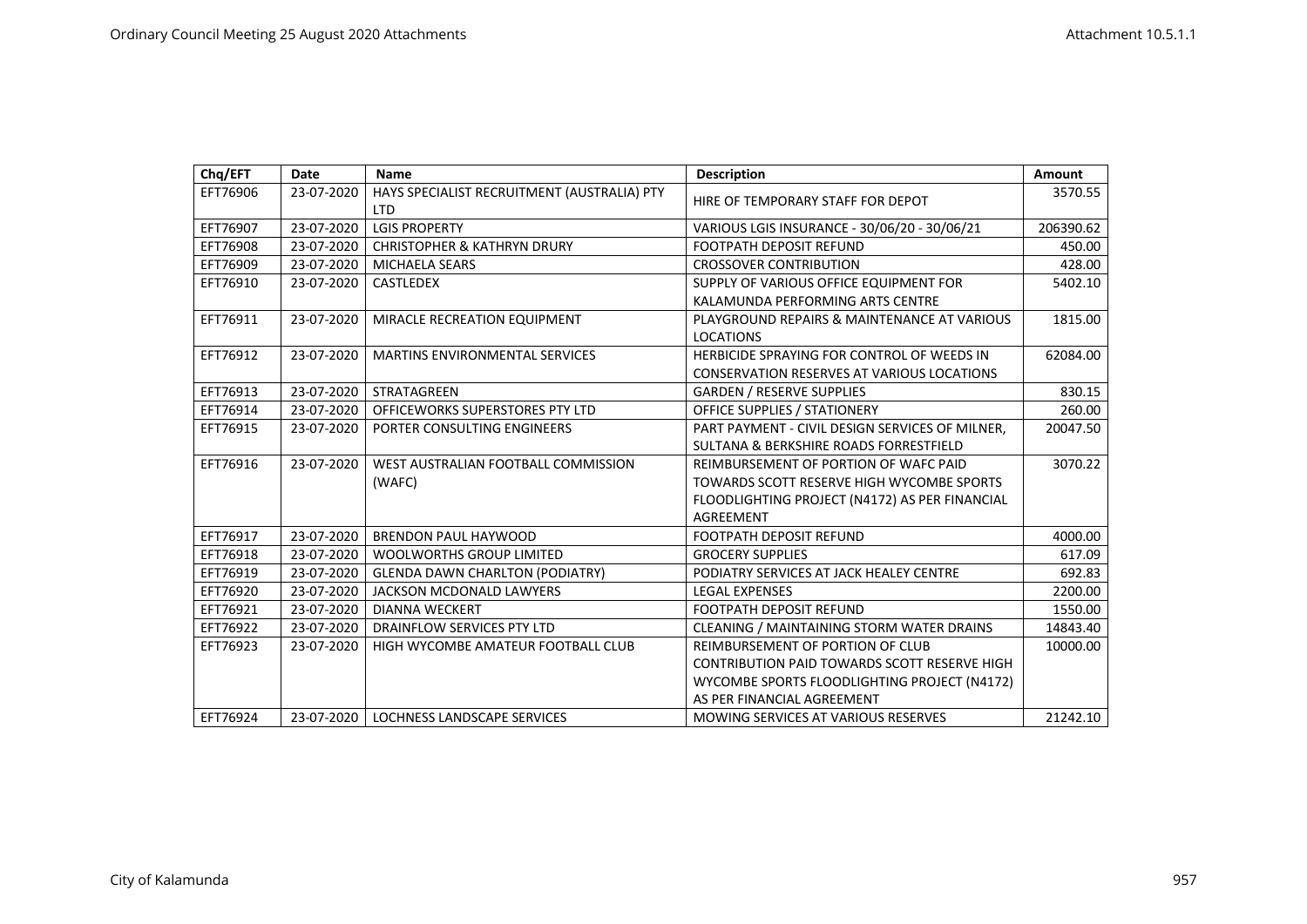| Chq/EFT  | Date       | <b>Name</b>                                         | <b>Description</b>                                  | <b>Amount</b> |
|----------|------------|-----------------------------------------------------|-----------------------------------------------------|---------------|
| EFT76925 | 23-07-2020 | <b>MARGARET ANNE BAXTER</b>                         | PART PAYMENT - DELIVERY OF PUBLIC ART               | 13860.00      |
|          |            |                                                     | <b>MASTERPLAN</b>                                   |               |
| EFT76926 | 23-07-2020 | LIBERTY OIL AUSTRALIA PTY LTD                       | SUPPLY OF FUEL FOR OPERATIONS CENTRE                | 10367.76      |
| EFT76927 | 23-07-2020 | <b>GUNDRY'S CARPET CHOICE</b>                       | SUPPLY AND LAY CARPET TILES AT OPERATIONS           | 11515.00      |
|          |            |                                                     | <b>CENTRE &amp; FIRS FORRESTFIELD</b>               |               |
| EFT76928 | 23-07-2020 | <b>GISSA</b>                                        | A-SPEC ANNUAL MAINTENANCE FEE - 2020/2021           | 3637.70       |
| EFT76929 | 23-07-2020 | <b>BEAVER TREE SERVICES</b>                         | <b>GENERAL TREE SERVICES / UNDER POWERLINES</b>     | 321569.71     |
|          |            |                                                     | PRUNING FOR VARIOUS LOCATIONS                       |               |
| EFT76930 | 23-07-2020 | <b>WEST-SURE GROUP PTY LTD</b>                      | CASH IN TRANSIT - JUNE 2020                         | 780.29        |
| EFT76931 | 23-07-2020 | <b>GRAEME HARRIS GUNS T/S GUN MART &amp; TACKLE</b> | SERVICE VARIOUS GUNS/RIFLES                         | 130.00        |
| EFT76932 | 23-07-2020 | LIVING CHURCH OF GOD LTD                            | HALL & KEY BOND REFUND INCLUDING FACILITY HIRE      | 846.00        |
|          |            |                                                     | <b>REFUND</b>                                       |               |
| EFT76933 | 23-07-2020 | <b>ASPHALTECH PTY LTD</b>                           | ROAD MATERIALS FOR VARIOUS LOCATIONS                | 18651.25      |
| EFT76934 | 23-07-2020 | SAFE T CARD AUSTRALIA PTY LTD                       | MONTHLY MONITORING CHARGES FOR GRAFFITI             | 99.00         |
|          |            |                                                     | REMOVAL                                             |               |
| EFT76935 | 23-07-2020 | <b>DONALD VEAL CONSULTANTS</b>                      | SPECIFICATION FOR THE CANNING ROAD SAFETY           | 23419.00      |
|          |            |                                                     | <b>INVESTIGATION</b>                                |               |
| EFT76936 | 23-07-2020 | KALAMUNDA ELECTRICS                                 | ELECTRICAL REPAIRS / MAINTENANCE FOR VARIOUS        | 13045.30      |
|          |            |                                                     | <b>LOCATIONS &amp; SUPPLY AND INSTALL NEW</b>       |               |
|          |            |                                                     | SWITCHBOARD AT TOWN SQUARE MALL FOR NEW             |               |
|          |            |                                                     | LIGHTING & MARKET POWER                             |               |
| EFT76937 | 23-07-2020 | AAAC TOWING PTY LTD                                 | <b>TOWING SERVICES FEES</b>                         | 165.00        |
| EFT76938 | 23-07-2020 | <b>JDSI CONSULTING ENGINEERS PTY LTD</b>            | <b>CONSULTANCY SERVICES FOR SUPPLY &amp;</b>        | 849.75        |
|          |            |                                                     | <b>INSTALLATION OF NEW WATER MAIN - INCIDENTALS</b> |               |
|          |            |                                                     | FOR WORK DONE AT PALM TERRACE FORRESTFIELD          |               |
| EFT76939 | 23-07-2020 | <b>TTM HOME SERVICES</b>                            | <b>COLLECTION AND INSTALLATION OF BANNERS</b>       | 87.50         |
| EFT76940 | 23-07-2020 | ASHJAD PTY LTD T/A CUROST MILK SUPPLY               | MILK SUPPLY FOR OPERATIONS CENTRE                   | 93.78         |
| EFT76941 | 23-07-2020 | EQUIFAX AUSTRALASIA CREDIT RATINGS PTY LTD          | INDEPENDENT FINANCIAL AND PERFORMANCE               | 2943.60       |
|          |            | (CORPORATE SCORECARD PTY) LTD                       | ASSESSMENT FOR VARIOUS COMPANIES                    |               |
| EFT76942 | 23-07-2020 | TALIS CONSULTANTS PTY LTD ATF TALIS UNIT            | FEE FOR ENGINEERING DESIGN CONSULTANCY              | 198.00        |
|          |            | <b>TRUST</b>                                        | SERVICES AT WALLISTON TRANSFER STATION PART OF      |               |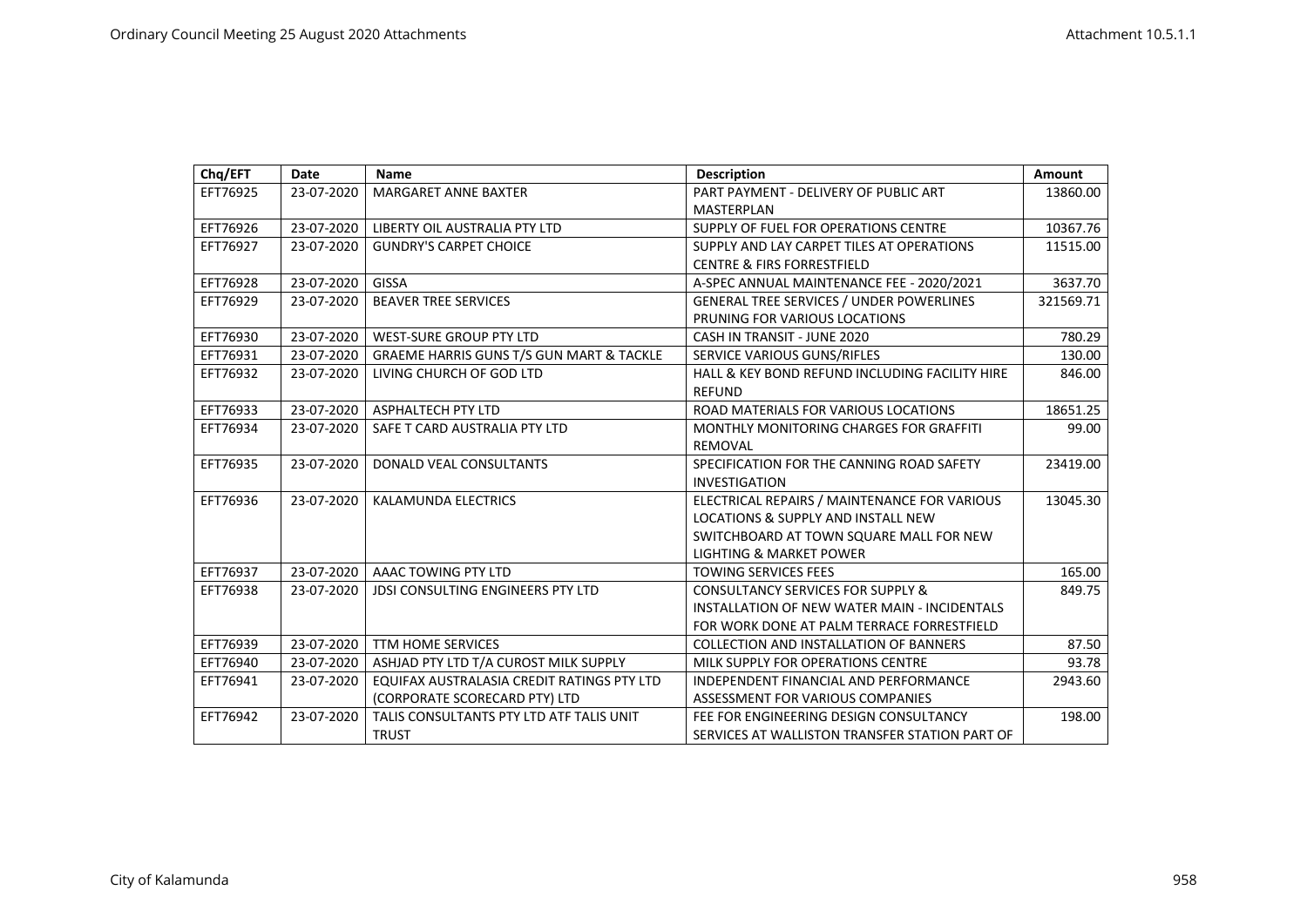| Chq/EFT  | Date       | <b>Name</b>                                                      | <b>Description</b>                                  | <b>Amount</b> |
|----------|------------|------------------------------------------------------------------|-----------------------------------------------------|---------------|
|          |            |                                                                  | ONGOING CONSULTANCY SERVICES FOR DWER               |               |
|          |            |                                                                  | <b>LICENCE</b>                                      |               |
| EFT76943 | 23-07-2020 | SEATADVISOR PTY LTD<br><b>BOCA BASIC TICKET PRINTER FOR KPAC</b> |                                                     | 2194.50       |
| EFT76944 | 23-07-2020 | SAPIO PTY LTD                                                    | SECURITY MONITORING, EQUIPMENT AND REPAIRS          | 214.50        |
|          |            |                                                                  | TO OPERATIONS CENTRE                                |               |
| EFT76945 | 23-07-2020 | AUS CHILL TECHNICAL SERVICES PTY LTD                             | SUPPLY AIR CONDITIONING REPAIRS AND                 | 3583.80       |
|          |            |                                                                  | <b>INSTALLATION TO VARIOUS LOCATIONS</b>            |               |
| EFT76946 | 23-07-2020 | <b>BUSINESS STATION LTD</b>                                      | THRIVE LGA BUSINESS MENTORING SUPPORT               | 440.00        |
|          |            |                                                                  | PROGRAM - 4 X 1 HOUR ADVISORY SESSIONS              |               |
| EFT76947 | 23-07-2020 | <b>CURNOW GROUP HIRE PTY LTD</b>                                 | PORTION B - ADDITIONAL COST DUE TO NON-             | 4703.37       |
|          |            |                                                                  | CONCURRENT WORKS WITH SEPARABLE PORTION A -         |               |
|          |            |                                                                  | NARDINE / ASHBY ROAD CONSTRUCTION                   |               |
|          |            |                                                                  | <b>FORRESTFIELD</b>                                 |               |
| EFT76948 | 23-07-2020 | NEARMAP AUSTRALIA PTY LTD                                        | ANNUAL LICENCE RENEWAL - PERIOD 01/07/20 -          | 16500.00      |
|          |            |                                                                  | 30/06/21                                            |               |
| EFT76949 | 23-07-2020 | <b>SPLIT SCREEN PRODUCTIONS</b>                                  | <b>REIMBURSEMENT OF GRAPHIC DESIGN &amp; FLYERS</b> | 1485.00       |
|          |            |                                                                  | ANIMATION AND ONLINE MEDIA CONTENT EDIT             |               |
| EFT76950 | 23-07-2020 | BRETT DAVID INVESTMENTS PTY LTD T/A                              | PROJECT MANAGEMENT SERVICES FOR KALAMUNDA           | 5950.28       |
|          |            | <b>SUCCESSFUL PROJECTS</b>                                       | <b>COMMUNITY CENTRE</b>                             |               |
| EFT76951 | 23-07-2020 | RELATIONSHIPS AUSTRALIA WA INC                                   | <b>EMPLOYMENT ASSISTANCE PROGRAM SESSIONS</b>       | 825.00        |
| EFT76952 | 23-07-2020 | DOWSING GROUP PTY LTD                                            | CONCRETE GRINDING AT HAWTIN ROAD MAIDA VALE         |               |
| EFT76953 | 23-07-2020 | NINTEX PTY LTD                                                   | PROMAPP SUBSCRIPTION FEE 2020-2021                  |               |
| EFT76954 | 23-07-2020 | <b>BARTCO TRAFFIC EQUIPMENT PTY LTD</b>                          | <b>WEBSTUDIO LICENCE AGREEMENT FOR 3 UNITS -</b>    | 1386.00       |
|          |            |                                                                  | PERIOD 01/07/2020 - 30/06/2021                      |               |
| EFT76955 | 23-07-2020 | <b>JESS'S JUNGLE BODY</b>                                        | <b>KEY BOND REFUND</b>                              |               |
| EFT76956 | 23-07-2020 | SERPENTINE SPRING WATER                                          | SPRING WATER SUPPLIES FOR ZIG ZAG CULTURAL          | 21.00         |
|          |            |                                                                  | <b>CENTRE</b>                                       |               |
| EFT76957 | 23-07-2020 | <b>ANSER TECHNICAL</b>                                           | CAMBRIDGE RESERVE - WESTERN POWER PROJECT           | 4268.00       |
|          |            |                                                                  | MANAGEMENT                                          |               |
| EFT76958 | 23-07-2020 | ORACLE CUSTOMER MANAGEMENT SOLUTIONS                             | <b>ORACLE AFTER HOURS SERVICE - JUNE 2020</b>       | 2030.35       |
|          |            | PTY LTD T/AS ORACLE CMS                                          |                                                     |               |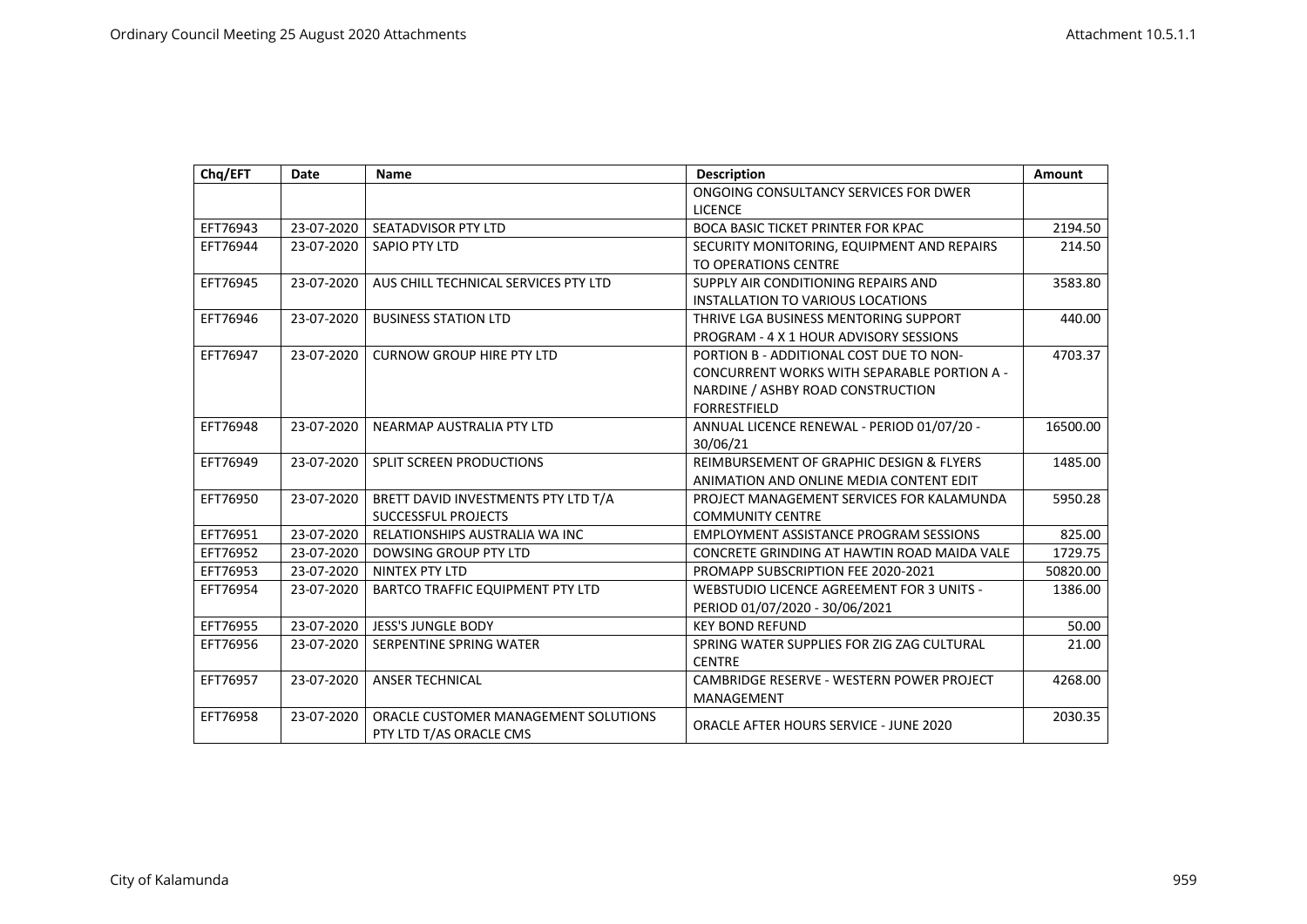| Chq/EFT  | <b>Date</b>                                                                                               | Name                                                                             | <b>Description</b>                                                                                                   | <b>Amount</b> |
|----------|-----------------------------------------------------------------------------------------------------------|----------------------------------------------------------------------------------|----------------------------------------------------------------------------------------------------------------------|---------------|
| EFT76959 | 23-07-2020                                                                                                | FITONIA PTY LTD AS TRUSTEE FOR THE<br>SILVERSPRING TRUST T/A T J DEPIAZZI & SONS | SUPPLY & DELIVERY OF VARIOUS GARDEN/RESERVE<br>GOODS                                                                 | 13039.40      |
| EFT76960 | 23-07-2020                                                                                                | NEWHAWK CORPORATION PTY LTD T/AS EJAN<br><b>COMMUNICATIONS</b>                   | SUPPLY & DELIVERY OF VARIOUS GOODS FOR RANGER<br><b>SERVICES</b>                                                     | 165.00        |
| EFT76961 | 23-07-2020                                                                                                | <b>VIVACIOUS SURROUNDS</b>                                                       | <b>CONSTRUCTION OF A ROCK LINED ENERGY</b><br>DISSIPATING RIFFLE AT WOODLUPINE BROOK, BELOW<br><b>DAWSON AVENUE</b>  |               |
| EFT76962 | 23-07-2020                                                                                                | INDUSTRIAL RECRUITMENT PARTNERS (IRP) PTY<br><b>LTD</b>                          | HIRE OF TEMPORARY STAFF FOR DEPOT / ADMIN                                                                            | 4765.70       |
| EFT76963 | 23-07-2020                                                                                                | GLEN FLOOD GROUP PTY LTD T/A GFG TEMP ASSIST                                     | LABOUR HIRE TEMPORARY FLEET CO-ORDINATOR -<br>FIONA KING EXTENSION 29/06/20 - 03/07/20                               | 3207.60       |
| EFT76964 | 23-07-2020                                                                                                | NATURE PHOTOGRAPHY BY NATHAN                                                     | <b>VIDEOGRAPHY &amp; FILM PRODUCTION FOR PERTH HILL</b><br>VISITOR CENTRE & CITY OF KALAMUNDA                        | 5950.00       |
| EFT76965 | 23-07-2020                                                                                                | <b>WOODS FILMS</b>                                                               | 12X SHORT ENVIRONMENTAL VIDEOS FOR<br>KALAMUNDA ENVIRONMENTAL EDUCATION SERIES                                       | 22660.00      |
| EFT76966 | 23-07-2020                                                                                                | <b>TM TYPOGRAPHICS</b>                                                           | PRINTING & SUPPLY OF FIRE HAZARD REDUCTION<br>NOTICE 2020/2021                                                       | 1316.70       |
| EFT76967 | 23-07-2020                                                                                                | <b>ROBERTS DAY</b>                                                               | PROFESSIONAL SERVICES - PHASES 4 & 5: DESIGN &<br>CONVERT - WATTLE GROVE SOUTH - INCIDENTAL<br><b>COMMUNICATIONS</b> |               |
| EFT76968 | 23-07-2020                                                                                                | <b>ERA HOSTING</b>                                                               | MONTHLY VOIP FEES FOR EMERGENCY SERVICES FOR<br><b>JULY 2020</b>                                                     |               |
| EFT76969 | 23-07-2020                                                                                                | SANDIA FEHRMAN                                                                   | <b>HALL &amp; KEY BOND REFUND</b>                                                                                    |               |
| EFT76970 | 23-07-2020                                                                                                | <b>MONSIDO PTY LTD</b>                                                           | WEB & ACCESSIBILITY COMPLIANCE 2K RENEWAL FEE -<br>PERIOD 01/07/20 - 30/06/21                                        | 10890.00      |
| EFT76971 | 23-07-2020                                                                                                | <b>BOLINDA DIGITAL PTY LTD</b>                                                   | MIXED VALUE PLAN TO INCLUDE EBOOKS AND<br>EAUDIOBOOKS 2020/21                                                        |               |
| EFT76972 | 23-07-2020                                                                                                | <b>JENIFER JANE ALFORD</b>                                                       | CARRY OUT LNA ASSESSMENTS COMMENCING IN<br>MARCH THROUGH TO THE END OF MAY 2020                                      | 43400.00      |
| EFT76973 | 23-07-2020<br><b>DEAD PIXELS</b><br><b>GRAPHIC DESIGN - SIGNAGE SCHEME AND LOGOS FOR</b><br><b>TRAILS</b> |                                                                                  | 2840.00                                                                                                              |               |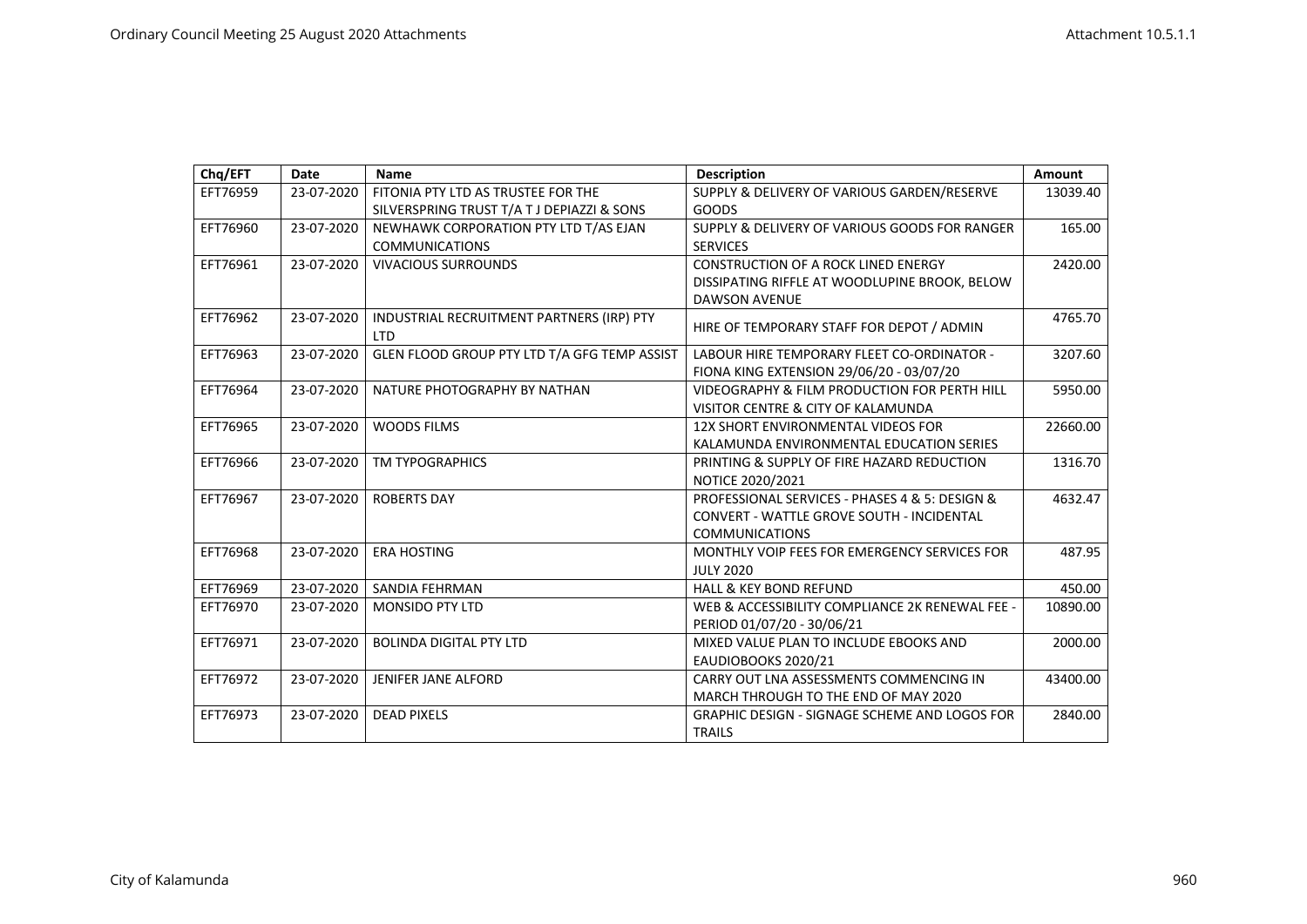| Chq/EFT   | Date                                                                 | <b>Name</b>                                                         | <b>Description</b>                                                 | Amount   |
|-----------|----------------------------------------------------------------------|---------------------------------------------------------------------|--------------------------------------------------------------------|----------|
| EFT76974  | 23-07-2020                                                           | LINEMARKING WA PTY LTD                                              | ACROD PARKING BAY UPGRADE THROUGHOUT THE<br><b>CITY</b>            | 5122.10  |
| EFT76975  | 23-07-2020                                                           | PERTH ACCESS CONTROL AND SECURITY                                   | REPAIR/ REPLACE CCTV SYSTEM AT HARTFIELD PARK<br><b>REC CENTRE</b> | 32674.72 |
| EFT76976  | 23-07-2020                                                           | <b>TAMMY KLISOWSKI</b>                                              | <b>CROSSOVER CONTRIBUTION</b>                                      | 428.00   |
| EFT76977  | 23-07-2020                                                           | HARAYANUI ASSOC. OF WA (HAWA)                                       | <b>HALL &amp; KEY BOND REFUND FOR 2 VARIOUS BOOKINGS</b>           | 1400.00  |
| EFT76978  | 23-07-2020                                                           | <b>LORRAINE SUTHERLAND</b>                                          | PART REFUND OF ZUMBA GOLD MULTIPASS CLASSES                        | 43.20    |
| EFT76979  | 23-07-2020                                                           | NITHYA GOVINDARAJ                                                   | <b>HALL &amp; KEY BOND REFUND</b>                                  | 450.00   |
| EFT76980  | 23-07-2020                                                           | <b>DAN GREIG</b>                                                    | <b>KEY BOND REFUND</b>                                             | 50.00    |
| EFT76981  | 23-07-2020                                                           | NIKEISHA PATCHING                                                   | PART REFUND OF 3 MONTH MEMBERSHIP TO HWRC                          | 64.70    |
|           |                                                                      |                                                                     | GYM - DUE TO COVID 19                                              |          |
| DD43901.1 | 07-07-2020                                                           | WA LOCAL GOVERNMENT SUPERANNUATION PLAN                             | SUPERANNUATION CONTRIBUTIONS                                       | 96502.01 |
| DD43901.2 | 07-07-2020<br><b>ESSENTIAL SUPER</b><br>SUPERANNUATION CONTRIBUTIONS |                                                                     |                                                                    | 339.42   |
| DD43901.3 | 07-07-2020                                                           | <b>EQUIPSUPER</b><br>SUPERANNUATION CONTRIBUTIONS                   |                                                                    | 50.01    |
| DD43901.4 | 07-07-2020                                                           | STUYT MCGUFFICKE SUPERFUND<br>Superannuation contributions          |                                                                    | 485.96   |
| DD43901.5 | 07-07-2020                                                           | <b>COMMONWEALTH BANK SUPER FUND</b>                                 | Superannuation contributions                                       | 238.27   |
| DD43901.6 | 07-07-2020                                                           | MLC MASTERKEY SUPER GOLD STAR VERSION<br><b>ACCOUNT</b>             | SUPERANNUATION CONTRIBUTIONS                                       |          |
| DD43901.7 | 07-07-2020                                                           | AUSTRALIAN CATHOLIC SUPERANNUATION &<br>RETIREMENT FUND (ACSRF)     | SUPERANNUATION CONTRIBUTIONS                                       | 283.61   |
| DD43901.8 | 07-07-2020                                                           | <b>AMP SUPER</b>                                                    | SUPERANNUATION CONTRIBUTIONS                                       | 49.80    |
| DD43901.9 | 07-07-2020                                                           | THE TRUSTEE FOR DK ALWAYS SUPERANNUATION<br><b>FUND</b>             | SUPERANNUATION CONTRIBUTIONS                                       | 505.53   |
| DD44020.1 | 21-07-2020<br>WA LOCAL GOVERNMENT SUPERANNUATION PLAN                |                                                                     | SUPERANNUATION CONTRIBUTIONS                                       | 95030.90 |
| DD44020.2 | 21-07-2020<br><b>ESSENTIAL SUPER</b><br>SUPERANNUATION CONTRIBUTIONS |                                                                     |                                                                    | 339.42   |
| DD44020.3 | 21-07-2020                                                           | <b>EQUIPSUPER</b><br>SUPERANNUATION CONTRIBUTIONS                   |                                                                    | 92.32    |
| DD44020.4 | 21-07-2020                                                           | STUYT MCGUFFICKE SUPERFUND<br>Superannuation contributions          |                                                                    | 485.96   |
| DD44020.5 | 21-07-2020                                                           | <b>COMMONWEALTH BANK SUPER FUND</b><br>Superannuation contributions |                                                                    | 238.27   |
| DD44020.6 | 21-07-2020                                                           | ANZ SMART CHOICE SUPER                                              | SUPERANNUATION CONTRIBUTIONS                                       | 424.32   |
| DD44020.7 | 21-07-2020                                                           | MLC MASTERKEY SUPER GOLD STAR VERSION<br><b>ACCOUNT</b>             | SUPERANNUATION CONTRIBUTIONS                                       | 142.96   |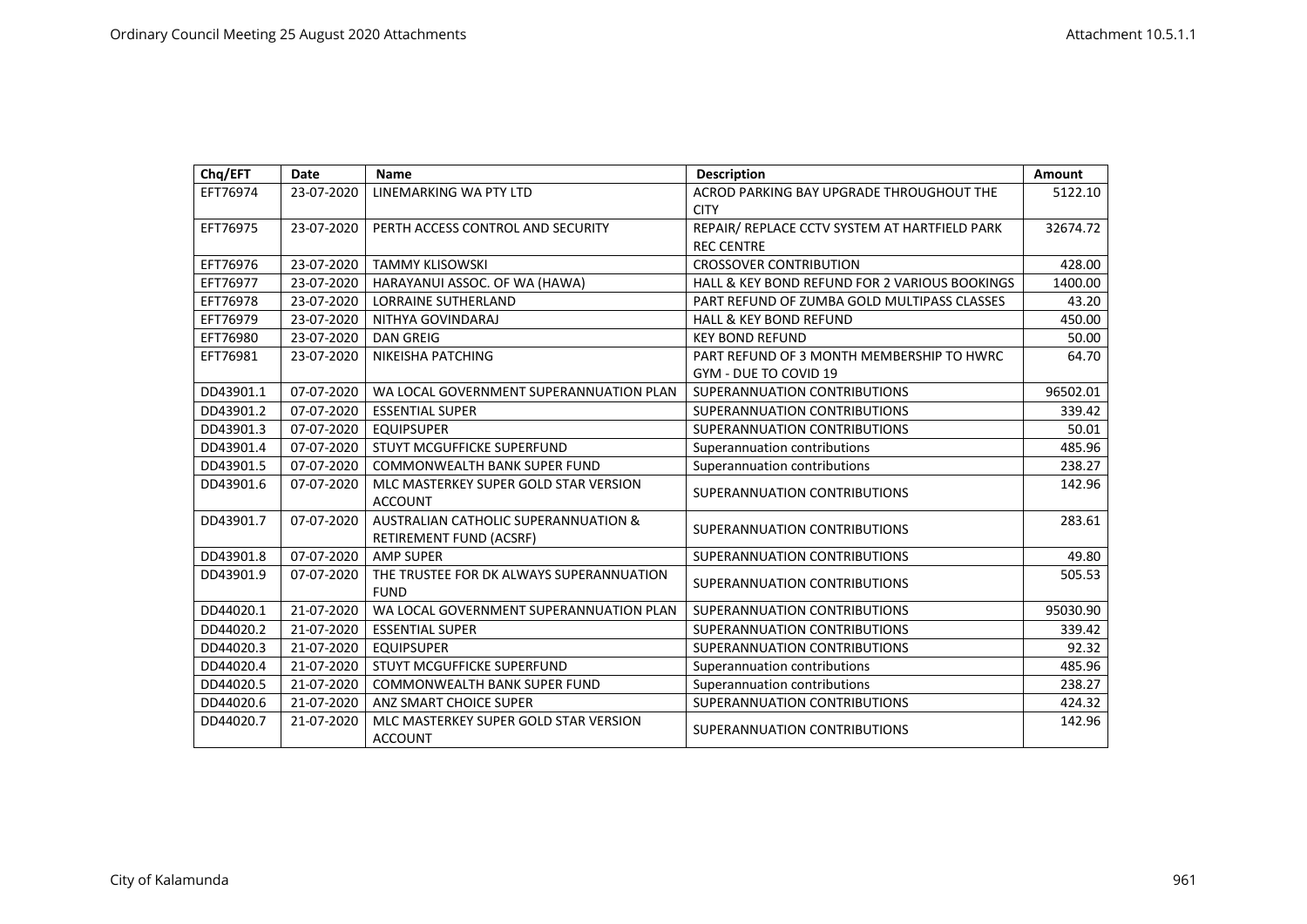| Chq/EFT    | Date       | <b>Name</b>                                                                | <b>Description</b>           | Amount  |
|------------|------------|----------------------------------------------------------------------------|------------------------------|---------|
| DD44020.8  | 21-07-2020 | <b>AUSTRALIAN CATHOLIC SUPERANNUATION &amp;</b><br>RETIREMENT FUND (ACSRF) | SUPERANNUATION CONTRIBUTIONS | 283.61  |
| DD44020.9  | 21-07-2020 | <b>AMP SUPER</b>                                                           | SUPERANNUATION CONTRIBUTIONS | 44.37   |
| DD43901.10 | 07-07-2020 | STATEWIDE SUPERANNUATION TRUST                                             | SUPERANNUATION CONTRIBUTIONS | 537.89  |
| DD43901.11 | 07-07-2020 | <b>CBUS SUPERANNUATION</b>                                                 | SUPERANNUATION CONTRIBUTIONS | 493.85  |
| DD43901.12 | 07-07-2020 | <b>REST SUPERANNUATION</b>                                                 | SUPERANNUATION CONTRIBUTIONS | 2721.09 |
| DD43901.13 | 07-07-2020 | <b>BWMT SUPERANNUATION FUND</b>                                            | SUPERANNUATION CONTRIBUTIONS | 261.87  |
| DD43901.14 | 07-07-2020 | <b>BT SUPER FOR LIFE</b>                                                   | SUPERANNUATION CONTRIBUTIONS | 347.46  |
| DD43901.15 | 07-07-2020 | <b>HESTA SUPER FUND</b>                                                    | SUPERANNUATION CONTRIBUTIONS | 106.26  |
| DD43901.16 | 07-07-2020 | ANZ SMART CHOICE SUPER                                                     | SUPERANNUATION CONTRIBUTIONS | 284.04  |
| DD43901.17 | 07-07-2020 | <b>COLONIAL 1ST STATE SUPERANNUATION</b>                                   | SUPERANNUATION CONTRIBUTIONS | 662.25  |
| DD43901.18 | 07-07-2020 | <b>AUSTRALIAN SUPERANNUATION</b>                                           | SUPERANNUATION CONTRIBUTIONS | 6002.06 |
| DD43901.19 | 07-07-2020 | <b>HOSTPLUS PTY LTD</b>                                                    | SUPERANNUATION CONTRIBUTIONS | 1771.45 |
| DD43901.20 | 07-07-2020 | <b>AMPLIFE LIMITED</b>                                                     | SUPERANNUATION CONTRIBUTIONS | 1037.28 |
| DD43901.21 | 07-07-2020 | AMP SUPER LEADER                                                           | SUPERANNUATION CONTRIBUTIONS | 133.61  |
| DD43901.22 | 07-07-2020 | <b>MERCER SUPER TRUST</b>                                                  | SUPERANNUATION CONTRIBUTION  | 651.00  |
| DD43901.23 | 07-07-2020 | <b>UNISUPER</b>                                                            | SUPERANNUATION CONTRIBUTIONS | 49.24   |
| DD44020.10 | 21-07-2020 | THE TRUSTEE FOR DK ALWAYS SUPERANNUATION<br><b>FUND</b>                    | SUPERANNUATION CONTRIBUTIONS | 505.53  |
| DD44020.11 | 21-07-2020 | STATEWIDE SUPERANNUATION TRUST                                             | SUPERANNUATION CONTRIBUTIONS | 537.89  |
| DD44020.12 | 21-07-2020 | <b>REST SUPERANNUATION</b>                                                 | SUPERANNUATION CONTRIBUTIONS | 2768.23 |
| DD44020.13 | 21-07-2020 | <b>CBUS SUPERANNUATION</b>                                                 | SUPERANNUATION CONTRIBUTIONS | 493.85  |
| DD44020.14 | 21-07-2020 | <b>BWMT SUPERANNUATION FUND</b>                                            | SUPERANNUATION CONTRIBUTIONS | 261.87  |
| DD44020.15 | 21-07-2020 | <b>BT SUPER FOR LIFE</b>                                                   | SUPERANNUATION CONTRIBUTIONS | 313.89  |
| DD44020.16 | 21-07-2020 | <b>HESTA SUPER FUND</b>                                                    | SUPERANNUATION CONTRIBUTIONS | 127.48  |
| DD44020.17 | 21-07-2020 | <b>COLONIAL 1ST STATE SUPERANNUATION</b>                                   | SUPERANNUATION CONTRIBUTIONS | 689.48  |
| DD44020.18 | 21-07-2020 | AUSTRALIAN SUPERANNUATION                                                  | SUPERANNUATION CONTRIBUTIONS | 6587.78 |
| DD44020.19 | 21-07-2020 | <b>HOSTPLUS PTY LTD</b>                                                    | SUPERANNUATION CONTRIBUTIONS | 1796.16 |
| DD44020.20 | 21-07-2020 | <b>AMPLIFE LIMITED</b>                                                     | SUPERANNUATION CONTRIBUTIONS | 1037.28 |
| DD44020.21 | 21-07-2020 | AMP SUPER LEADER                                                           | SUPERANNUATION CONTRIBUTIONS | 133.61  |
| DD44020.22 | 21-07-2020 | <b>MERCER SUPER TRUST</b>                                                  | SUPERANNUATION CONTRIBUTION  | 651.00  |